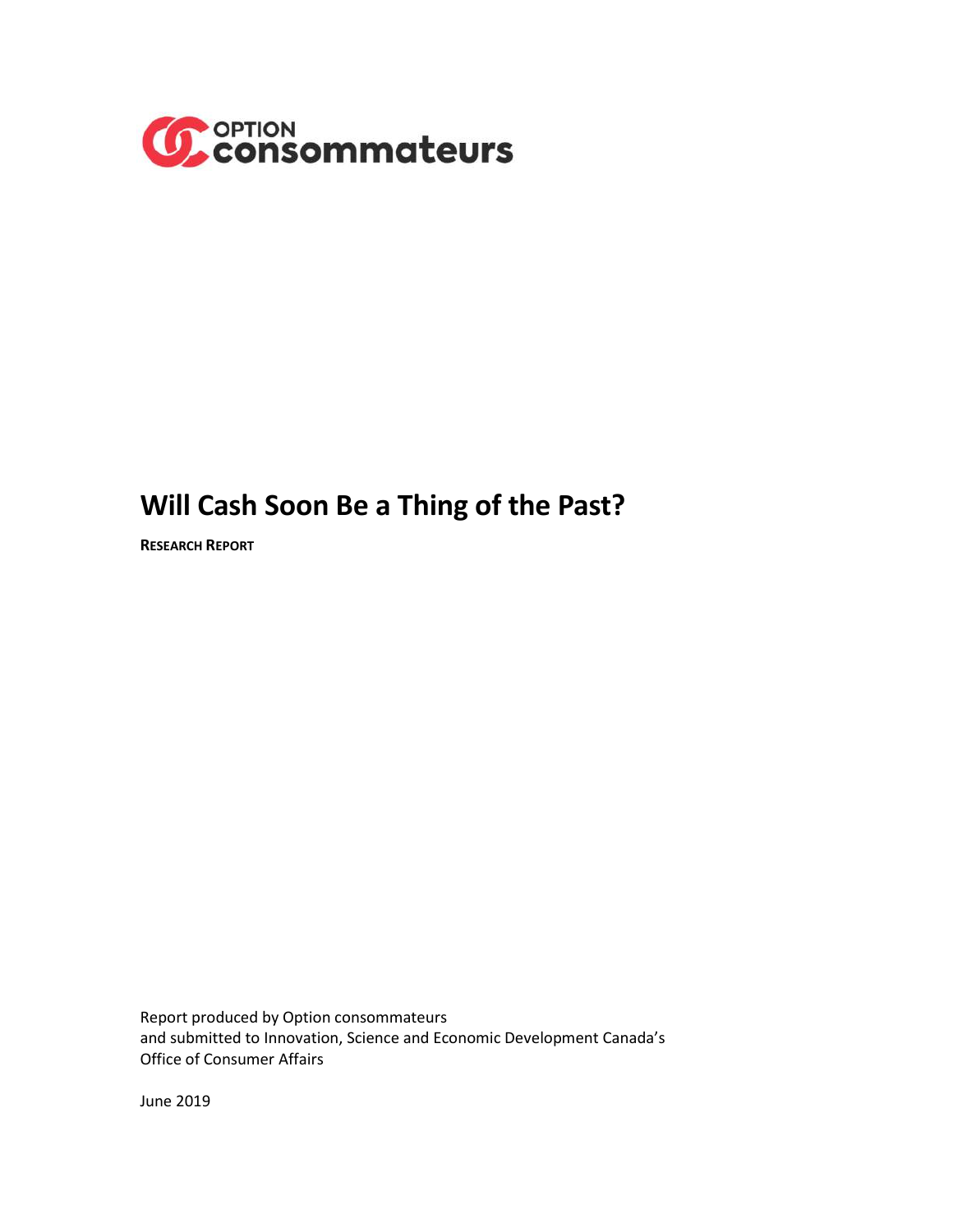Option consommateurs received funding under Innovation, Science and Economic Development Canada's Contributions Program for Non-Profit Consumer and Voluntary Organizations. The opinions expressed in this report are not necessarily those of Innovation, Science and Economic Development Canada or the Government of Canada.

Reproduction of this report, in whole or in part, is permitted provided that the source is acknowledged. Reproduction of its content or any reference thereto for advertising or commercial purposes, however, are strictly prohibited.

Author: Alexandre Plourde

Legal Deposit Bibliothèque nationale du Québec National Library of Canada ISBN 978-2-89716-054-8

Option consommateurs 50, Ste-Catherine Street West, Suite 440 Montreal, (Québec) H2X 3V4 Tel.: 514 598-7288 Fax: 514 598-8511

E-mail: [info@option-consommateurs.org](mailto:info@option-consommateurs.org) Website: [www.option-consommateurs.org](http://www.option-consommateurs.org/)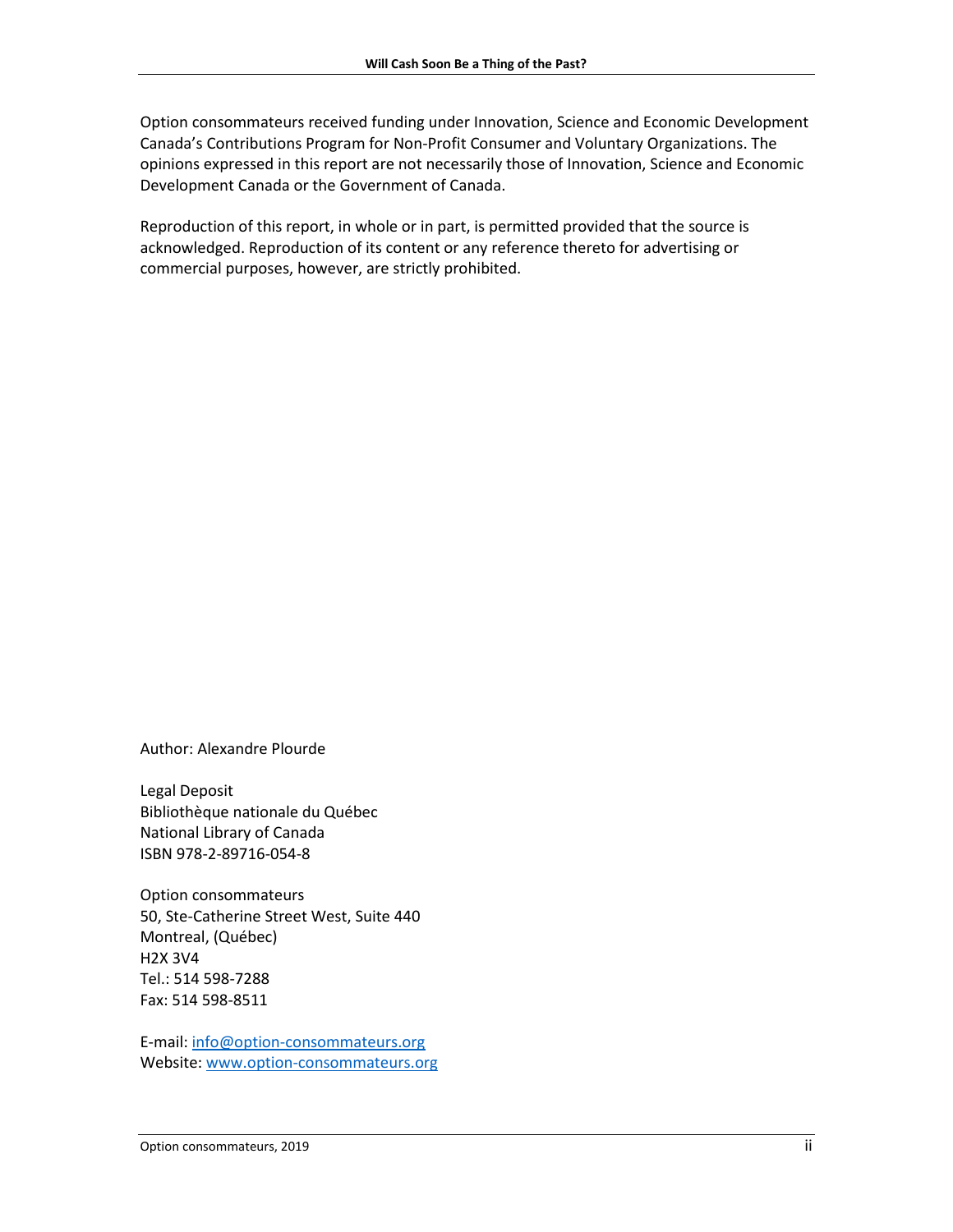## **Contents**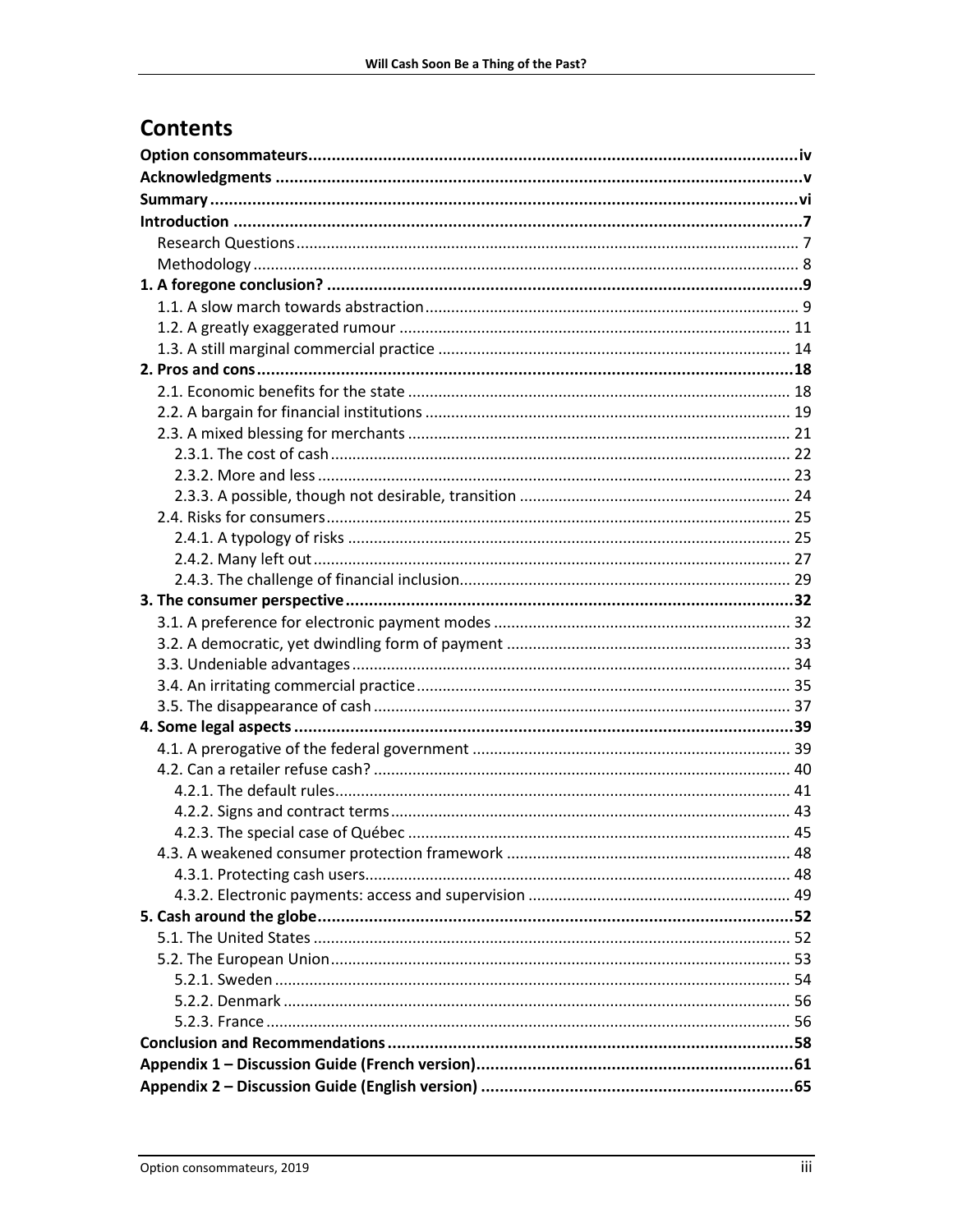## <span id="page-3-0"></span>**Option consommateurs**

### **MISSION**

Option consommateurs is a non-profit organization whose mission is to promote and defend the rights and interests of consumers and ensure that they are respected.

### **HISTORY**

Option consommateurs has been in existence since 1983, when it arose from the Associations coopératives d'économie familiale movement, more specifically, the Montreal ACEF. In 1999, it joined forces with the Association des consommateurs du Québec (ACQ), which had already pursued a similar mission for over 50 years.

### **PRINCIPAL ACTIVITIES**

Option consommateurs helps consumers experiencing difficulties, by offering them budget consultation and information sessions on budgeting, debt, consumer law and the protection of privacy.

Each year we produce research reports on important consumer issues. We also work with policy makers and the media to denounce unacceptable situations. When necessary, we institute class action suits against merchants.

### **MEMBERSHIP**

In its quest to bring about change, Option consommateurs is active on many fronts: conducting research, organizing class action suits, and applying pressure on companies and government authorities. You can help us do more for you by becoming a member of Option consommateurs at [www.option-consommateurs.org.](http://www.option-consommateurs.org/)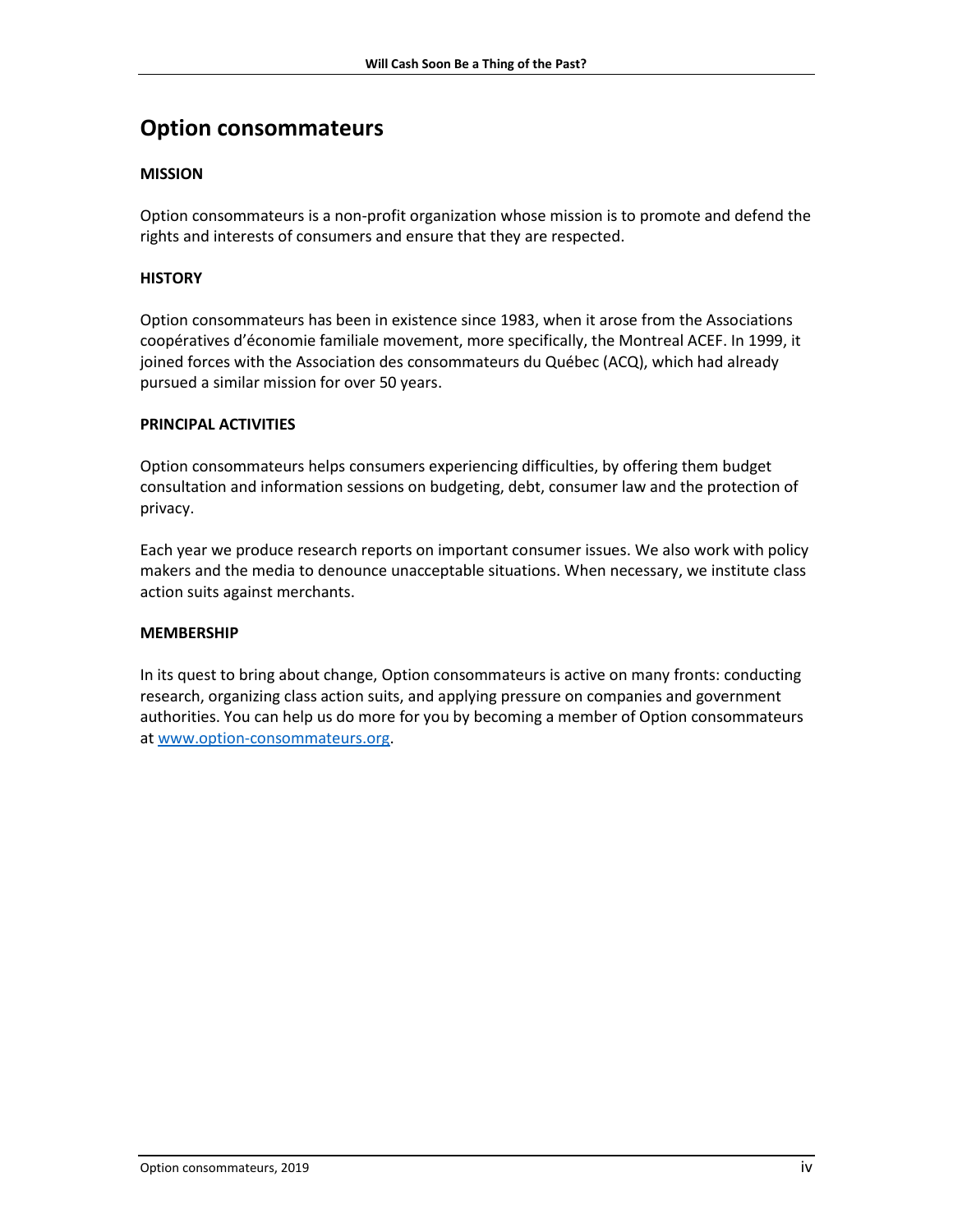## <span id="page-4-0"></span>**Acknowledgments**

This research was conducted and the report written by Alexandre Plourde, a lawyer and analyst at Option consommateurs, under the supervision of Maryse Guénette, Head of Research and Representation at Option consommateurs.

The author wishes to thank all the employees, interns and volunteers at Option consommateurs who in one way or another collaborated in this research. He particularly wishes to thank Sarah Baaklini, a law student at Université de Montréal, for her support in legal research.

A significant portion of this research is based on interviews with merchants and non-profit organizations. The author wishes to thank all the representatives of these organizations who generously agreed to grant him an interview.

The author would also like to thank the experts who consented to an interview in the context of this research: Marc Lacoursière, professor in the Faculty of Law at Université Laval, Jacques Nantel, professor emeritus of marketing at HEC Montreal, Andreas Park , associate professor of finance at the University of Toronto, Jean-Philippe Petit, Executive Assistant, Distribution Practices (AMF), Jacques St Amant, lecturer in consumer law at UQAM and analyst for the Coalition des associations de consommateurs du Québec, and Roman E. Zanolli, Doctor of Law, legal theory of money.

Finally, the author wishes to thank Dr. Bruno Marien for his methodological support during the production of this report. Dr. Marien is a sociologist and lecturer in the Faculty of Political Science and Law at Université du Québec à Montreal (UQÀM). He also would like to thank Professor Jean-Pierre Beaud of UQÀM's Political Science and Law Department who performed the evaluation of the report.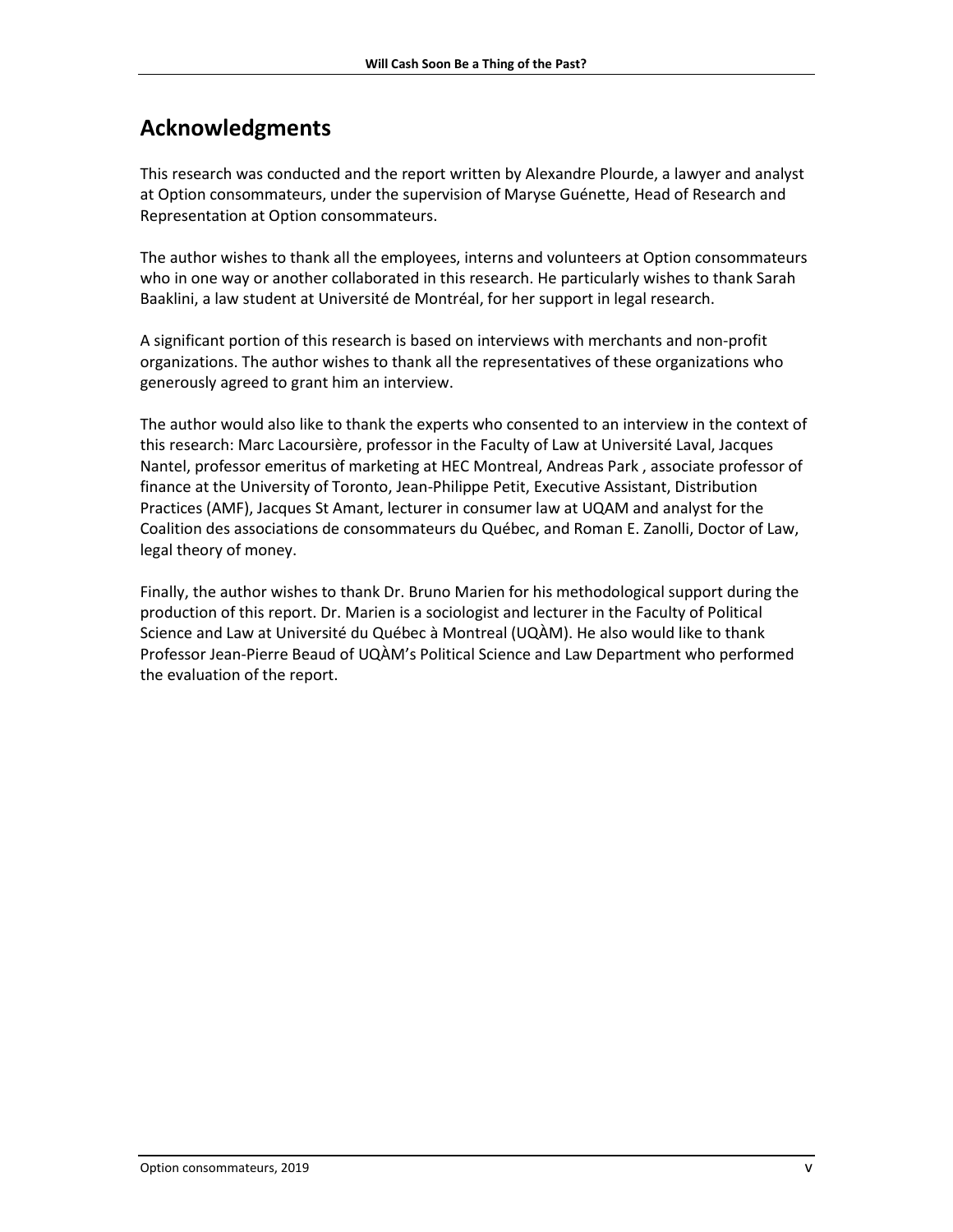## <span id="page-5-0"></span>**Summary**

The use of cash is in rapid decline in Canada. It is gradually being replaced by electronic payment methods, mostly credit and debit cards. Although the phenomenon is as yet only marginal, a trend towards abandoning cash transactions is also under way in Canada's retail trade.

Despite the economic advantages of this transition for the State and for financial institutions, the direct benefits for merchants, and even more so for consumers, appear mixed, at best. The majority of merchants believe that the fees for accepting payment cards are too high and that the benefits they derive from refusing cash in their businesses do not outweigh the disadvantages.

Ending the use of cash would expose consumers to a multitude of risks, both financial and operational, not to mention the issues related to privacy protection and budget management that such a transition would entail. A cashless society would also risk excluding economically disadvantaged people: the biggest users of cash are low-income consumers, seniors, and those with lower levels of education. Also, unbanked and underbanked Canadians are particularly dependent on cash.

The participants in the focus groups expressed the desire for cash to remain in circulation in Canada – even those who prefer electronic forms of payment. Control, freedom, anonymity, simplicity: cash has many benefits that payment cards can never truly replace. Consumers are upset when merchants refuse their money, even though they are resigned to accepting their policies. In short, consumers want to choose how they pay and feel it is illegitimate to have this democratic form of payment taken away from them.

In Canada, monetary policy, including the power to invest a payment instrument with legal status, is a federal responsibility. However, the issues related to a merchant's refusal to accept cash are intertwined with provincial contract law and federal regulations. In the common law provinces, the rights of each party vary depending on whether or not the creditor and the debtor concluded an agreement about payment methods. In Québec, discharge of payment methods is regulated by civil law; however, the scope of these provisions is unclear. This legal framework is complemented by an assortment of consumer protection provisions, which in some instances might apply to those who use cash.

Other countries have recently passed laws or instituted public policy aimed at protecting cash users. These provisions, which oblige merchants to accept cash, could serve as inspiration for Canada.

In conclusion, Option consommateurs recommends that the *Currency Act* be modernized in order to oblige merchants to accept cash offered by consumers and to set in place legislative measures aimed at harmonizing the regulatory framework for all electronic payment methods.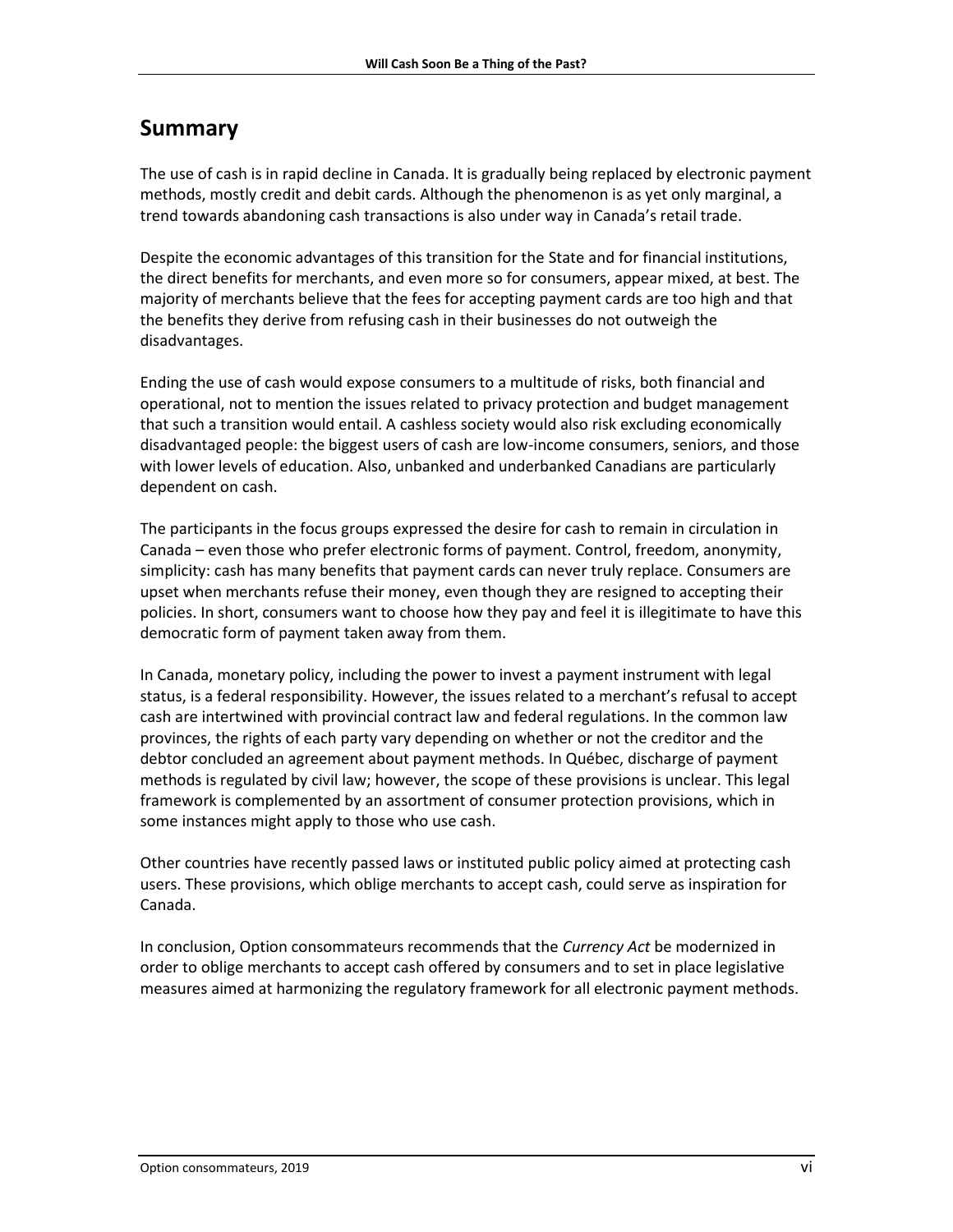## <span id="page-6-0"></span>**Introduction**

In the 24th century, money will no longer exist.

That, at least, is the vision of the future proposed by *Star Trek.* Thanks to the invention of duplicators, the contemporaries of Mr. Spock and Captain Kirk live in a society in which scarcity is unknown. They simply obtain goods at will, without having to suffer the economic worries of our primitive times. 1

Unfortunately, a cashless society is still science fiction fantasy. Consumers in the 21st century will have to pay for goods and services in dollars and cents for a long time to come.

While not disappearing, money is undergoing drastic changes, however. In recent years, the use of hard cash has been declining at an alarming rate in Canada – just like everywhere else in the world. Electronic payment methods, mostly credit cards and debit cards, are gradually replacing cash. Driven by digital technologies, money is becoming steadily more abstract and intangible.

Already, governments, banks and many retailers are dreaming of a future in which bulky coins and bills have been abandoned once and for all. However, such a transition is not without its pitfalls. Consumers could lose out significantly when they are deprived of a proven method of payment.

## <span id="page-6-1"></span>**Research Questions**

The aim of this study is to arrive at a more complete understanding of the issues raised by the possible disappearance of cash from the Canadian economy and the refusal of some merchants to accept cash.

To do this, we explored the future of cash in Canada. Will we actually witness the disappearance of cash in the coming years? What would the consequences be? What is the situation elsewhere in the world?

In the opinion of many of those involved, removing cash would have both advantages and disadvantages. We considered the points of view of two of these: merchants and consumers. Do they want cash payment to disappear? What would be the advantages and disadvantages for them if merchants no longer accepted cash? In our analysis, we mostly focused on the plight of consumers in an attempt to determine how they might be particularly affected by the disappearance of cash.

These questions will entail an examination of the applicable laws in order to identify the best solutions for improving the legal framework in Canada. Can the government actually stop issuing

l <sup>1</sup> For further developments on these fascinating questions, see: Manu Saadia, *Trekonomics*: *The Economics of Star Trek*, Pipertext, 2016, pp. 19–40.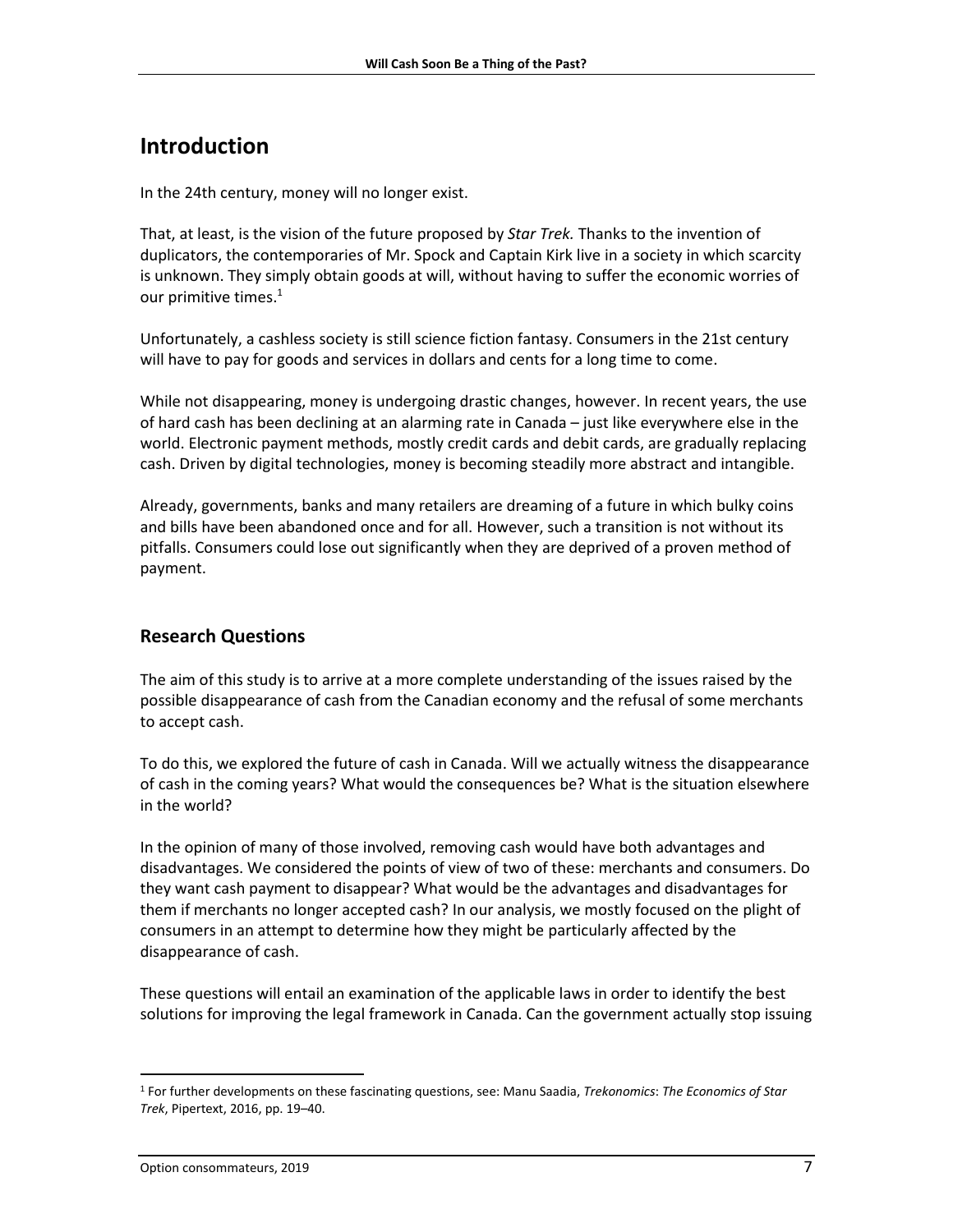money? Is it legal for a merchant to refuse a cash payment? What is the situation in other countries?

## <span id="page-7-0"></span>**Methodology**

To answer these questions, we first drew up a portrait of the decline of cash in Canada (Section 1). We then proceed with a literature review and interviews with stakeholders from various backgrounds in order to identify the possible advantages and disadvantages of eliminating cash in Canada (Section 2). In order to obtain the consumers' views on these issues, we also held focus groups with Canadians (Section 3). Finally, we studied the legal framework for this issue in both Canada and elsewhere (Sections 4 and 5).

A significant portion of this research is based on interviews with stakeholders from various backgrounds. To find out their views on the disappearance of cash, we conducted interviews with representatives of seven retail stores in Montreal, including a jewelry store, a convenience store, some grocery stores, restaurants, a licenced drinking establishment, and a coffee shop (see Section 2.3). Similarly, we conducted interviews with Canadian organizations who work with customers who could be impacted by the disappearance of cash. We interviewed the representatives of the seven following organizations: the ACEF du Sud-Ouest de Montréal, the Law Society of Nunavut, the Canadian Association of Retired Persons (CARP), Credit Counseling Canada, the FADOQ network, PROMIS, a body dedicated to helping immigrants and refugees, and RAPSIM, a network for assisting homeless people and those living alone in Montreal (see Section 2.4).

To further inform us in our analysis, we also conducted interviews with experts and stakeholders from the fields of finance, payments and law. The interviewees were Marc Lacoursière, professor at the Faculty of Law at Université Laval, Jacques Nantel, professor emeritus of marketing at HEC Montreal, Andreas Park, associate professor of finance at the University of Toronto, Jean-Philippe Petit, executive assistant, Distribution Practices, at AMF, Jacques St Amant, lecturer in consumer law at UQÀM and analyst for the Coalition des associations de consommateurs du Québec, and Roman E. Zanolli, Doctor of Law, legal theory of money.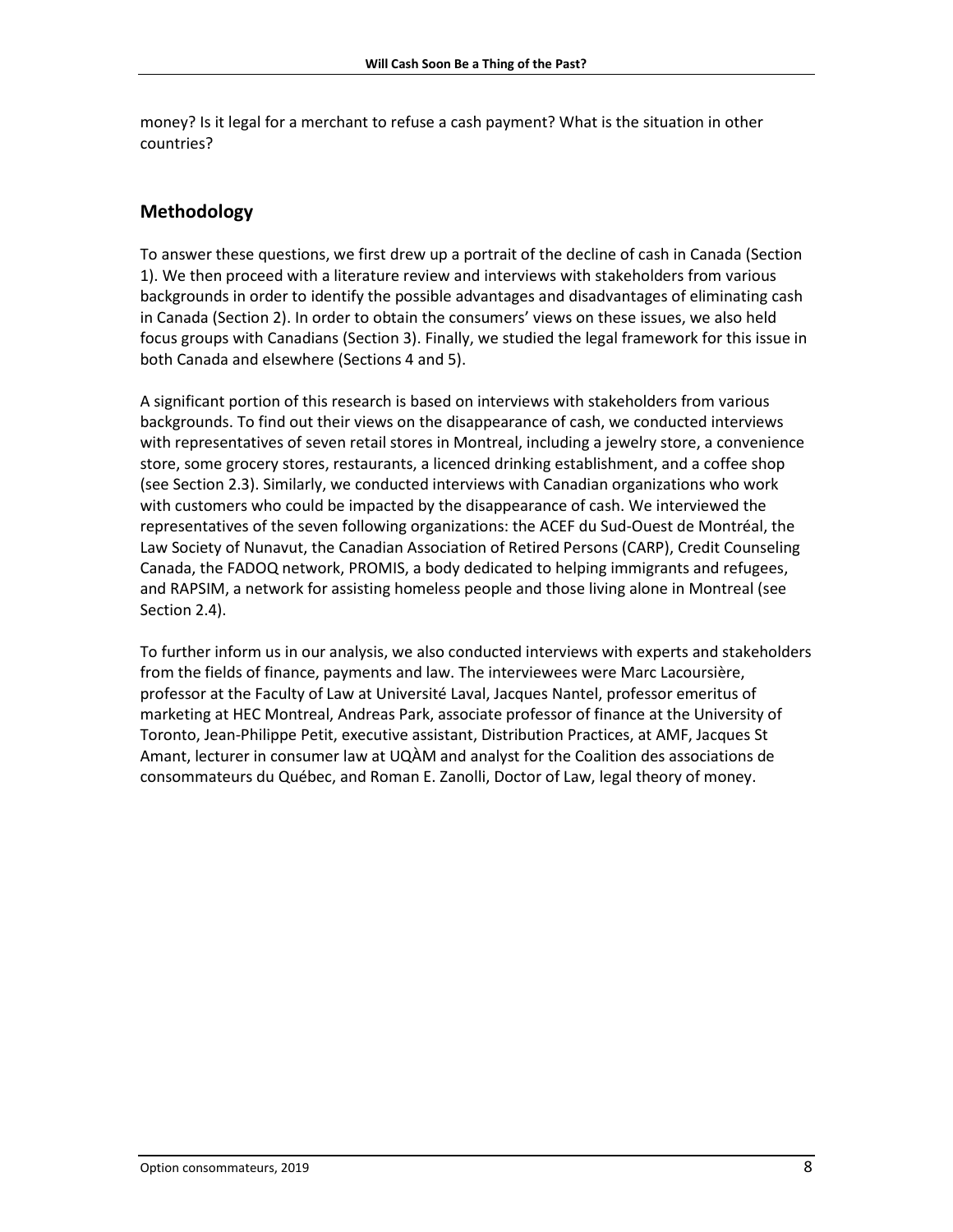## <span id="page-8-0"></span>**1. A foregone conclusion?**

Some would claim that cash is doomed to disappear. It is true that money is undergoing a slow, seemingly inexorable transformation into ever more intangible forms. However, even though the use of cash is steadily declining in Canada, pronouncements about its disappearance in the near future appear to be exaggerated. Even today, the few Canadian merchants who have chosen to refuse cash remain exceptions.

## <span id="page-8-1"></span>**1.1. A slow march towards abstraction**

The phenomenon of the disappearance of currency is closely linked to the long process of the abstraction of money.<sup>2</sup> For centuries, money was primarily a commodity, a tangible thing that had an intrinsic value because of its rarity or usefulness. Depending on the time or place, cattle, carved shells or even stones<sup>3</sup> could be used to purchase goods and services. In Canada, First Nations people and the European newcomers initially conducted transactions through the use of wampum necklaces<sup>4</sup> or furs.<sup>5</sup>

Coins made of precious metals that circulated in Canada during the colonial period were also a form of commodity money. Unlike modern coins, their value derived from the amount of precious metal they contained, whether bronze, silver or gold. As a result, the confidence that people invested in these instruments of exchange was based on the value of the good itself.

Acceptance in the West of the idea that money need only have nominal value began with the gradual introduction of paper money.<sup>6</sup> In Canada, the first real successes in this area were achieved by private banks, which issued their own banknotes early in the 19th century.<sup>7</sup> Unlike commodity money, these pieces of paper were worthless in themselves: their value was secured by the bank's promise to redeem the face value on demand. Since these private banks were not immune to bankruptcy, holders of these banknotes were exposed to the risk of their becoming worthless overnight. Because of this risk, any creditor who doubted the issuer's creditworthiness could exchange the banknote for a sum less than its face value.<sup>8</sup>

<sup>&</sup>lt;sup>2</sup> In this report, we will define "money" as any widely accepted medium of exchange, regardless of its form. We will use the term "cash" to refer both to paper banknotes and coins.

<sup>&</sup>lt;sup>3</sup> This was the case on the Yap Islands, in the Philippine Sea, where very large round stones with a cavity carved in their middle have been used for centuries by the inhabitants as currency. See: Cora Lee C. Gillilland, *The Stone Money of Yap*: *a Numismatic Survey,* Smithsonian Studies in History and Technology, 1975.

<sup>4</sup> Wampum necklaces are necklaces made of shells that served several purposes among Indigenous peoples, including that of currency.

<sup>5</sup> James Powell, *A History of the Canadian Dollar,* Bank of Canada, 2005, pp. 1–3.

<sup>6</sup> The idea of using paper money was reported in the West by Marco Polo in the 15th century. However, the real beginnings of paper money took place, not without difficulties, from the 17th century onwards, notably under the aegis of economist John Law.

<sup>7</sup> Colonial governments nevertheless experimented with issuing paper money on several occasions, but abuses related to their issue led to economic unrest and then to the rejection of these payment instruments. In the 19th century, the Canadian government also tried several times to issue paper money, but its plans met with opposition from the banking lobby. See: James Powell, *A History of the Canadian Dollar,* Bank of Canada, 2005, pp. 15–18, 84.

<sup>8</sup> Jacques St Amant, *Le cadre juridique des paiements électroniques au Canada*: *quand Fortune se fait virtuelle*, Option consommateurs, 2002, p. 18; James Powell, *A History of the Canadian Dollar,* Bank of Canada, 2005, p. 20.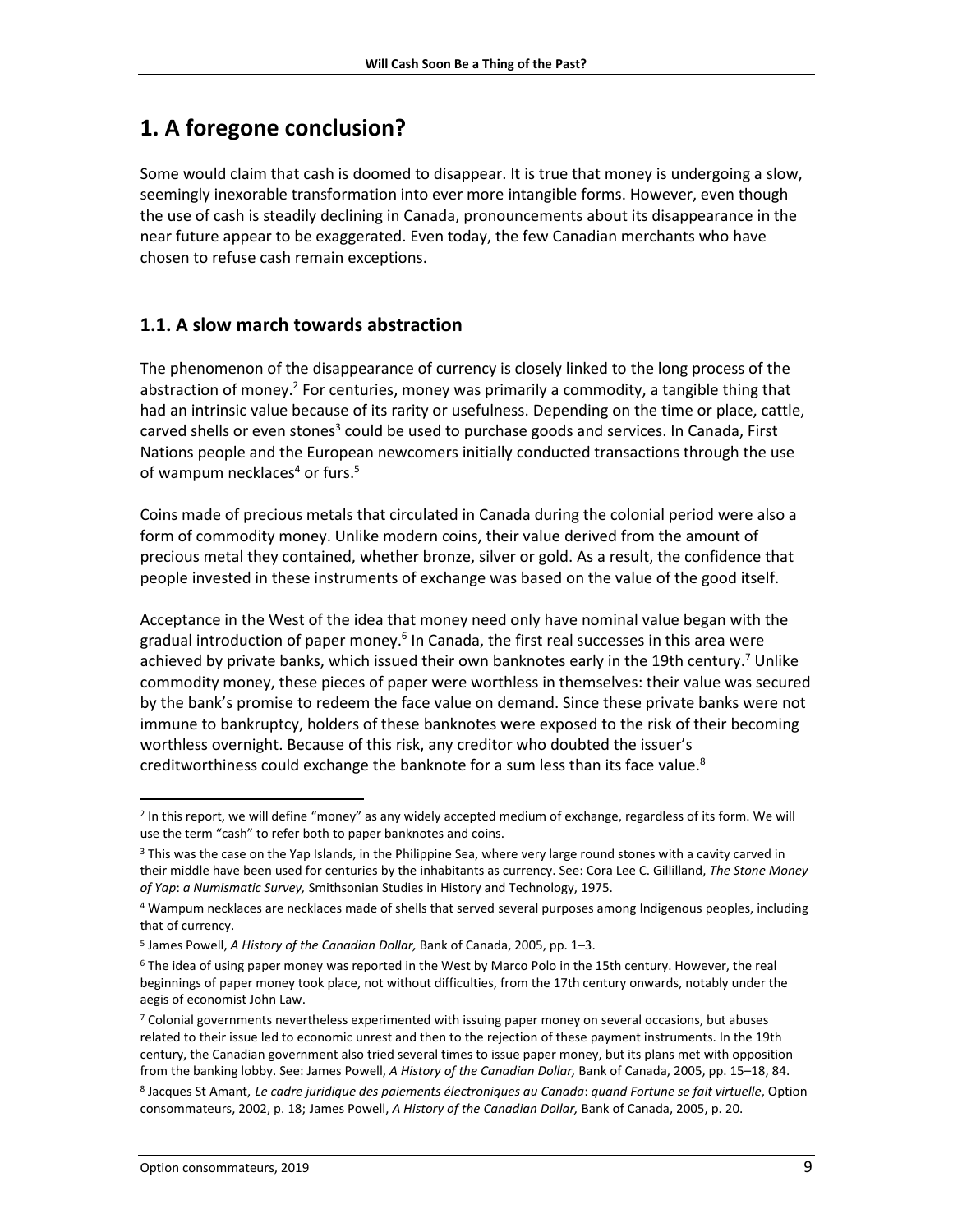Despite these small steps towards a greater degree of abstraction, the money situation in the British North American colonies at the dawn of Confederation was in total disarray. Coins from France and England, as well as from the Spanish colonies or the United States were all accepted as legal tender on Canadian soil. Alongside these various coins circulated notes from a variety of private banks and other bonds issued by merchants. 9

The situation gradually began to change after Confederation in 1867, when the federal government took charge of monetary policy.<sup>10</sup> In 1871, the dollar became the unit of currency across the country. In 1934, the Bank of Canada was established; gradually, notes issued by private banks disappeared in favour of notes issued by the central bank and of coins issued by the Royal Canadian Mint. Finally, after world wars and economic crises, the gold standard that had initially guaranteed the value of Canadian currency was gradually discarded.<sup>11</sup>

These developments in the Canadian monetary system resulted in a definitive transition from commodity money to fiat money, i.e. a form of currency whose value resides not in the object traded itself, but rather in the users' trust in that medium of exchange. At the same time, the continued expansion of banking in the Canadian economy and, more recently, the development of electronic payment systems, are bringing about the phenomenal growth of "deposit," or "book" money. This form of currency, which today represents the largest share of the total money supply,<sup>12</sup> consists of accounting entries in the computer systems of financial institutions.

Money, in the 21st century, is becoming more and more an idea, and less and less a thing. The Bank of Canada, like the central banks of other countries<sup>13</sup> is even exploring the possibility of issuing money in digital form.<sup>14</sup> This digital currency, based on blockchain technology, would be completely dematerialized and have the attributes of an intangible good.

One may well ask where this process of the abstraction of money will end. Will money in its material form completely disappear in Canada? While the money exchanged between consumers and merchants no longer has any intrinsic value, and the largest proportion of the money supply already exists only in scriptural form, total disappearance now seems to be only a very small step away.

<sup>9</sup> James Powell, *A History of the Canadian Dollar,* Bank of Canada, 2005, p. 20-21, 104-108.

<sup>10</sup> It should be remembered that the 1867 Canadian Constitution confers exclusive jurisdiction over money to Parliament (see Section 4.1).

<sup>11</sup> James Powell, *A History of the Canadian Dollar,* Bank of Canada, 2005, p. 37-50. The gold standard is a monetary system whereby the issue of a banknote is guaranteed by the possibility of exchanging it for its value in gold.

<sup>&</sup>lt;sup>12</sup> To give an idea of what a small percentage cash represents of the total money supply, note that the Bank of Canada had approximately \$83.2 billion in banknotes in circulation in its liabilities in January 2018, whereas the M2+ aggregate, which includes deposits in all financial institutions and money market mutual funds, stood at almost \$2 trillion for the same period. See: Statistics Canada, *Chartered bank assets and liabilities and monetary aggregates, monthly average, seasonally adjusted, Bank of Canada (x 1,000,000)*, Table 10-10-0116-01.

<sup>13</sup> Christian Barontini and Henry Holden, *Proceeding with Caution - A Survey on Central Bank Digital Currency*, BIS Papers No 101, Bank for International Settlements, 2019.

<sup>14</sup> Walter Engert and Ben S.C. Fung, *Central Bank Digital Currency*: *Motivations and Implications*, Staff Discussion Paper, 2017-16, Bank of Canada, 2017.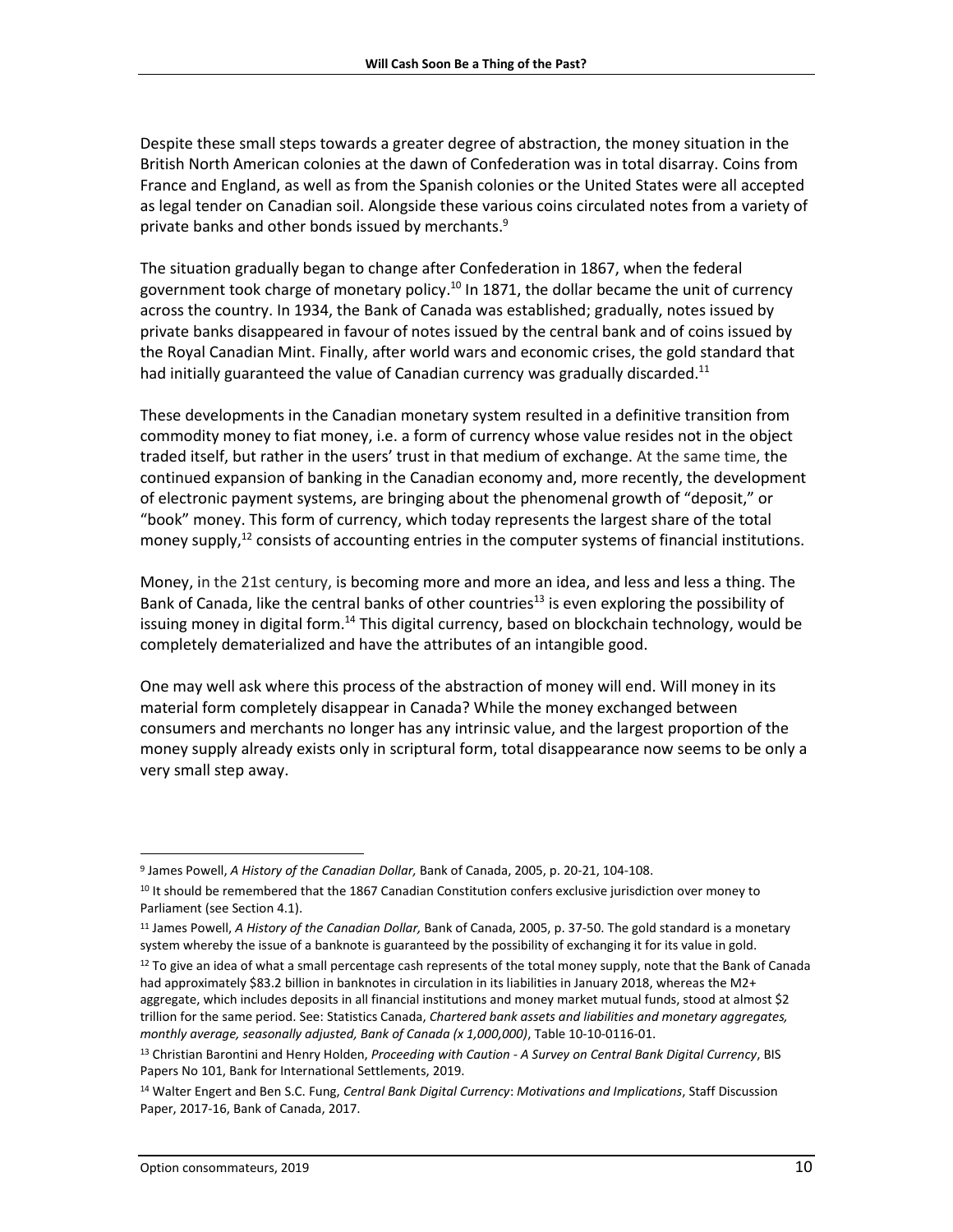### <span id="page-10-0"></span>**1.2. A greatly exaggerated rumour**

Year after year, the share of cash transactions in Canada is decreasing. Yet cash itself is far from dead: as a proportion of GDP, the amount of cash in circulation continues to grow. Contrary to some predictions heralding the end of cash in the near future, this fact tends to suggest that it will continue to be used for a long time to come.

In 2008, cash transactions accounted for 47.7% of trading volume in Canada; in 2017, they stood at only 29.8%. <sup>15</sup> Payments Canada, however, notes that this decline is slowing: in 2016 and 2017, cash usage declined by about 2% annually, compared to 5% in previous years.<sup>16</sup>

A Leger survey found that only 15% of Canadians still use mostly cash for everyday purchases.<sup>17</sup> Moneris predicts that the volume of cash payments will shrink by 70% between 2014 and 2030.<sup>18</sup> According to Forex Bonuses, Canada has even become the country with the lowest cash use in the world. 19

Cash is not the only payment method on its way out in Canada. Since the 1990s, the use of cheques has been in constant decline; it now accounts for only 3.4% of transaction volume.<sup>20</sup> Since this decrease is happening at a faster rate than for cash, it looks as if cheques will have disappeared long before cash does.<sup>21</sup> It should be noted, however, that cheques still account for 41.5% of payment value in Canada. This means that cheques are still a very convenient way of making large payments, such as rent or car payments.

l

<sup>15</sup> Michael Tompkins and Viktoria Galociova*, Canadian Payment Methods and Trends*, Payments Canada, 2018, p. 35. A Bank of Canada survey based on a different methodology observed a similar trend: Ben Fung, P. Huynh Kim and Gerald Suber, "The Use of Cash in Canada," *Bank of Canada Review*, spring 2015.

<sup>16</sup> Michael Tompkins and Viktoria Galociova*, Canadian Payment Methods and Trends*, Payments Canada, 2018, p. 14. <sup>17</sup> Béatrice Roy-Brunet, "Sondage Léger: l'argent comptant est-il encore beaucoup utilisé au Québec?", *Huffington* Post, September 24, 2018: http://bit.ly/huffpost-argent

<sup>&</sup>lt;sup>18</sup> Moneris, "Canada pushing toward a cashless society with a 70 per cent drop in cash transactions by 2030" September 20, 2016[: https: //www.moneris.com/fr-CA/A-Propos-Moneris/Nouvelles/Canada-drop-in-cash](https://www.moneris.com/fr-CA/A-Propos-Moneris/Nouvelles/Canada-drop-in-cash-transactions-by-2030)[transactions-by-2030](https://www.moneris.com/fr-CA/A-Propos-Moneris/Nouvelles/Canada-drop-in-cash-transactions-by-2030)

 $19$  This conclusion was reached by weighting different variables, including the number of credit cards per capita. See: http://www.forexbonuses.org/cashless-countries/. A 2013 MasterCard study also indicates that Canada is one of the countries closest to become cashless, along with France and Belgium: Hugh Thomas, Amit Jain and Michael Angus, "MasterCard Advisors' Cashless Journey: The Global Journey From Cash to Cashless," MasterCard, 2013.

<sup>20</sup> Michael Tompkins and Viktoria Galociova, *Canadian Payment Methods and Trends*, Payments Canada, 2018, p. 11. <sup>21</sup> Gord Holder, "Cheques are both down (volume) and up (value) in Canada," *National Post*, December 31, 2018: [https: //nationalpost.com/news/local-news/cheques-are-both-down-volume-and-up-value-in-canada/.](https://nationalpost.com/news/local-news/cheques-are-both-down-volume-and-up-value-in-canada/)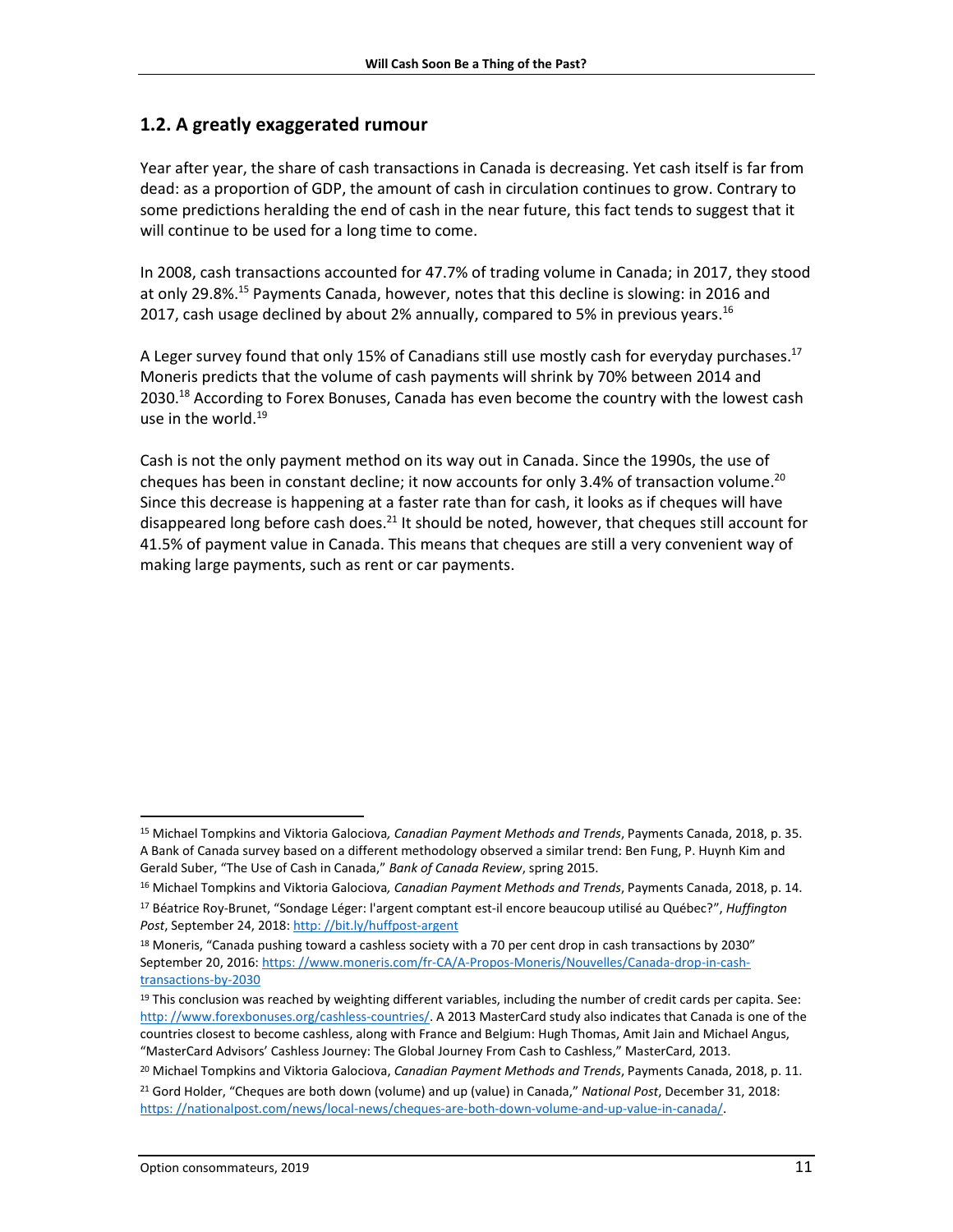

Source: Payments Canada<sup>22</sup>

Few would be surprised to learn that cash and cheques are being replaced by electronic payment methods. The use of payment cards is steadily rising in Canada: such cards now account for over half the volume of transactions. Debit cards account for 26.5% of transactions and credit cards for 22.9%.<sup>23</sup> Note also that Canada is one of the countries with the highest rates of credit card use in the world; nearly 90% of Canadians have one.<sup>24</sup> The growth of online transactions and mobile payments, which are most often made by payment cards, suggest that this trend will continue.

With the advent of electronic payment methods, the way cash is used is also changing. Most often, cash is used for low-value, everyday purchases or for transactions between individuals.<sup>25</sup> However, the arrival of contactless payment has increased the use of payment cards for small

 $\overline{a}$ 

<sup>&</sup>lt;sup>22</sup> The data for this graph are drawn from two Payments Canada reports: Michael Tompkins and Viktoria Galociova, *Canadian Payment Methods and Trends*, Payments Canada, 2018, p. 35; Michael Tompkins and Viktoria Galociova *Canadian Payment Methods and Trends*, Canada Payments, 2017, p. 28.

<sup>23</sup> Michael Tompkins and Viktoria Galociova, *Canadian Payment Methods and Trends*, Payments Canada, 2018, p. 11. <sup>24</sup> Ibid., p. 15.

 $25$  The value of cash transactions is only 1.2% of the value of all transactions in Canada, or about \$144 billion. See Michael Tompkins and Viktoria Galociova, *Canadian Payment Methods and Trends*, Payments Canada, 2018, p. 12.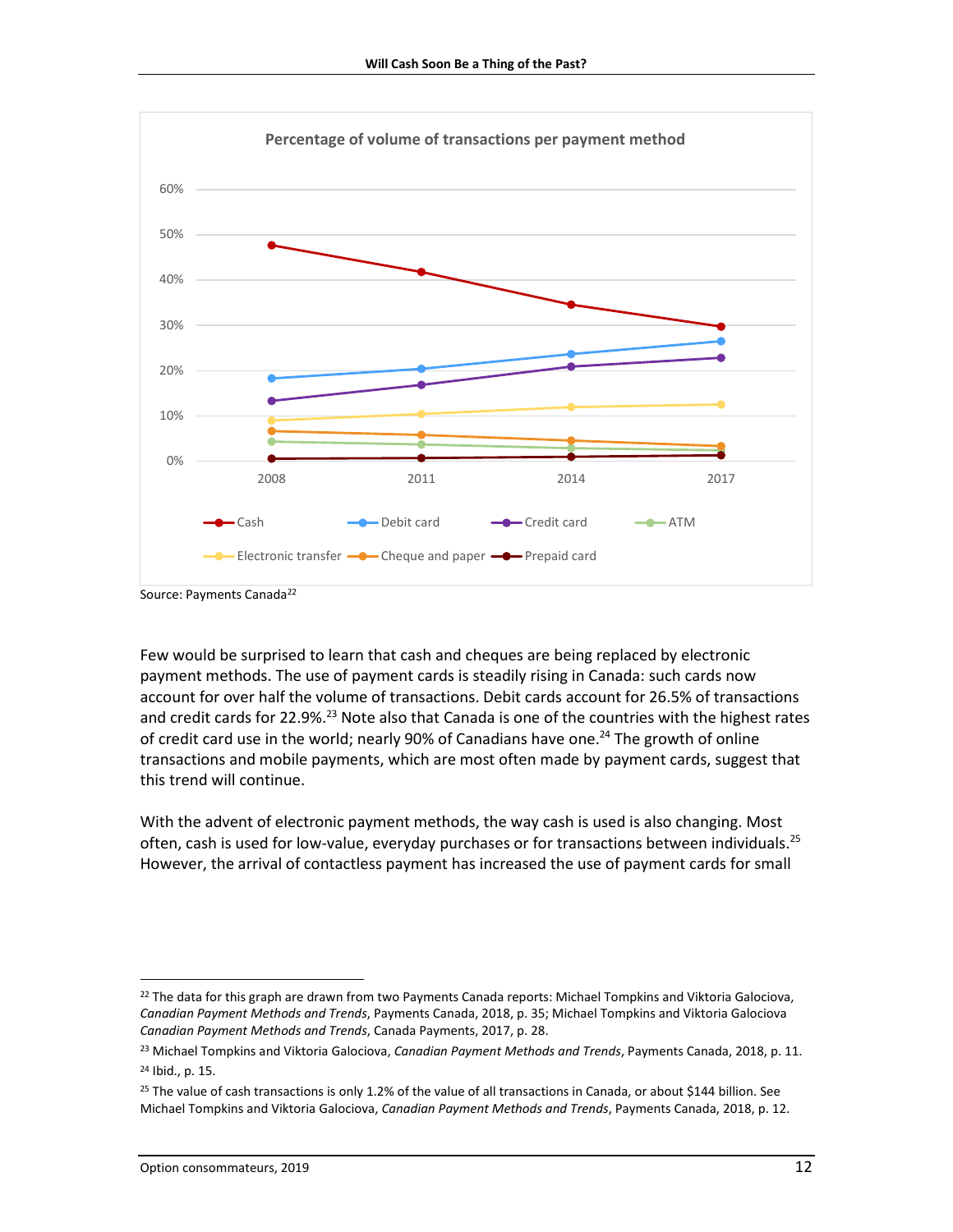purchases.<sup>26</sup> Similarly, certain payment methods that use digital technology, such as Interac e-Transfer, are replacing cash for payments between individuals.<sup>27</sup>

In contrast, cash seems to be used more as a safe haven. <sup>28</sup> It has been observed that the number of \$100 bills in circulation in Canada has risen in recent years, suggesting that banknotes are being used as means of hoarding wealth – and could also contribute to the underground economy. 29

In view of the data on changing payment modes in Canada, it does not seem unlikely that cash will shortly be dethroned by electronic payment methods.<sup>30</sup> That said, it is unlikely that we will witness its complete disappearance soon. In fact, although cash use is decreasing as a percentage of the total volume of transactions, the value of money in circulation in Canada is continuing to rise inexorably at a rate of 4% to 7% annually.<sup>31</sup> Even taking into account inflation and the growth of the economy, the total amount of cash in circulation today equals about 3.8% of nominal GDP, compared with 3.3% between 2005 and 2008. <sup>32</sup> These data indicate that the amount of cash in our economy is actually quite stable.

Elsewhere in the world, it also appears that prognoses of cash disappearing in the short term are rather exaggerated. In most of the world's economies, demand for cash continues to grow every year as a proportion of GDP; only a few countries, such as Sweden, show a clear decline in cash in this regard. 33

All in all, despite its relative decline, it is likely that cash will be around for some time yet. Chequebooks will probably become extinct long before cash disappears. In the short-term, we

 $\overline{\phantom{a}}$ <sup>26</sup> Moneris, "Canada pushing toward a cashless society with a 70 per cent drop in cash transactions by 2030", September 20, 2016[: https: //www.moneris.com/fr-CA/A-Propos-Moneris/Nouvelles/Canada-drop-in-cash](https://www.moneris.com/fr-CA/A-Propos-Moneris/Nouvelles/Canada-drop-in-cash-transactions-by-2030)[transactions-by-2030](https://www.moneris.com/fr-CA/A-Propos-Moneris/Nouvelles/Canada-drop-in-cash-transactions-by-2030)

<sup>27</sup> Walter Engert, Ben S.C. Fung and Scott Hendry, *Is a Cashless Society Problematic*? Staff Discussion Paper 2018-12, Bank of Canada, 2018, p. 4.

<sup>&</sup>lt;sup>28</sup> The economic crisis of 2008 and subsequent low interest rates are contributing factors to this phenomenon. See: Morten Bech Umar Faruqui , Frederik Ougaard and Cristina Picillo, "Payments are a-changin, but cash still rules," *BIS Quarterly Review*, March 2018, p. 72.

<sup>29</sup> François Dupuis and Hendrix Vachon, "*L'argent comptant est-il en voie de disparition*?" *Desjardins Études économiques*, May 2, 2016, p. 2.

<sup>&</sup>lt;sup>30</sup> Considering that the data from Payments Canada dates back to 2017, it is even conceivable that cash, at the time of writing, has already been replaced by debit cards. For example, a recent survey by Research Co. indicates that 34% of payments made by Canadians are made by debit card, compared to 31% in cash. See:

<https://researchco.ca/2019/02/21/biometrics/>

<sup>31</sup> François Dupuis and Hendrix Vachon, "*L'argent comptant est-il en voie de disparition*?" *Desjardins Études économiques*, May 2, 2016, p. 1.

<sup>32</sup> Walter Engert, Ben S.C. Fung and Scott Hendry, *Is a Cashless Society Problematic*? Staff Discussion Paper 2018-12, Bank of Canada, 2018, p. 4; François Dupuis and Hendrix Vachon, "*L'argent comptant est-il en voie de disparition*?" *Desjardins Études économiques*, May 2, 2016, p. 1.

<sup>33</sup> See: Morten Bech Umar Faruqui, Frederik Ougaard and Cristina Picillo. "Payments are a-changin, but cash still rules," *BIS Quarterly Review*, March 2018, p. 68; Clemens Jobst and Helmut Stix, "Doomed to disappear: the surprising return of cash across time and across countries," Center for Economic Policy Research, 2017; John Williams and Claire Wang, "Reports of the Death of Cash Are Greatly Exaggerated," San Francisco Fed Blog, November 20, 2017: <https://www.frbsf.org/our-district/about/sf-fed-blog/reports-death-of-cash-greatly-exaggerated>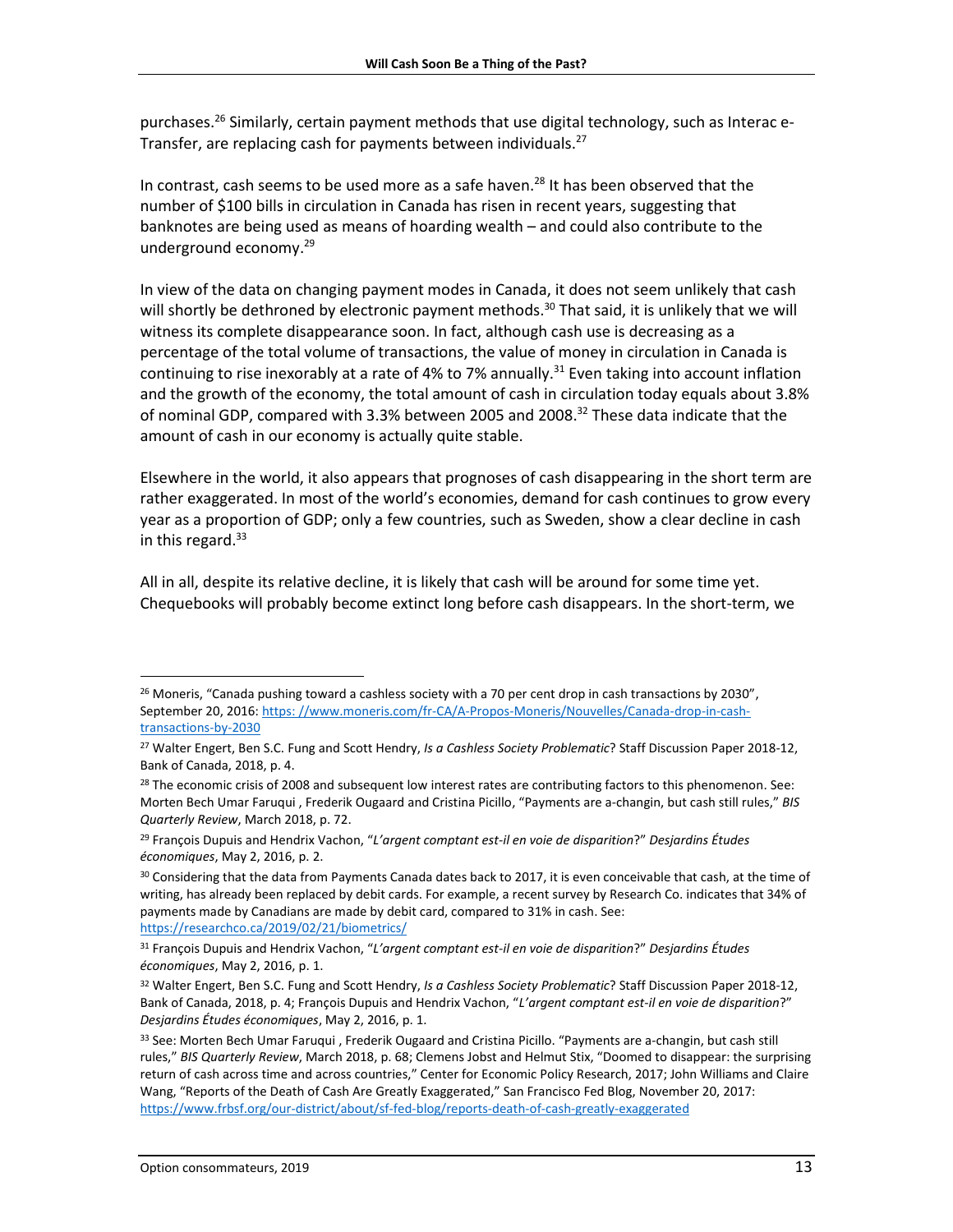are more likely to witness the withdrawal of certain denominations of cash, such as the nickel, or the transformation of some banknotes into coins.<sup>34</sup>

## <span id="page-13-0"></span>**1.3. A still marginal commercial practice**

Refusing cash is not a completely new business practice. For years, certain retailers have systematically refused cash, for obvious practical reasons. This is the case for example with online merchants, who inevitably rely on purchases being made by electronic payment methods. Digital technology-based transport services, such as Uber or Teo Taxi, do not accept cash payment either. Also, customers booking a hotel room or a renting car may be required to pay a deposit using their credit card.

While these business practices raise some concerns,<sup>35</sup> the particular focus of our research was the situation in brick-and-mortar retail operations. In response to the decline of cash, merchants in several parts of the world have decided to refuse cash payments in their establishments. If they want to make a purchase, consumers have no choice: they have to use an electronic payment method.

This trend has mainly taken root in northern European countries, including Sweden, Denmark and Norway.<sup>36</sup> In Sweden, where only 15% of purchases are now made in cash, half of all retailers can be expected to refuse cash by 2025.<sup>37</sup> Cash payments have been replaced by mobile applications, notably Swish, which allow Swedes to perform all their transactions electronically.<sup>38</sup> Ikea, that icon of the Swedish retail economy, has already begun its transition toward becoming a cashless establishment.<sup>39</sup>

Retailers located in countries where cash accounts for a greater volume of payments are also following this trend, albeit on a more anecdotal level. In the U.S., there are reports of several smaller businesses and larger establishments now refusing cash. <sup>40</sup> U.S. companies such as the fast food chain Sweetgreen and branches of Starbucks have announced their intention to

l <sup>34</sup> François Dupuis and Hendrix Vachon, "*L'argent comptant est-il en voie de disparition*?" *Desjardins Études économiques*, May 2, 2016, p. 6.

<sup>&</sup>lt;sup>35</sup> Among these will be difficulties in accessing financial services and digital technologies, which threaten to exclude consumers from these commercial spaces (see Section 2.4.3).

<sup>36</sup> See: Access to Cash Review, *Final Report*, U.K. 2019, pp. 54–55.

<sup>37</sup> Ibid., p. 70.

<sup>38</sup> Nathan Heller, "Imagining a Cashless world," *New Yorker*, October 3, 2016: <https://www.newyorker.com/magazine/2016/10/10/imagining-a-cashless-world>

<sup>39</sup> Liz Alderman, "Sweden's Push to Get Rid of Cash Has Some Saying, 'Not So Fast,'" *The New York Times*, November 21, 2018[: https://nyti.ms/2S2WK6r](https://nyti.ms/2S2WK6r)

<sup>40</sup> Sidney Fussell, "Who Wins When Cash Is No Longer King?" *The Atlantic*, December 21, 2018: <https://www.theatlantic.com/technology/archive/2018/12/cashless-amazon-walmart-workers/578377/>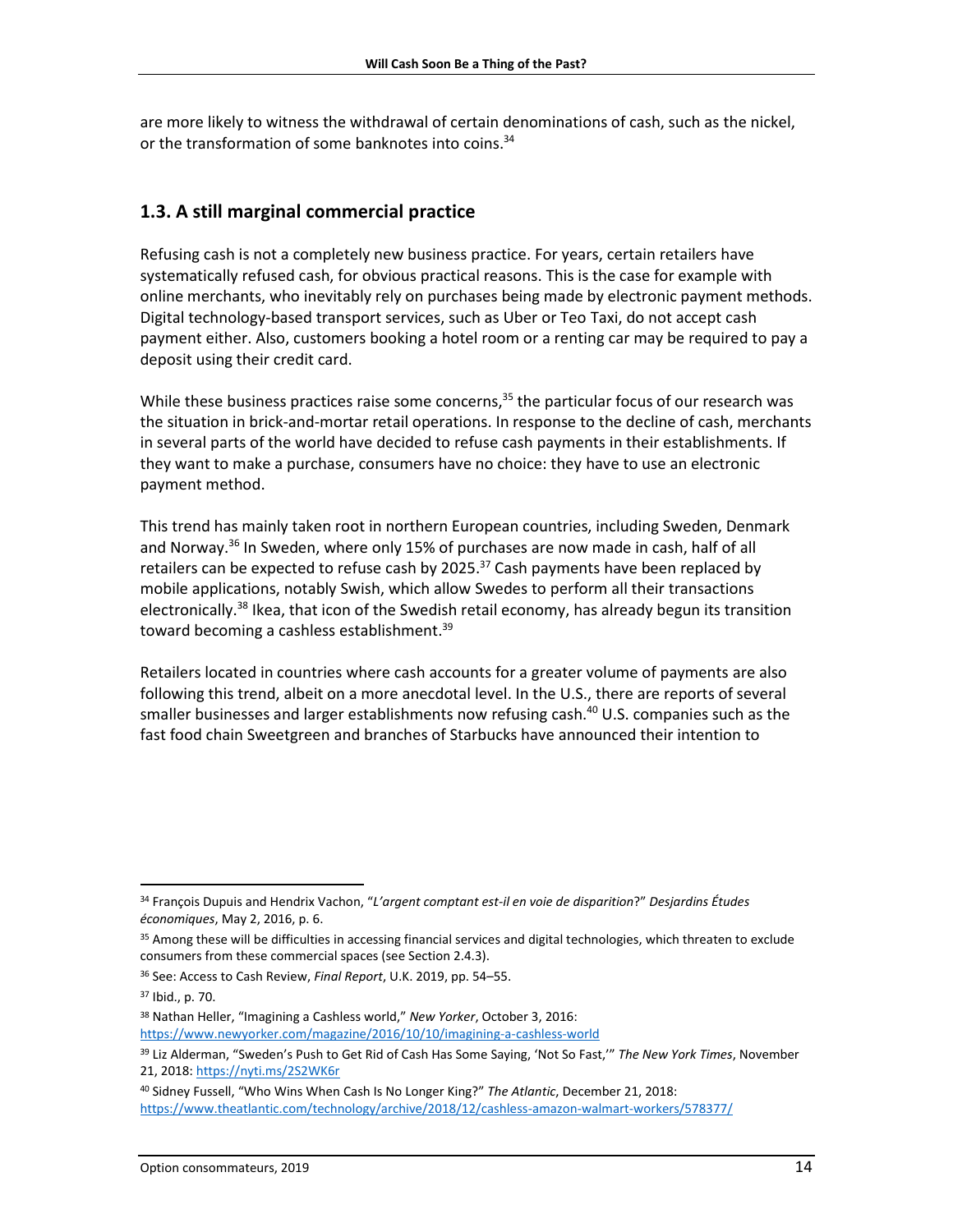abandon cash.<sup>41</sup> Similar initiatives are under way worldwide, including in the UK,<sup>42</sup> China<sup>43</sup> and Australia. 44

Multinational retailers are also getting into the act by offering cashless business models. In 2018, Amazon launched the Amazon Go stores, where consumers simply grab the items they want to purchase and leave without stopping to pay. The items they take with them are automatically charged to their account.<sup>45</sup> Walmart, Amazon's main competitor, is also experimenting with cashless business models.<sup>46</sup>

Canada is not immune to this trend. There are reports of merchants refusing payment in cash all across the country. Among these are the restaurant Mad Radish<sup>47</sup> in Ottawa, Foodchain<sup>48</sup> in Montreal, the iQ Food chain<sup>49</sup> in Toronto and the Kit and Ace clothing store<sup>50</sup> in Vancouver. In the Maritimes, the Bell Aliant telecommunications services provider has also announced its decision to refuse payment by cheque and cash in its branches.<sup>51</sup> Meanwhile, some retailers are experimenting with business models that partially exclude cash: for example, the Loblaw grocery chain has introduced self-service checkouts that only accept electronic payments.<sup>52</sup>

- 42 For instance, there are now English pubs that refuse cash. See: Shehab Khan "Pub Stops Taking Cash Payments 'in UK first'," *The Independent*, September 18, 2018[: https://www.independent.co.uk/news/uk/home-news/pub-cash](https://www.independent.co.uk/news/uk/home-news/pub-cash-payment-uk-first-the-boot-freston-ipswich-suffolk-a8543181.html)[payment-uk-first-the-boot-freston-ipswich-suffolk-a8543181.html.](https://www.independent.co.uk/news/uk/home-news/pub-cash-payment-uk-first-the-boot-freston-ipswich-suffolk-a8543181.html) Chris Baraniuk, "The bar where Your cash is worthless," *BBC News*, December 11, 2018[: https://www.bbc.com/news/business-46507529](https://www.bbc.com/news/business-46507529)
- <sup>43</sup> Hiroshi Murayama, "In China, cash is no longer king," *Nikkei Asian Review*, January 7, 2019: <https://asia.nikkei.com/Business/Business-trends/In-China-cash-is-no-longer-king>

<sup>41</sup> Karen Zraick, "This Legislation Could Force Stores to Take Your Cash," *The New York Times*, February 20, 2019: <https://www.nytimes.com/2019/02/20/business/cashless-payments.html>

<sup>44</sup> Aleks Vickovich, "7-Eleven opens its first cashless and cardless store in Australia - and apparently you'll be able to checkout in seconds via its app," *Business Insider Australia*, May 29, 2019[: https://www.businessinsider.com.au/7](https://www.businessinsider.com.au/7-eleven-opens-its-first-cashless-and-cardless-store-in-australia-and-apparently-youll-be-able-to-checkout-in-seconds-via-its-app-2019-5) [eleven-opens-its-first-cashless-and-cardless-store-in-australia-and-apparently-youll-be-able-to-checkout-in-](https://www.businessinsider.com.au/7-eleven-opens-its-first-cashless-and-cardless-store-in-australia-and-apparently-youll-be-able-to-checkout-in-seconds-via-its-app-2019-5) second[through-its-app](https://www.businessinsider.com.au/7-eleven-opens-its-first-cashless-and-cardless-store-in-australia-and-apparently-youll-be-able-to-checkout-in-seconds-via-its-app-2019-5) 2019-5

<sup>45</sup> Nick Wingfield, "Inside Amazon Go, a Store of the Future," *The New York Times*, January 21, 2018: <https://www.nytimes.com/2018/01/21/technology/inside-amazon-go-a-store-of-the-future.html>

<sup>46</sup> Lauren Thomas, "Between Walmart and Kroger, 500 stores are about to ditch cashiers," CNBC, January 9, 2018: <https://www.cnbc.com/2018/01/09/between-walmart-and-kroger-500-stores-are-about-to-ditch-cashiers.html> <sup>47</sup> Stu Mills, "No cash, no problem: Mad Radish founder says cashless transactions are here to stay," CBC News,

August 9, 2017:<https://www.cbc.ca/news/canada/ottawa/david-segal-mad-radish-cashless-society-1.4239067> <sup>48</sup> Olivier Bachand, *"Les billets de banque et les pièces de monnaie en voie de disparition?"* Radio-Canada, 26,

December 26, 2017: [https://ici.radio-canada.ca/nouvelle/1074794/billets-banque-argent-comptant-disparition](https://ici.radio-canada.ca/nouvelle/1074794/billets-banque-argent-comptant-disparition-paiements-electroniques)[paiements-electroniques](https://ici.radio-canada.ca/nouvelle/1074794/billets-banque-argent-comptant-disparition-paiements-electroniques)

<sup>49</sup> Aleksandra Sagan, "Digital 'absolutely cannibalizing' cash as stores, shoppers snub bills," *The Canadian Press*, July 31, 2017[: https://www.cbc.ca/news/business/digital-cashless-retail-1.4228974.](https://www.cbc.ca/news/business/digital-cashless-retail-1.4228974) Also note the case of the Creeds coffee bar in Toronto. See: Ethan Rotberg, *"Les nouvelles technologies remplaceront-elles le comptant?" Chartered Professional Accountants Canada*, January 23, 2019[: https://www.cpacanada.ca/fr/nouvelles/canada/2019-01-23](https://www.cpacanada.ca/fr/nouvelles/canada/2019-01-23-canada-sans-comptant) [canada-sans-comptant](https://www.cpacanada.ca/fr/nouvelles/canada/2019-01-23-canada-sans-comptant)

<sup>50</sup> Chuck Chiang, "The end of cash? Canadian retailers, Consumers shifting to cards, apps," *Vancouver Sun*, March 31, 2017[: https://vancouversun.com/business/local-business/the-end-of-cash-canadian-retailers-consumers-shifting-to](https://vancouversun.com/business/local-business/the-end-of-cash-canadian-retailers-consumers-shifting-to-cards-apps)[cards-apps](https://vancouversun.com/business/local-business/the-end-of-cash-canadian-retailers-consumers-shifting-to-cards-apps)

<sup>&</sup>lt;sup>51</sup> CBC NEWS, "Cash will be no longer be king at Bell Aliant stores come the new year," December 1, 2017: <https://www.cbc.ca/news/canada/nova-scotia/bell-aliant-to-no-longer-accept-cash-january-1-2018-1.4426948>

<sup>52</sup> Stu Mills, "No cash, no problem: Mad Radish founder says cashless transactions are here to stay," CBC News, August 9, 2017:<https://www.cbc.ca/news/canada/ottawa/david-segal-mad-radish-cashless-society-1.4239067>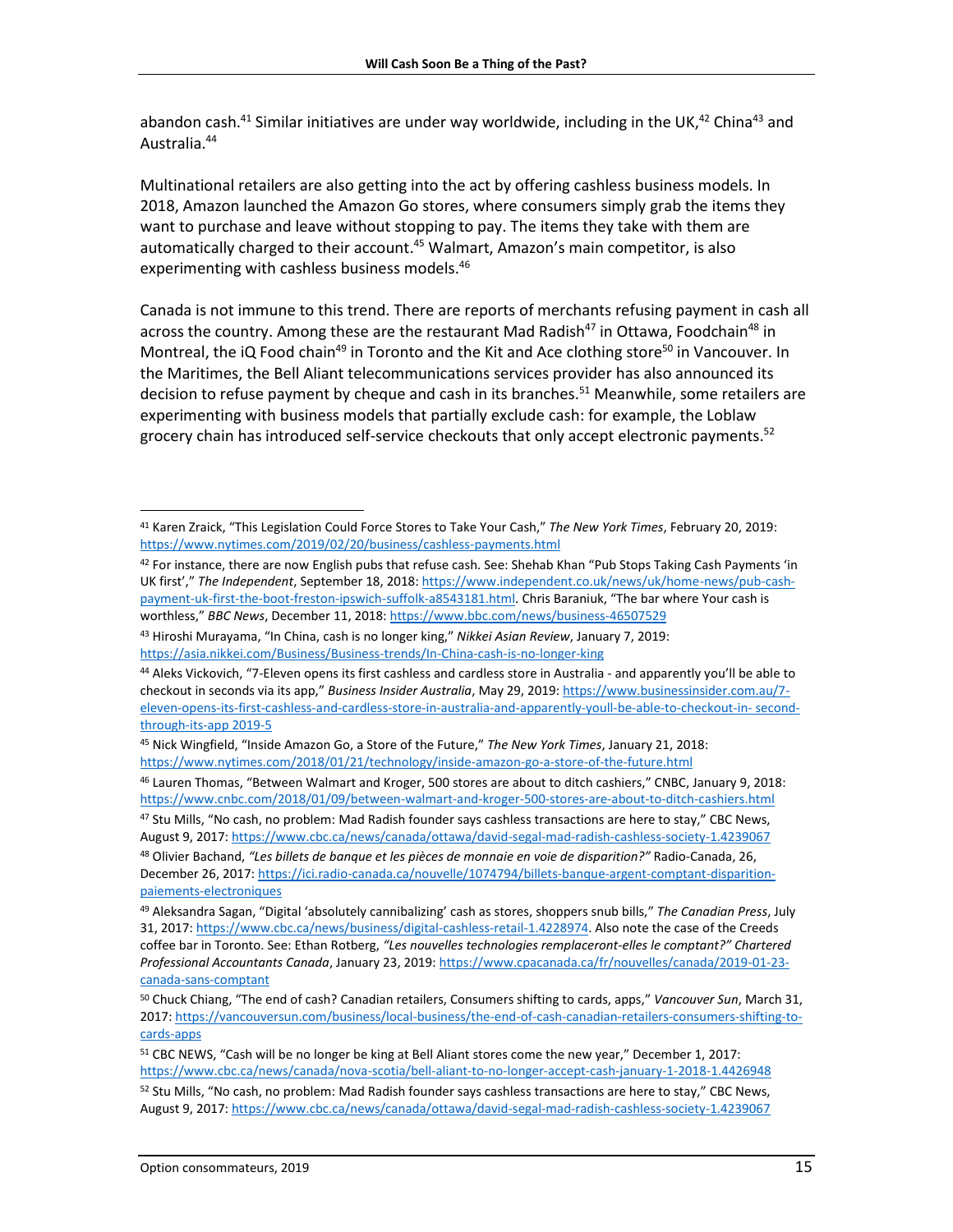

The window of the Foodchain restaurant in Montreal declares that only credit and debit cards are accepted in the establishment. The company's website homepage displays a similar message. The restaurant owner claims to be the first retailer in Montreal to adopt this practice. 53

That said, it nevertheless remains that stores that refuse cash are still exceptions in Canada. In fact, it is so unusual that the arrival of such a business model in a Canadian city is likely to be reported by the media. However, even though it appears that most merchants continue to believe that cash is necessary for their businesses (see Section 2.3), these anecdotal cases certainly suggest that the trend towards the abandonment of cash in the retail sector is under way in Canada, too.

There are reports in the media that the arrival of cashless shopping has already caused practical problems for consumers who carry only cash. In the United States, a consumer without a payment card says he had to ask another customer of the establishment to pay for him, in return for a refund of his share in cash.<sup>54</sup> In response to such situations, merchants have developed ad hoc solutions: the owner of a pub in Manchester, England, claims to offer a pint of beer to customers who cannot pay electronically;<sup>55</sup> an Ikea store in Sweden offers them a free meal. <sup>56</sup> Option consommateurs' legal information service has received the testimony of a

 $\overline{a}$ <sup>53</sup> Benedict Philie, "Un resto qui ne prend pas l'argent," *Journal de Montreal*, November 23, 2017: <https://www.journaldemontreal.com/2017/11/23/un-resto-qui-ne-prend-pas-largent>

<sup>54</sup> Alexandra Olson, "'I had money and I couldn't pay': Cashless store bans spread due to discrimination issues," *Associated Press*, April 12, 2019: [https://www.thestar.com/business/technology/2019/04/12/i-had-money-and-i](https://www.thestar.com/business/technology/2019/04/12/i-had-money-and-i-couldnt-pay-cashless-store-bans-spread-due-to-discrimination-issues.html)[couldnt-pay-cashless-store-bans-spread-due-to-discrimination-issues.](https://www.thestar.com/business/technology/2019/04/12/i-had-money-and-i-couldnt-pay-cashless-store-bans-spread-due-to-discrimination-issues.html) html

<sup>55</sup> Tony Naylor, "'Cash is just grief': why shops and bars want to make you pay by card," *The Guardian*, June 24, 2018: [https://www.theguardian.com/lifeandstyle/2018/jun/24/cash-is-just-grief-why-shops-and-bars-want-to-make-you](https://www.theguardian.com/lifeandstyle/2018/jun/24/cash-is-just-grief-why-shops-and-bars-want-to-make-you-pay-by-card)[pay-by-card](https://www.theguardian.com/lifeandstyle/2018/jun/24/cash-is-just-grief-why-shops-and-bars-want-to-make-you-pay-by-card)

<sup>56</sup> Liz Alderman, "Sweden's Push to Get Rid of Cash Has Some Saying, 'Not So Fast,'" *The New York Times*, November 21, 2018[: https: //nyti.ms/2S2WK6r](https://nyti.ms/2S2WK6r)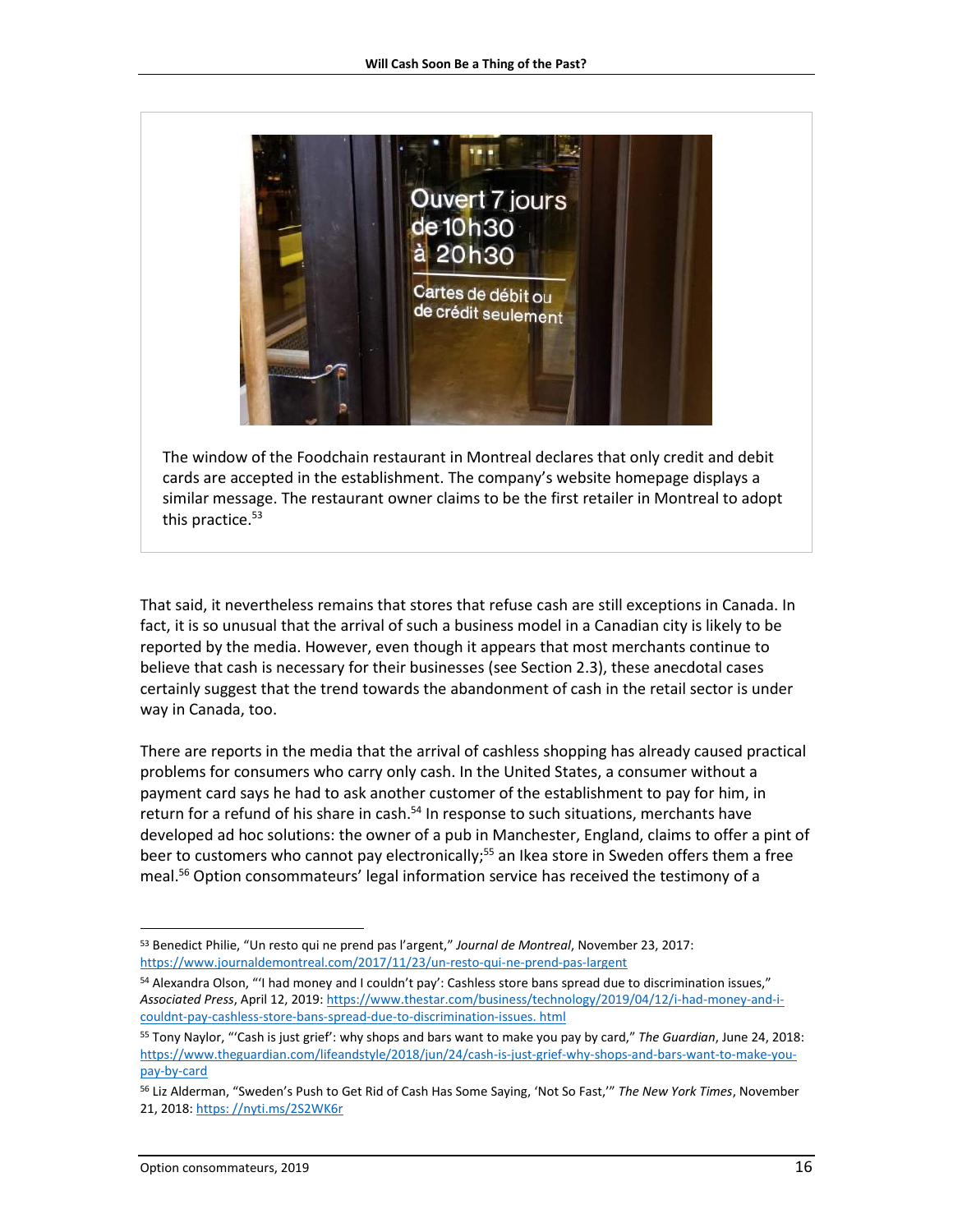consumer who, unable to pay his Teo Taxi cab fare by credit card, was presented with a bill to pay later.

Despite these efforts at accommodation, refusing cash remains a commercial practice whose social acceptability is shaky. In the U.S., Amazon and Sweetgreen, who had announced plans to refuse cash in their facilities, finally decided to back off in response to popular pressure.<sup>57</sup> This suggests that merchants in Canada who decide to refuse cash risk seeing their reputations tarnished.

l

<sup>57</sup> Karen Zraick, "Sweetgreen Scraps Its Cashless Policy as Criticism Grows," *The New York Times*, April 25, 2019: <https://www.nytimes.com/2019/04/25/business/cashless-stores-sweetgreen-amazon-go.html>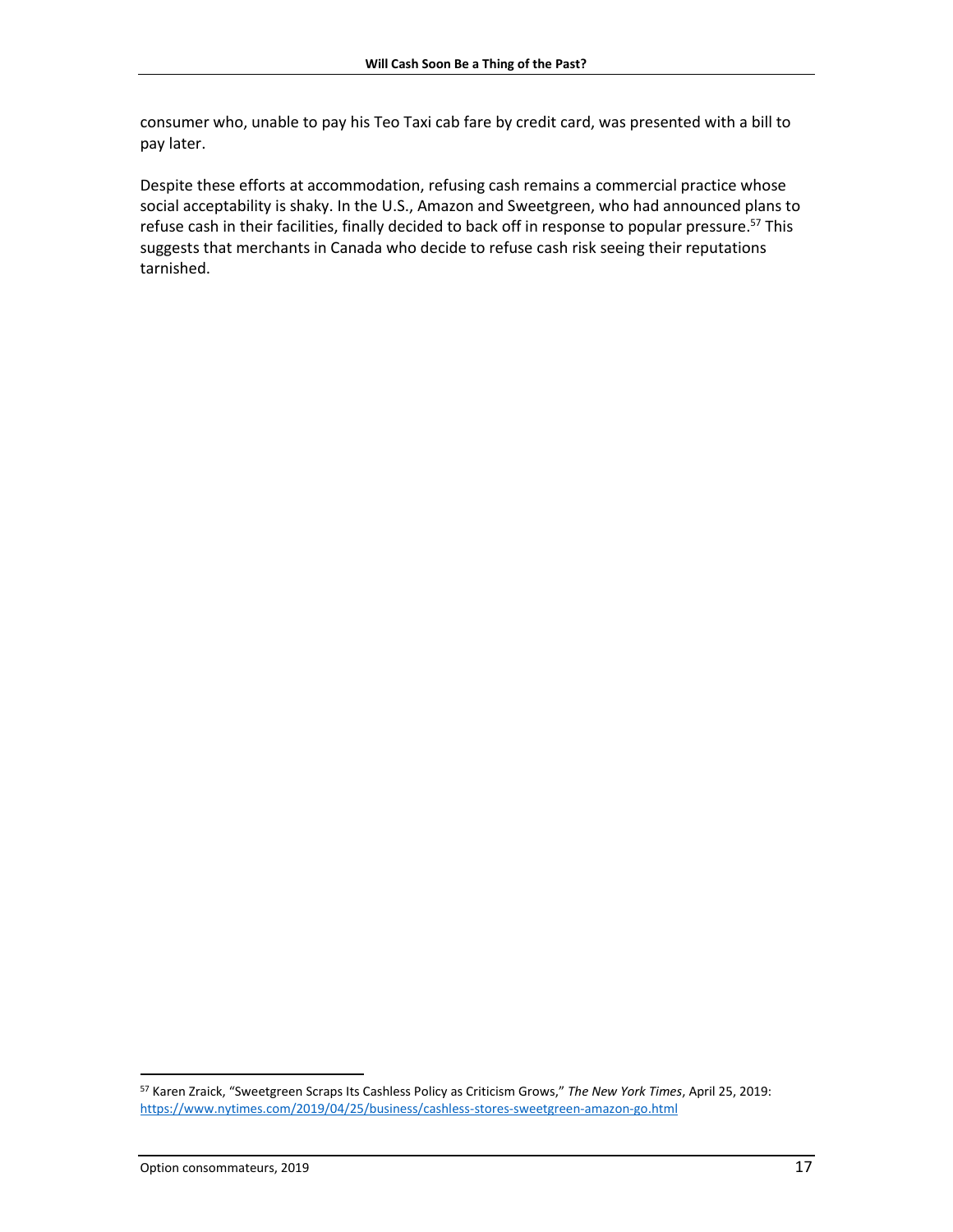## <span id="page-17-0"></span>**2. Pros and cons**

While the transition to a cashless society is possible in Canada, the question of whether it is desirable still remains. Indeed, for many players, removing cash from circulation has both advantages and disadvantages.

Weighing the pros and cons of abandoning cash is a perilous exercise in futurology, for which we cannot pretend to provide any definitive conclusions. On the basis of our documentary research and interviews with various stakeholders,<sup>58</sup> however, we were able to sketch out a portrait that gives an idea of the scale of the challenge. This portrait shows that, although some economic gains can be identified for the government and financial institutions, the direct benefits of such a transition for merchants and, above all, for consumers, seem considerably more mixed.

## <span id="page-17-1"></span>**2.1. Economic benefits for the state**

According to several analysts, eliminating cash would achieve savings that benefit society as a whole.<sup>59</sup> These savings would be brought about by a reduction in transaction costs and greater efficiency in the implementation of government policies.

Monetary transactions, whether they are made in cash or by debit card, represent a significant expense for the Canadian economy as a whole. A study carried out by the Bank of Canada in 2014 showed that the costs related to payments made at point-of-sale outlets amounted to \$15.3 billion, or 0.78% of Canadian GDP.<sup>60</sup> It should be borne in mind that cash is a particularly expensive payment method, due to the costs associated with its handling and storage.<sup>61</sup> In the event that electronic payment services in Canada can show themselves to be sufficiently efficient and competitive, it is conceivable that abandoning cash could result in economic gains in this regard.

In addition to reducing transaction costs, many analysts suggest that a cashless society would be able to fight crime more effectively.<sup>62</sup> Since cash transactions are difficult to trace, they invite

l <sup>58</sup> The names of the experts and organizations we interviewed are listed in the "Methodology" section. Details on the choice of these experts and organizations, if any, appear in Sections 2.3 and 2.4.

<sup>59</sup> Oliver Denecker, Florent Istace and Marc Niederkorn, "Forging a path to payments digitization," *McKinsey on Payments*, No. 16, March 2013; Kenneth Rogoff, "Costs and benefits to phasing out paper currency," NBER Macroeconomics Annual Conference, 2014; Daniel Garcia-Swartz, Robert W. Hahn and Anne Layne-Farrar, *The Economics of a Cashless Society: An Analysis of the Costs and Benefits of Payment Instruments*, The AEI-Brookings Joint Center for Regulatory Studies, 2004.

<sup>60</sup> Anneke Kosse, Heng Chen, Marie-Hélène Felt, Valery Dongmo Jiongo Kerry Nield and Angelika Welte, "The Costs of Point-of-Sale Payments in Canada," Staff Discussion Paper 2017-4, Bank of Canada, 2017.

 $61$  The Bank of Canada, for example, estimates that when considering the total resource costs for each payment method, cash is more expensive than payment cards. However, the Bank of Canada nuances its analysis to allow for variable costs and points out that cash is less expensive in some circumstances, such as for small purchases. See: Anneke Kosse, Heng Chen, Marie-Hélène Felt, Valery Dongmo Jiongo Kerry Nield and Angelika Welte, "The Costs of Point-of-Sale Payments in Canada," Staff Discussion Paper 2017-4, Bank of Canada, 2017.

<sup>62</sup> Oliver Denecker, Florent Istace and Marc Niederkorn, "Forging a path to payments digitization," *McKinsey on Payments*, No. 16, March 2013; Kenneth Rogoff, "Costs and benefits to phasing out paper currency," NBER Macroeconomics Annual Conference, 2014.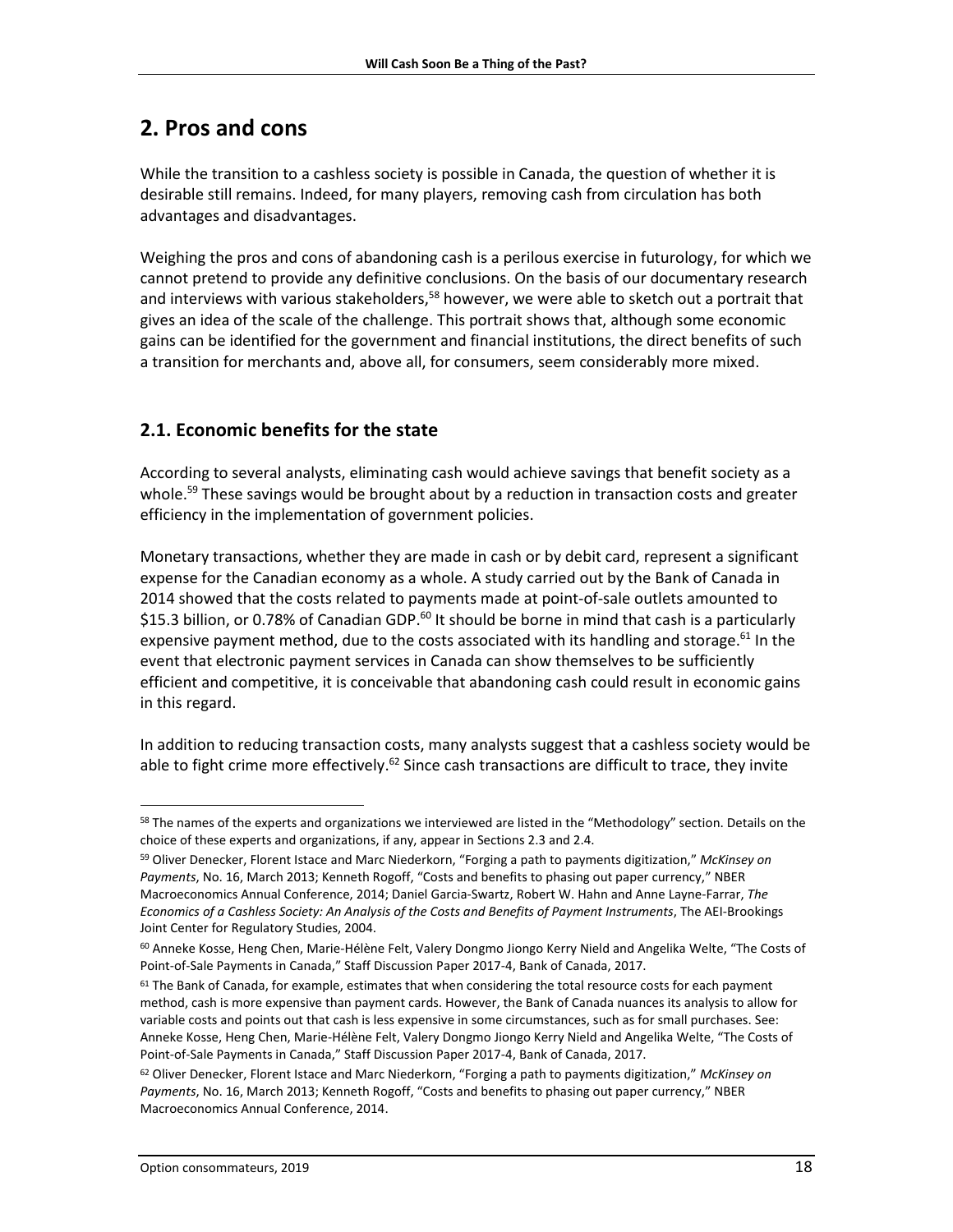various illegal activities such as the black economy, tax evasion or the financing of terrorist activities.<sup>63</sup> Considering that the Canadian underground economy was estimated at \$51.6 billion in 2016,<sup>64</sup> increasing the traceability of transactions and the monitoring made possible as a result make it seem like an attractive solution. 65

That said, we also tend to doubt that eliminating cash is the panacea that would permanently curb the underground economy. Indeed, such a solution probably underestimates the ingenuity of criminals, who will be able to adapt by utilizing innovative payment methods. For example, cryptocurrencies already make it easy to make payments anonymously; they are also a popular choice for performing illicit transactions on the Dark Web.<sup>66</sup>

Nevertheless, abandoning cash promises significant economic benefits for the states themselves. Moreover, eliminating it would not produce any major economic upheaval: some economists at the Bank of Canada estimate that the transition would have a relatively minor impact on the country's financial stability and monetary policy.<sup>67</sup> In some situations, monetary policy may be even more effective, for example when using negative interest rates to stimulate spending.<sup>68</sup>

In most of the world, however, State enthusiasm for the elimination of cash remains tempered by considerations other than strict economic efficiency. As we shall see, due to the detrimental effects of this transition on the most vulnerable members of their populations, many countries are taking action to protect their legal tender or to slow its decline (See Section 5).

## <span id="page-18-0"></span>**2.2. A bargain for financial institutions**

As we have seen, cash is gradually being replaced by payment cards, which Canadian consumers are using more and more. This transition appears to be very profitable for certain players in the payment system, particularly the financial institutions that issue the payment cards.

For one thing, the profits generated by credit cards can be very attractive. For example, for each transaction with a credit card, the merchant must pay a fee to the issuing institution.<sup>69</sup> Also,

 $63$  Canada, incidentally, already imposes legal obligations on certain operators who receive cash payments, in an attempt to prevent money laundering: *Proceeds of Crime (Money Laundering) and Terrorist Financing Act* (S.C. 2000, c. 17).

<sup>64</sup> Statistics Canada, *The underground economy in Canada*, no 4 11-001-X in the catalogue, 2016.

<sup>65</sup> By way of illustration, the European Commission considered that limiting the amounts payable in cash would have little impact against terrorism, but might contribute to the fight against money laundering. See: [https://ec.europa.eu/info/consultations/eu-initiative-restrictions-payments-cash\\_en](https://ec.europa.eu/info/consultations/eu-initiative-restrictions-payments-cash_en)

<sup>66</sup> Crypto Québec, *On vous voit: comment déjouer les malveillants sur Internet*, Trécarré, 2018, pp. 220–221.

<sup>67</sup> Walter Engert, Ben S.C. Fung and Scott Hendry, *Is a Cashless Society Problematic*? Staff Discussion Paper 2018-12, Bank of Canada, 2018, pp. 6–7.

<sup>68</sup> Ibid.

 $69$  A study by BMO Capital Markets estimates that the six largest banks in Canada generated revenues of \$9 billion in 2015 from credit cards, 40% of which is attributable to fees associated with these payment instruments, including interchange charges and annual fees. See: Soharab Movahedi, John Fong and Jennifer Kao, "Mobile Payments; Costs of Losing Out," BMO Capital Markets, October 28, 2015, pp. 3–5. To a lesser extent, debit card transactions also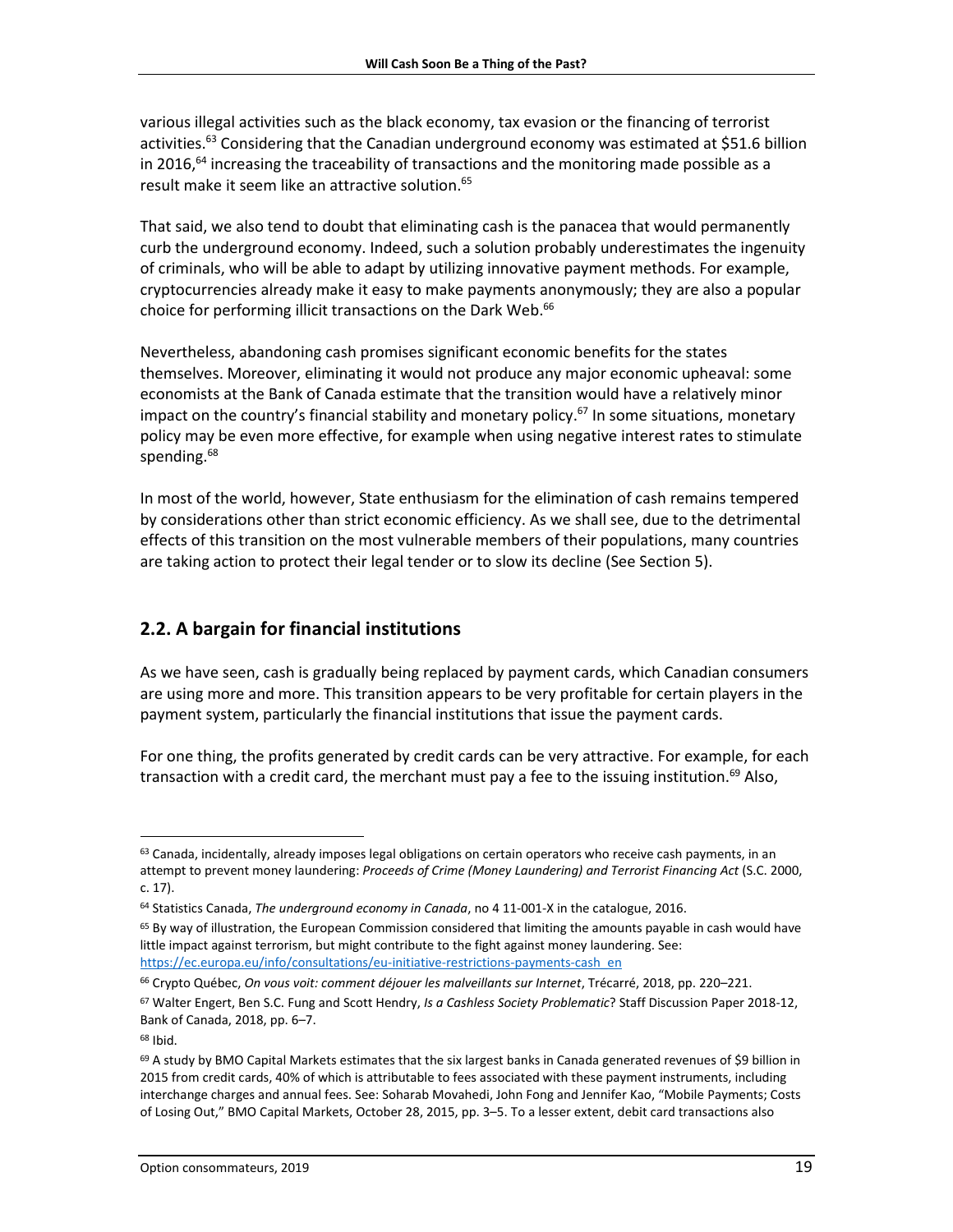there are substantial costs involved in the handling, transporting and storage of cash.<sup>70</sup> With the steady decline in the volume of cash withdrawals from ATMs,<sup>71</sup> it is possible that economies of scale will be increasingly smaller for financial institutions, resulting in increased per unit costs.

Under these circumstances, it is hardly surprising that the number of locations where consumers can get cash from their financial institution is decreasing, or, at best, remaining stagnant. For example, the number of ATMs operated by the Caisses populaires Desjardins, which are located mainly in Québec, has been in free fall for a decade.<sup>72</sup> The number of financial institution service points is also tending to drop. For example, the nine largest banks had only 5907 branches in 2017.<sup>73</sup> Although this number has remained relatively stable over the last decade,<sup>74</sup> it is markedly smaller than the 8483 recorded in 1997 $^{75}$ .

In sum, with the double phenomenon of growing payment card revenues and increased cash processing fees, abandoning cash seems to be a good deal for the financial institutions. The decline in local banking also fuels a vicious circle: the fewer places there are to obtain cash, the more consumers will use electronic payment methods; and the more they use these payment methods, the less the financial institutions will be interested in in maintaining expensive cash distribution systems.

Unsurprisingly, the players in the payment industry are in favour of abandoning cash. In 2016, the National Bank was the first Canadian bank to take an official position on this issue, calling on governments to accelerate the transition to a cashless economy. <sup>76</sup> The Visa payments network, for example, launched the "Visa Challenge," aimed at highlighting to retailers in the restaurant industry the benefits of refusing cash in their establishments.<sup>77</sup>

This enthusiasm, however, is not without its pitfalls. In fact, the transition to a cashless society in Canada risks further consolidating the role of the private sector forces that provide the

generate income for financial institutions, particularly through bank charges. See: [https://www.interac.ca/en/fees](https://www.interac.ca/en/fees-explained.html)[explained.html](https://www.interac.ca/en/fees-explained.html)

<sup>70</sup> Anneke Kosse, Heng Chen, Marie-Hélène Felt, Valery Dongmo Jiongo Kerry Nield and Angelika Welte, "The Costs of Point-of-Sale Payments in Canada," Staff Discussion Paper 2017-4, Bank of Canada, 2017, p. 18.

 $71$  Canadian Bankers Association, "See the latest statistics on the number of transactions at bank-owned ABMs," October 2017[: https://cba.ca/abm-transactions](https://cba.ca/abm-transactions)

<sup>&</sup>lt;sup>72</sup> According to Desjardins Group annual reports, the cooperative operated 2,769 ATMs in 2007, compared to 1,957 in 2018. See: [https://www.desjardins.com/a-propos/responsabilite-sociale-cooperation/rapports/.](https://www.desjardins.com/a-propos/responsabilite-sociale-cooperation/rapports/) The number of ATMs operated by major Canadian banks, however, has remained fairly stable in recent years, going from 18,584 in 2013 to 18,640 in 2017. See: Canadian Bankers Association, "See the latest statistics on the number of ABMs in Canada by province," August 20, 2018[: https://cba.ca/abms-in-canada](https://cba.ca/abms-in-canada)

 $73$  Canadian Bankers Association, "See the latest statistics on the number of bank branches in Canada by province," September 14, 2018[: https://cba.ca/bank-branches-in-canada](https://cba.ca/bank-branches-in-canada)

<sup>&</sup>lt;sup>74</sup> According to Canadian Bankers Association data available to us, these nine banks had 6,021 branches in 2007, compared to 5,907 in 2017. According to data from the annual reports of the Canadian Association of Financial Cooperatives, the number of credit union service points located outside Québec remains fairly stable, increasing from 1,770 in 2007 to 1,799 in 2017.

<sup>75</sup> Jacques St Amant, *Les portes closes: l'état alarmant des réseaux des institutions financières canadiennes*, Option consommateurs, 1998, p. 10.

<sup>&</sup>lt;sup>76</sup> The motives the bank gave were combatting tax evasion and reducing transaction costs. Karl Rettino-Parazelli, "*Vers un Québec sans argent liquide?*", *Le Devoir*, 6 février 2016.

<sup>77</sup> VISA Challenge video[: https://www.youtube.com/watch?v=MEQKcO42peE](https://www.youtube.com/watch?v=MEQKcO42peE)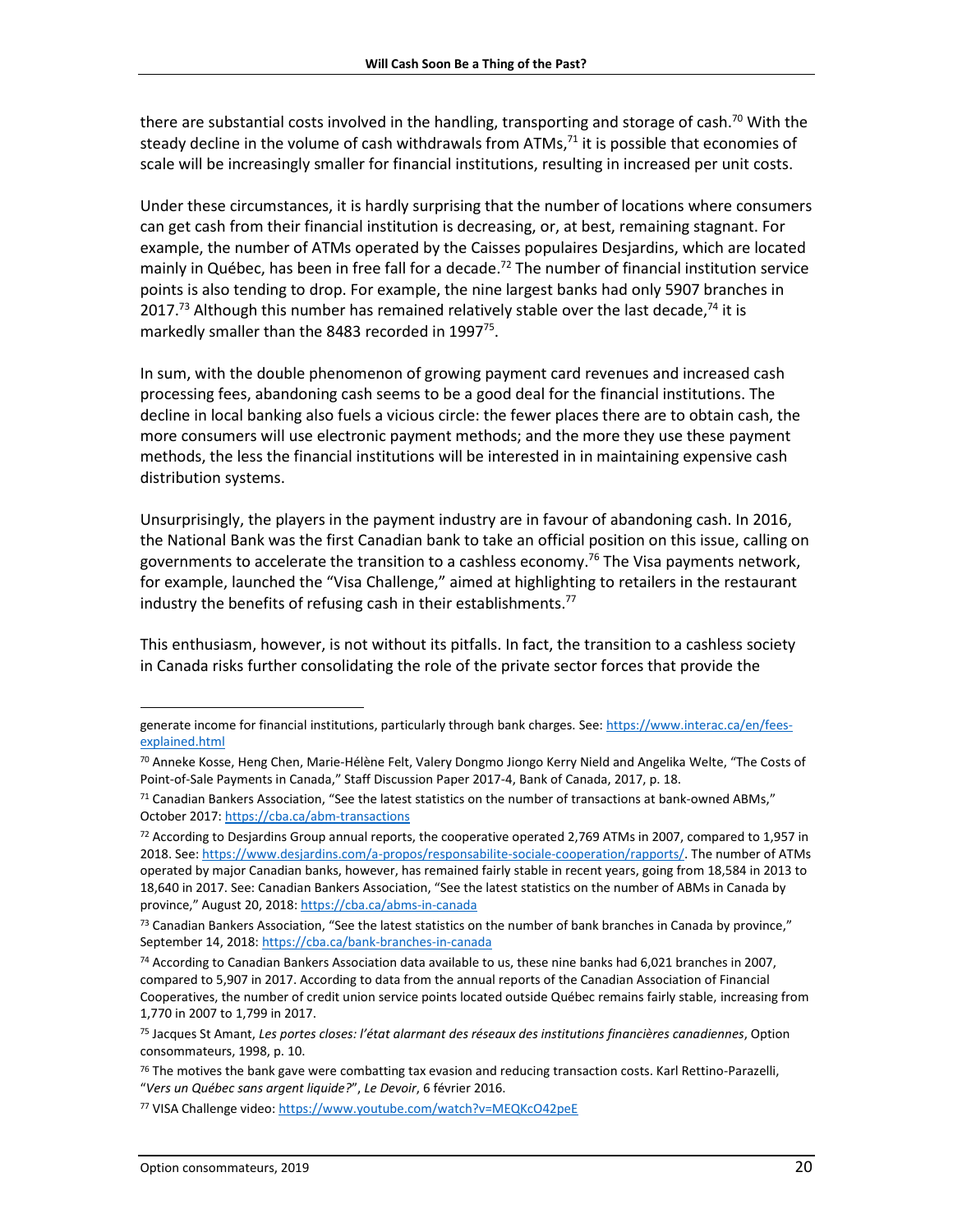services and infrastructure of electronic payment modes.<sup>78</sup> The Canadian market is dominated by a small number of payment networks: debit cards are transacted via Interac, while credit cards are transacted mainly via Visa, MasterCard and more rarely, American Express. In addition, the banking sector, which issues payment cards and has access to the clearing and settlement system, is also highly concentrated.<sup>79</sup>

According to a study by the Competition Bureau, this environment means that new entrants to the Canadian payments market face considerable obstacles. New players that intend to compete with the traditional financial institutions, for example, could be denied a bank account to conduct their activities.<sup>80</sup> Or, due to the applicable regulatory framework, they may find that access to the clearing and settlement systems managed by Payments Canada is too restrictive.<sup>81</sup>

Eliminating cash in such a context therefore comes down to removing one payment method from the market, without the assurance of its being replaced by other innovative forms of payment. Consequently, this poses the risk of reducing competition in an already highly concentrated sector. So long before Canada dreams of abolishing cash, there would hopefully be a wide overhaul of the payments market that would allow new players to carve themselves a place within it and compete with the established companies.<sup>82</sup>

### <span id="page-20-0"></span>**2.3. A mixed blessing for merchants**

For merchants in Canada, the benefits of abandoning on cash are mixed. The literature shows that merchants still perceive cash as more advantageous than payment cards, primarily because of the costs they incur when they accept electronic payment methods. This probably explains why so few Canadian retailers have as yet decided to refuse cash.

In our research, we interviewed seven representatives of establishments in order to better understand their views on cash.<sup>83</sup> These merchants all operated either retail or service establishments.<sup>84</sup> Although the interviews did not yield an opinion representative of the entire

<sup>78</sup> Walter Engert, Ben S.C. Fung and Scott Hendry, *Is a Cashless Society Problematic*? Staff Discussion Paper 2018-12, Bank of Canada, 2018, pp. 9–11.

 $79$  By way of illustration, the Office of the Superintendent of Financial Institutions estimates that the six largest Canadian banks account for approximately 90% of total assets among federally regulated deposit-taking institutions. See[: http://www.osfi-bsif.gc.ca/eng/fi-if/dti-id/Pages/default.aspx](http://www.osfi-bsif.gc.ca/eng/fi-if/dti-id/Pages/default.aspx)

<sup>80</sup> Competition Bureau*, L'innovation axée sur les technologies dans le secteur canadien des services financiers : une étude marché*, Canada, December 2017, pp. 32–33.

<sup>81</sup> Ibid., p. 35.

 $82$  Among other promising reforms in this regard, we should mention the development of a real-time payment infrastructure, which would allow a greater number of companies to participate in the Payments Canada system. See: Payments Canada, *Modernization Target State,* December 2017.

<sup>83</sup> In order to obtain these interviews, we directly solicited merchants from the City of Montreal in person, by telephone and by e-mail, making sure to contact various types of businesses. This exercise proved difficult, as we were refused many times before finding merchants willing to give us an interview. Given the small size of our sample, this selection made it possible to make comparisons between different types of merchants operating in the same territory.

<sup>84</sup> We sought to achieve an equal number of interviews with companies with a turnover of less than \$5 million, and those with a turnover of more than \$5 million; according to a study produced by the Bank of Canada, merchants' perceptions of cash payments are influenced by their sales. One of the merchants we interviewed was unable to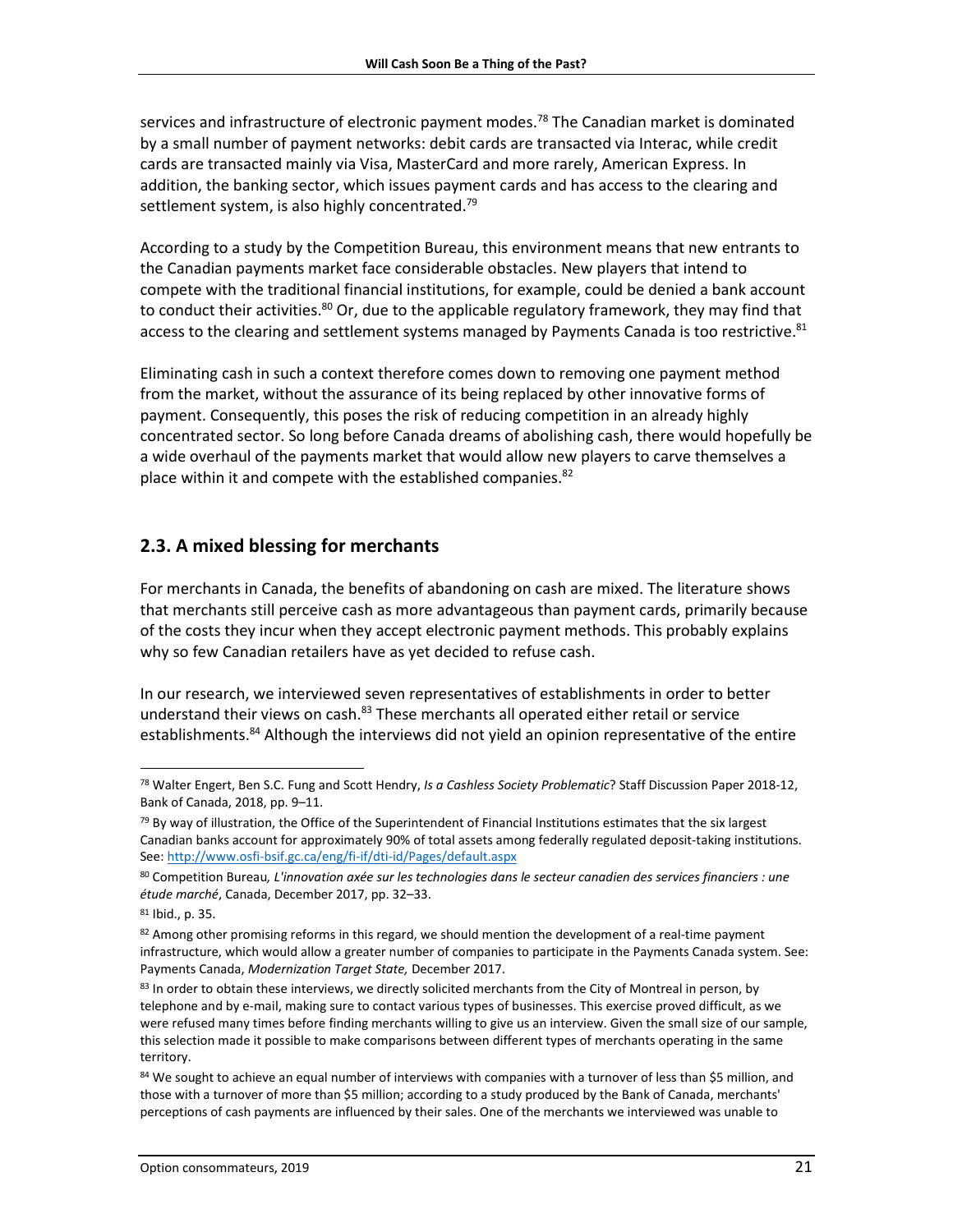population, they did provide some insights into merchants' perceptions that are a valuable addition to the existing literature on the subject.

We interviewed representatives from a variety of stores: a jewelry store, a convenience store, grocery stores,<sup>85</sup> restaurants, a drinking establishment and a coffee shop. All these merchants said they accepted payment in both cash and payment cards; occasionally, they accepted payment in U.S. currency. Some also said they accepted cheques or bank transfers, but only for payments from companies.

#### <span id="page-21-0"></span>**2.3.1. The cost of cash**

Money is the lifeblood of commerce. For a merchant, the cost of accepting a payment is a key factor in weighing its advantages and disadvantages. However, in Canada, merchants who accept payment cards have to pay a fee for each transaction, and this can be quite high.<sup>86</sup> These fees could act as a deterrent to changing over to a cashless business model.

In a 2006 Bank of Canada survey of some 500 retailers, the respondents indicated that they considered cash to be a more economical payment method than payment cards.<sup>87</sup> This applied as much to debit cards, whose fees were considered reasonable, as to credit cards, the fees for which were felt to be excessive.

A subsequent study by the Bank of Canada, however, challenges the merchants' perception that cash is the most economical payment method.<sup>88</sup> The study's analysts conclude that although credit cards are indeed more expensive than cash, debit cards actually turn out to be less so.<sup>89</sup> The authors also draw attention to the contrast between the retailers' perceptions and the results of their study, and propose to further analyze the reasons given by merchants.

Our interviews with merchants suggest that a decade later, their perceptions about the costs of payment methods have changed little. Although most of them expressed no preference for one payment method over another, they mostly said that cash was still the most advantageous from the standpoint of cost.

l disclose his turnover to us, which explains the odd number in our sample. See: Carlos Arango and Varya Taylor, "Merchants' Costs of Accepting Means of Payment: Is Cash the Least Costly?" *Bank of Canada Review,* Winter 2008- 2009, p. 23.

<sup>&</sup>lt;sup>85</sup> One of the merchants interviewed was a company that operated both restaurants and a grocery store.

<sup>86</sup> These fees are not identical for a credit card and a debit card. For credit card payment, which deals with the Visa or MasterCard networks, the merchant must pay "interchange fees," which consist of a percentage of the transaction amount. For debit card payment, which trades Interac, the imposed costs consist of a fixed cost per transaction, with the result that transactions made by debit card are generally less expensive for the merchant. See: Alexander Plourde and Karine Robillard, *Virtual Debit Card: Are consumers well protected?*, Option consommateurs, 2014, p. 9-14.

<sup>87</sup> Carlos Arango and Varya Taylor, "Merchants' Costs of Accepting Means of Payment: Is Cash the Least Costly?" *Bank of Canada Review*, Winter 2008-2009. The survey was conducted in 2006.

<sup>88</sup> Carlos Arango and Varya Taylor, "Merchants' Costs of Accepting Means of Payment: Is Cash the Least Costly?" *Bank of Canada Review*, Winter 2008-2009, p. 17.

 $89$  For example, the authors explain that for a transaction valued at \$36.50, the debit card payment is 19 cents, the cash payment is 25 cents and the credit card payment is 82 cents. See: Carlos Arango and Varya Taylor, "Merchants' Costs of Accepting Means of Payment: Is Cash the Least Costly?" *Bank of Canada Review,* Winter 2008-2009, pp. 22– 23.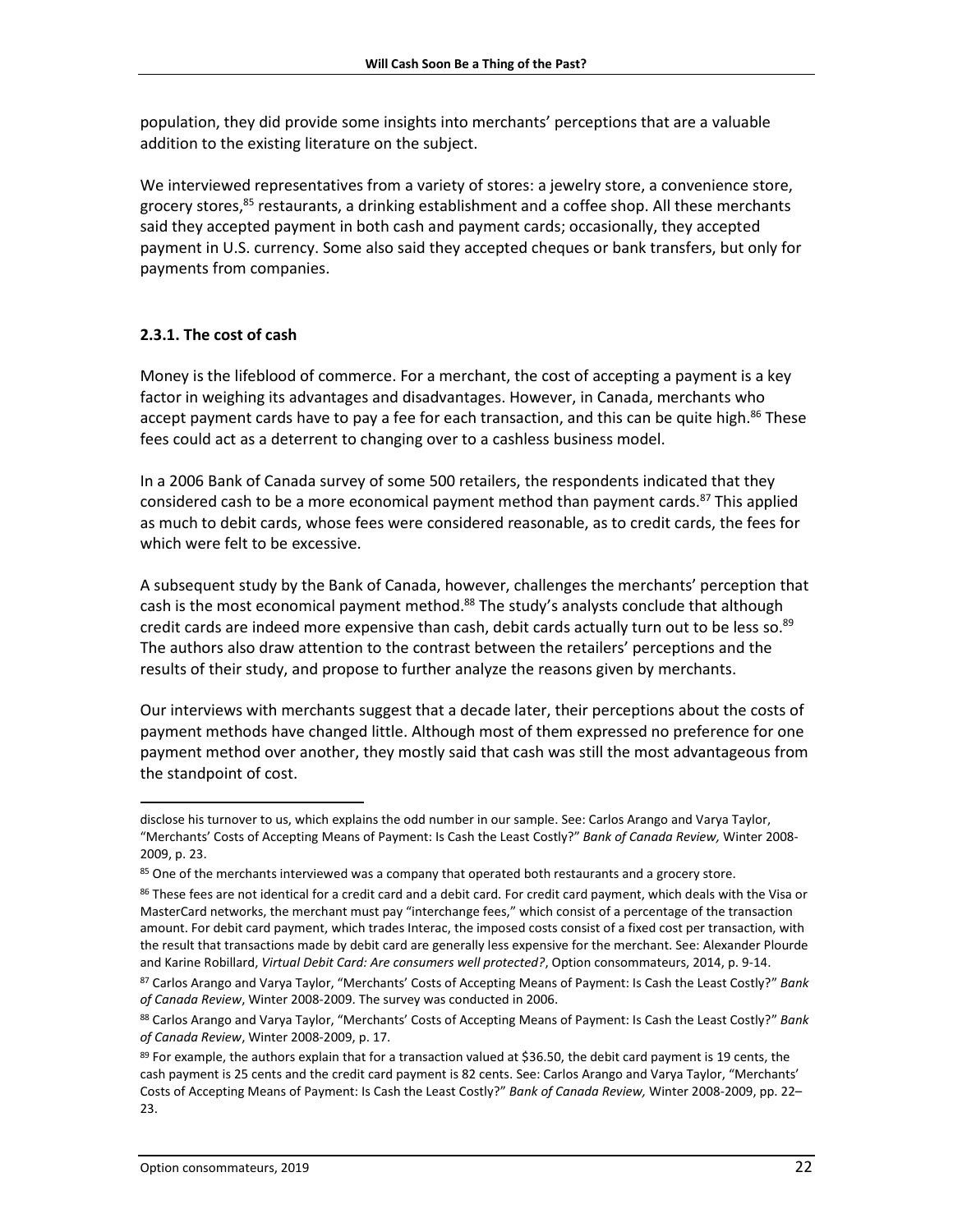Indeed, all the retailers complained about the high fees charged on each credit card transaction. Some reported paying fees of up to 2% of each transaction, in addition to having pay other fees, such as for the rental of terminals to process these payments. <sup>90</sup> Even taking into account the indirect costs associated with processing, including labour costs, the majority stated without reservation that cash transactions are more economical than payment card transactions.

Most merchants we interviewed felt that it does not take longer to handle a cash payment than one by payment card. In fact, some restaurateurs and one bar owners even said that cash payments are faster to process because their employees do not have to lug a terminal around to accept them. Only one merchant said that handling cash could be unduly time-consuming, especially in establishments where many employees have to deal with cash.

Some merchants also denied that the cost of reconciling accounts was higher in the case of cash. "Anyway," one merchant said, "every employee has to check out at the end of the day, whether money is used or not." One merchant even argued that balancing accounts for payment cards could be more complex in the event of an error, due to the difficulty of changing an incorrect entry in the computer system.

Our results suggest that for merchants to perceive the abandonment of cash as truly advantageous, the payment card companies would have to offer them a less expensive pricing formula. Despite recent government efforts to make relations between retailers and payment card networks more equitable,<sup>91</sup> it is clear that the current framework still leaves much to be desired in the view of merchants.

### <span id="page-22-0"></span>**2.3.2. More and less**

In addition to the cost of payment, there are other considerations for merchants in weighing the pros and cons of cash. Here again, we find that the alleged benefits for merchants of the disappearance of cash are mixed.

The materiality of cash has both advantages and disadvantages. When paying by cash, the merchant immediately takes possession of money and is therefore certain that the payment is valid.<sup>92</sup> In an interview, one merchant called cash "palpable." However, the materiality of cash can also limit customers' spending. In fact, electronic payment methods may influence consumers to make purchases they would otherwise not have made, thanks to the availability of funds. 93

 $\overline{a}$ 

 $90$  Most also said they refuse cards with the American Express logo, because of the high fees associated with these cards.

<sup>91</sup> Commitments have been made to promote greater contractual fairness to merchants and to reduce payment card fees. See: Financial Consumer Agency of Canada, *Code of Conduct for the Credit and Debit Card Industry in Canada*, 2017; Department of Finance Canada, Backgrounder: "New Voluntary Commitments from Payment Card Networks," 2018 [https://www.fin.gc.ca/n18/data/18-069\\_1-eng.asp](https://www.fin.gc.ca/n18/data/18-069_1-eng.asp)

<sup>92</sup> Carlos Arango and Varya Taylor, "Merchants' Costs of Accepting Means of Payment: Is Cash the Least Costly?" *Bank of Canada Review*, Winter 2008-2009, p. 19.

<sup>93</sup> Ibid., p. 20.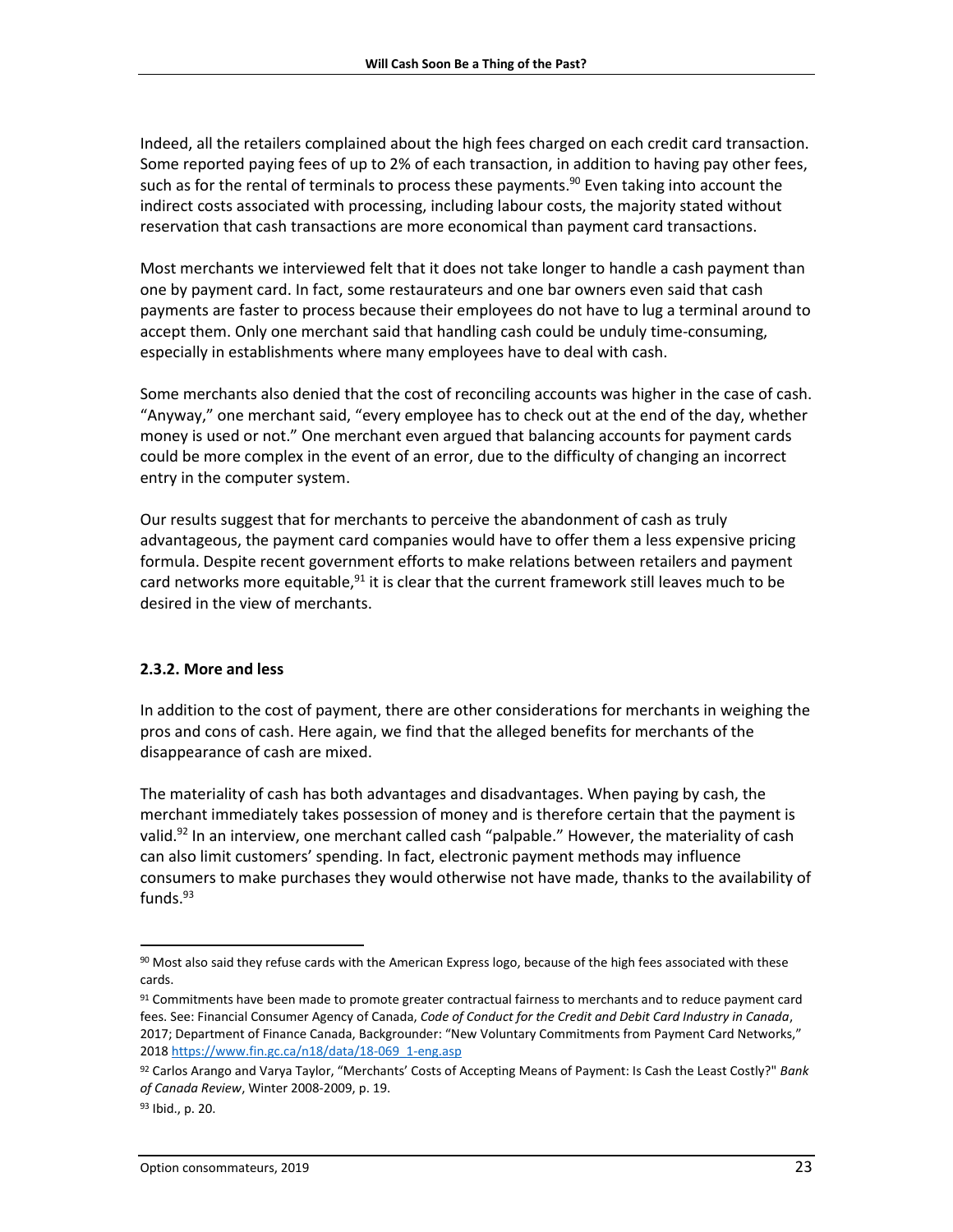Cash can be stolen or be counterfeit, which represents a risk for merchants. However, in interviews, merchants felt that this was not a significant disadvantage. To avoid such problems, they told us they simply adopt safety procedures such as refusing foreign currency, installing surveillance cameras, and training employees to recognize counterfeit.

Most merchants said they had experienced very few cases of fraud with cash, especially since the Bank of Canada issued its new polymer banknotes.<sup>94</sup> In fact, they claimed they experience more fraud with payment cards than with cash. In short, according to merchants, electronic payment modes do not offer more protection against fraud than cash, and have just as many vulnerabilities.

The hygiene considerations related to handling cash that were cited by a few merchants who decided to refuse cash were not considered significant by most<sup>95</sup>. Even in restaurants, hygiene concerns are addressed primarily by the application of strict procedures such as frequent hand washing. On the other hand, payment card terminals are handled frequently by both consumers and employees, which also raises hygiene issues.

One drawback of cash noted by merchants lies in its lack of traceability. Some stated that the demise of cash would allow for better monitoring of transactions. In one interview, a merchant said not using cash would make it easier to prevent theft by employees. Another said that electronic payment methods can also be useful when trying to locate an invoice, for example, at the request of a customer.

### <span id="page-23-0"></span>**2.3.3. A possible, though not desirable, transition**

For most merchants, the disappearance of cash would not have a major impact. The number of Canadian merchants who accept payment cards, incidentally, is also increasing significantly from year to year.<sup>96</sup> The arrival of new card-processing technologies, such as Square, also allows small merchants to accept cards. 97

Despite agreeing that cash is an advantageous method of payment, all the merchants we interviewed said it would be fairly easily for them to adapt to its disappearance. What is more, several have noticed that cash payments have been in decline for several years. One merchant was nonetheless worried about its disappearance because "this would give banks a lot of power to impose fees."

 $\overline{a}$ 

<sup>94</sup> Counterfeit banknote statistics indicate also that this is phenomenon is in decline. In 2007, the number of counterfeit bills seized by the police totalled 141,803; in 2017, it was only 22,789. See :

[https://www.bankofcanada.ca/rates/banking-and-financial-statistics/statistics-pertaining-to-counterfeit-canadian](https://www.bankofcanada.ca/rates/banking-and-financial-statistics/statistics-pertaining-to-counterfeit-canadian-bank-notes-formerly-b4/)[bank-notes-formerly-b4/](https://www.bankofcanada.ca/rates/banking-and-financial-statistics/statistics-pertaining-to-counterfeit-canadian-bank-notes-formerly-b4/)

<sup>95</sup> Benedict Philie, "*Un resto qui ne prend pas l'argent*", *Journal de Montreal*, November 23, 2017: <https://www.journaldemontreal.com/2017/11/23/un-resto-qui-ne-prend-pas-largent>

<sup>96</sup> According to the Canadian Bankers Association, the number of Canadian merchants that accept Visa and MasterCard increased from 1,186,462 in 2007 to 1,738,922 in 2017. See: Canadian Bankers Association, "Credit card statistics," June 5, 2018[: https://cba.ca/credit-card-statistics](https://cba.ca/credit-card-statistics)

<sup>97</sup> Ben Fung, P. Huynh Kim and Gerald Suber, "The Use of Cash in Canada," *Bank of Canada Review*, spring 2015, p. 47.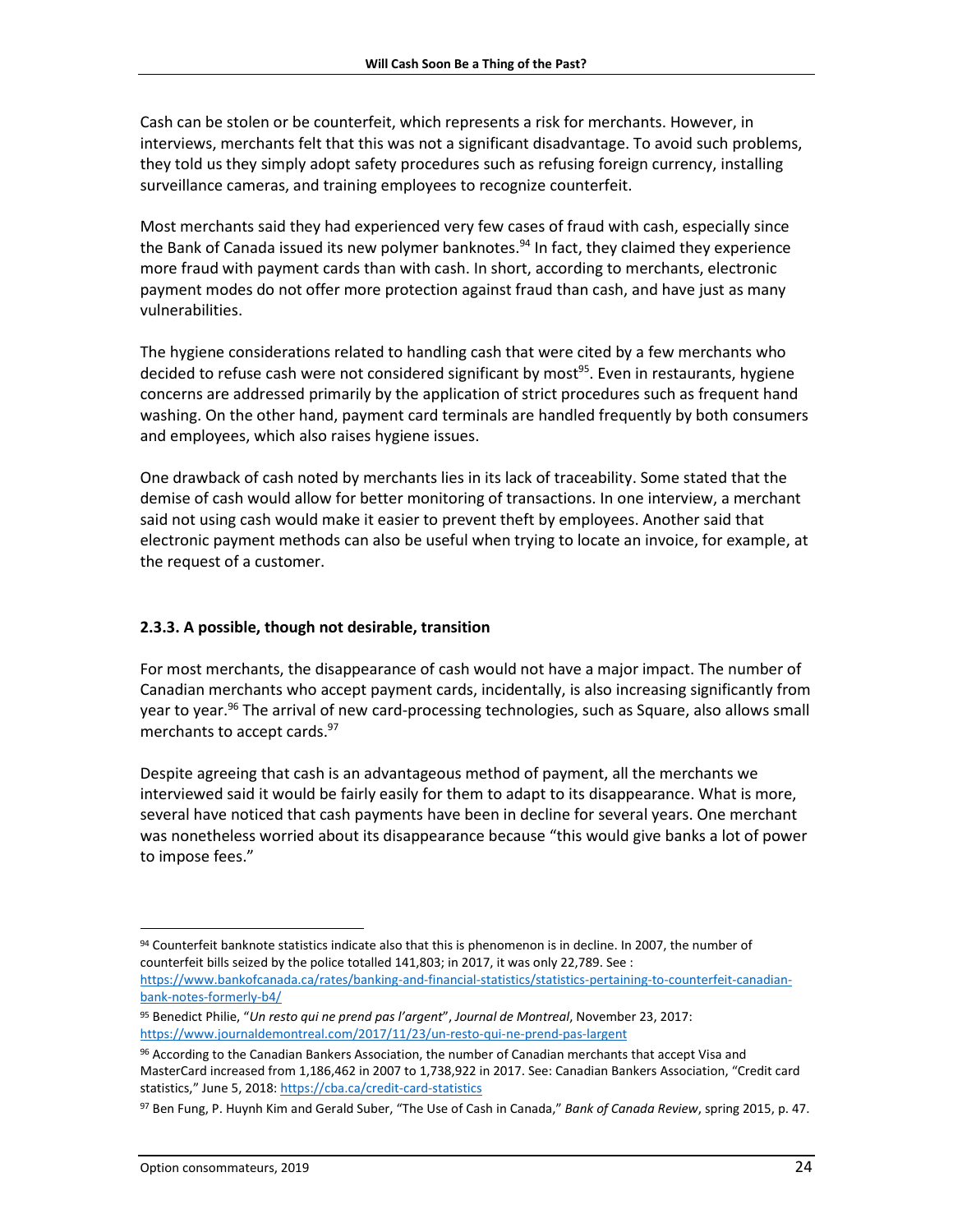However, none of the merchants we interviewed reported having seriously considered refusing cash in their establishment. One of them had experimented with a self-checkout system. However, he chose to withdraw the appliances from several of his branches, due to the theft and management issues they raised. The merchant also made the point that human interaction is part of quality customer service, which these automated systems do not allow.

Merchants generally said they did not know if it was legal to refuse cash. For them, whether or not to accept cash did not seem to be a legal issue, but rather a matter of customer service. Since cash is a payment method their customers use, they said they felt bound to accept it. "Why should I refuse the money a customer gives me?" one merchant asked. Another concluded, "I don't think this is an accepted practice in our society. There are other aspects besides saving money to consider."

### <span id="page-24-0"></span>**2.4. Risks for consumers**

Forever eradicating a proven, simple-to-use form of payment such as cash would pose numerous challenges for consumers. Deprived of this payment option, they would be forced to use electronic payment modes exclusively. In the current context, such a transition would entail many risks for consumers, especially for those in vulnerable situations – with no direct benefits in return.

As part of this research, we interviewed 7 representatives of organizations working with vulnerable groups to better understand the potential impact of the disappearance of cash on consumers.<sup>98</sup> These interviews, combined with our literature review, produced a typology of risks and a broad portrait of those who might be particularly affected by this transition.

### <span id="page-24-1"></span>**2.4.1. A typology of risks**

Admittedly there are some consumers for whom it could be quite advantageous to use electronic payment methods most or all of the time. Payment cards are practical in many circumstances; you do not have to worry about having enough money to do a bit of shopping, and, if you are a disciplined consumer who pays your balance in full before the due date, opting to pay by credit card sometimes provides you with some enticing rewards programs<sup>99</sup>.

However, the adoption of a completely cashless monetary system and the removal of the ability to use cash would expose consumers to numerous risks.

<sup>98</sup> The names of these groups are given in the "Methodology" section. We were careful to choose organizations that covered a diversity of people who in the literature were identified as populations that may be particularly dependent on cash: seniors, young people, low-income people, the homeless and indigenous people. Also, several of the developments in this section come from the contributions of the experts interviewed as part of this research.

<sup>99</sup> Jean-François Vinet, *Épargner en dépensant, est-ce une bonne idée? Une analyse des programmes d'épargne associés aux cartes de débit et des programmes de récompenses avec "remises en argent" associés aux cartes de crédit*, Option consommateurs, 2010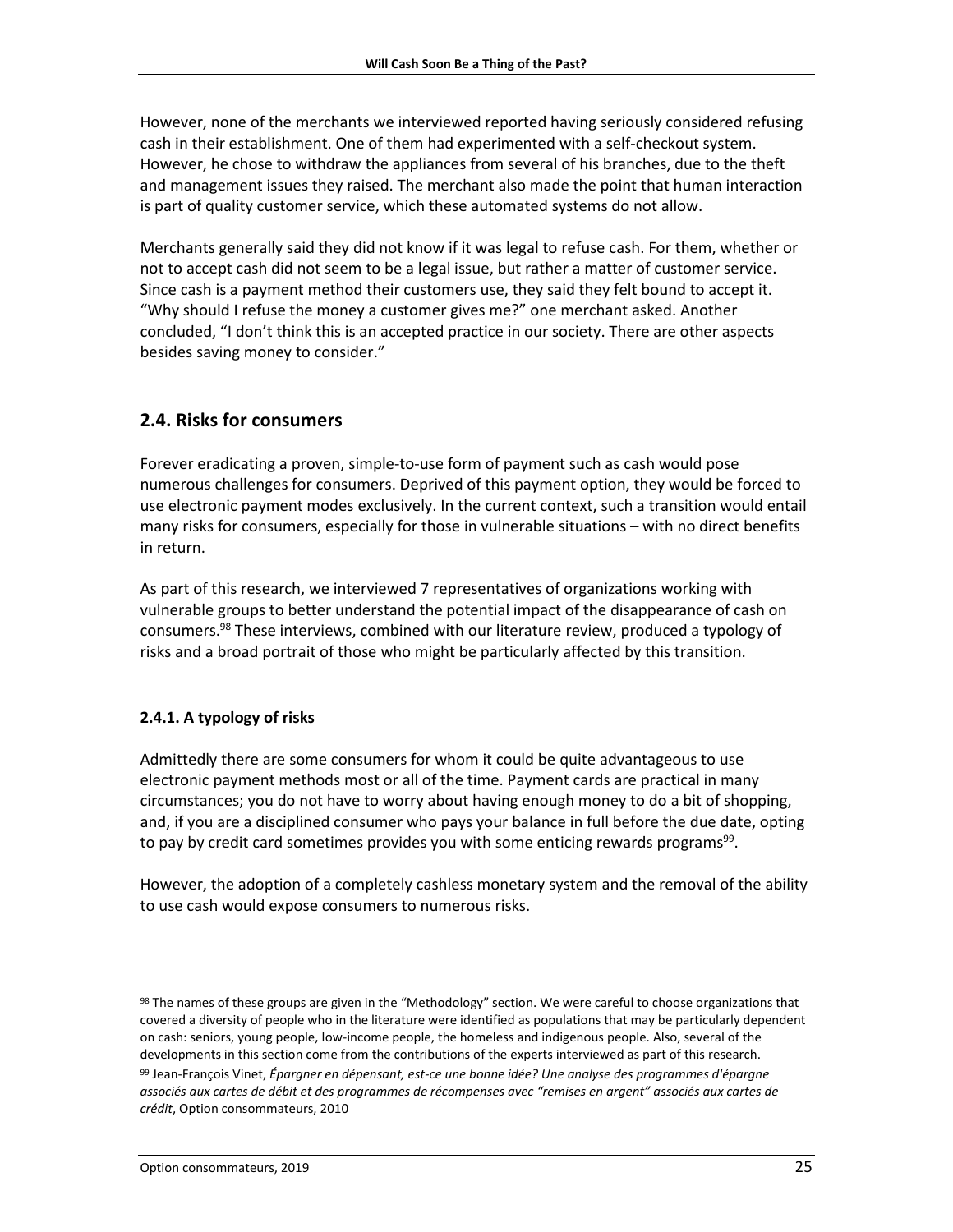First, electronic payment systems are not foolproof. Natural disasters, power outages, and computer problems are examples of unforeseen events that can cripple these systems for long periods of time.<sup>100</sup> Even political events can have unfortunate repercussions on the stability of these systems: for example, the Visa and MasterCard networks were excluded from Crimea after Russia took control of the territory. 101

In times of emergency, consumers fall back heavily on cash for the purchase of essential goods and services.<sup>102</sup> What to do, however, if no substitute existed for electronic payment modes? While these risks can be mitigated in several ways,<sup>103</sup> it nonetheless remains that cash, due to its materiality and simplicity, is difficult to replace in crisis situations.

Next, abandoning cash also poses financial risks for consumers. Admittedly, the lack of cash would make little difference in a bank run; after all, rather than withdrawing money, consumers could simply transfer their funds electronically to another institution.<sup>104</sup> However, in the scenario of the collapse of the entire banking system, this option is not viable; which makes cash an essential safe haven for many small investors.

This financial risk is not purely hypothetical. To illustrate this, we need only consider the example of Iceland, where, during the 2008 economic crisis, there was a substantial increase in cash withdrawals by consumers when the country's banking system was in danger of collapse.<sup>105</sup>

Abandoning cash also poses risks with regard to privacy protection. Unlike cash, transactions made with electronic payment methods are not anonymous. Whenever payment is made by card, computer systems will record the moment, the amount and location of the transaction, which will allow it to be traced. The development of financial technologies such as mobile payments exacerbates the possibility of capturing data about the purchaser.<sup>106</sup>

This financial information, which can be very revealing of an individual's private details, could be used by many third parties. It could, for example, be exploited for commercial purposes,

<sup>&</sup>lt;sup>100</sup> This, for example, was the case in Zimbabwe in 2018, where the EcoCash network was down for two days, leaving consumers in the lurch: Tawanda Karombo, "A two-day crash in Zimbabwe's mobile money system shows the vulnerabilities of going cashless," Quartz Africa, July 5, 2018: [https://qz.com/1321152/zimbabwes-ecocash-mobile](https://qz.com/1321152/zimbabwes-ecocash-mobile-money-crash-has-people-worried/)[money-crash-has-people-worried/](https://qz.com/1321152/zimbabwes-ecocash-mobile-money-crash-has-people-worried/)

<sup>&</sup>lt;sup>101</sup> Reuters, "Crimea's Genbank to stop providing services via Visa and MasterCard," August 11, 2018: [https://www.reuters.com/article/russia-crimea-banks/crimeas-genbank-to-stop-providing-services-via-VISA-and](https://www.reuters.com/article/russia-crimea-banks/crimeas-genbank-to-stop-providing-services-via-visa-and-mastercard-idUSL5N1V208E)[mastercard-idUSL5N1V208E](https://www.reuters.com/article/russia-crimea-banks/crimeas-genbank-to-stop-providing-services-via-visa-and-mastercard-idUSL5N1V208E)

<sup>&</sup>lt;sup>102</sup> In Canada, for example, there was an increase in demand for currency in the months leading up to the year 2000, fueled by fears over the Y2K bug. See: François Dupuis and Hendrix Vachon, "*L'argent comptant est-il en voie de disparition*?" *Desjardins Études économiques*, May 2, 2016, p. 5.

<sup>103</sup> For example, by providing back-up payment systems or by ensuring that the payment market has a sufficient number of competing suppliers to take over in the event that one of them fails. However, this inexorably brings us back to the issue of competition in the Canadian payments market, as discussed in section 2.2.

<sup>104</sup> Walter Engert, Ben S.C. Fung and Scott Hendry, *Is a Cashless Society Problematic*? Staff Discussion Paper 2018-12, Bank of Canada, 2018-12, Bank of Canada, 2018, p. 11-16.

<sup>105</sup> At least until the Icelandic State deploys strategies to ensure the sustainability of the financial system. There is no clear answer as to how to mitigate these risks, although the Bank of Canada offers some suggestions: Walter Engert, Ben S.C. Fung and Scott Hendry, *Is a Cashless Society Problematic*? Staff Discussion Paper 2018-12, Bank of Canada, 2018, p. 16-20.

<sup>106</sup> Annik Bélanger-Krams, *Impact of Mobile Point-of-sale Payment Apps on Consumer Privacy,* Option consommateurs, 2016.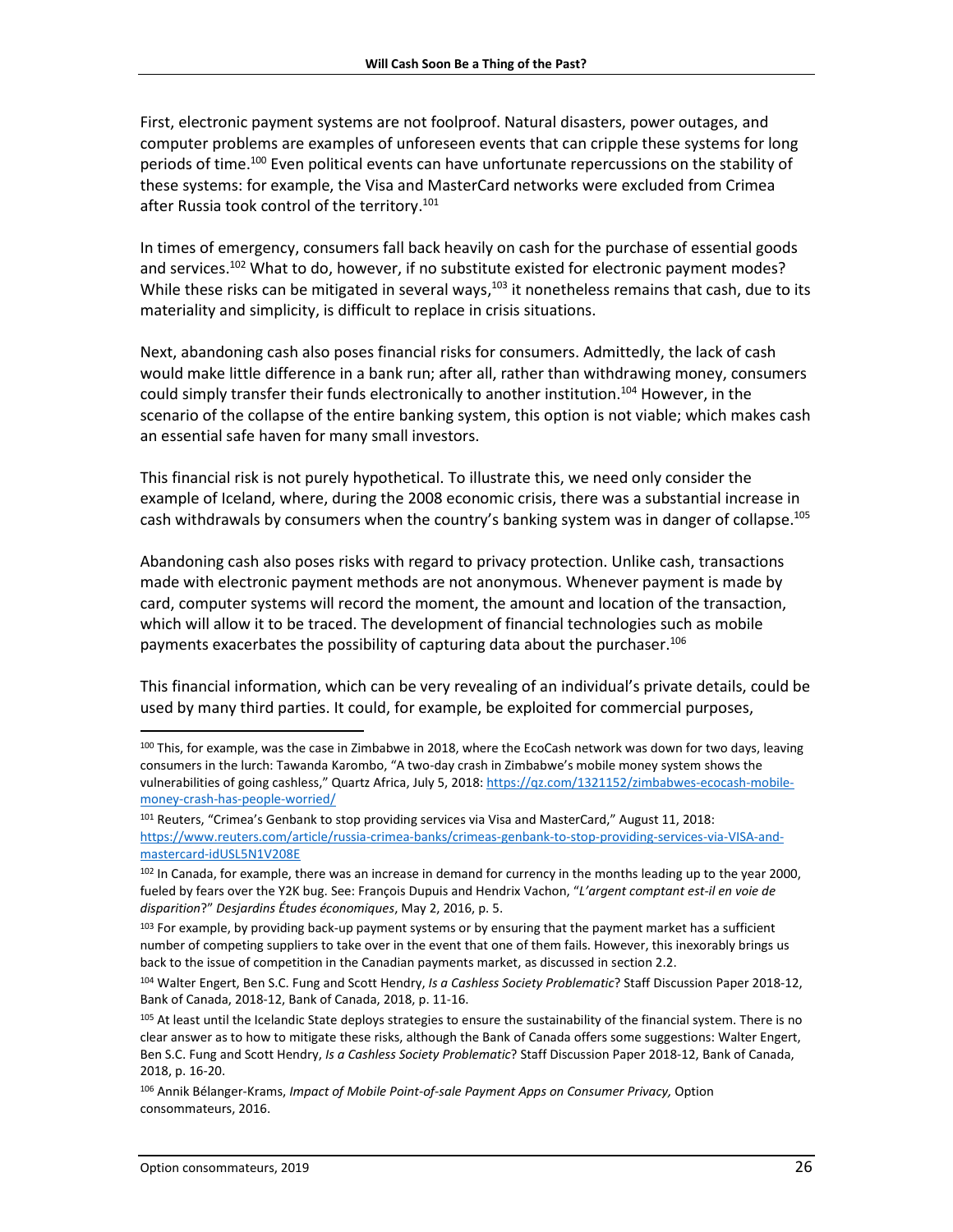including for targeted advertising by analyzing data related to the consumer's purchasing behaviour. The circulation of such data also increases the risk of it being diverted and used by criminals for the purposes of fraud or identity theft. In another context, the traceability of transactions could expose victims of domestic abuse to monitoring by their partners.<sup>107</sup>

Several parties have also expressed concern over the possibility of this data being used for purposes of government oversight and even repression. The group Citizen Lab, for example, deplores the lack of transparency with regard to the Chinese government's ability to collect data using the Alipay application, which is widely used in China.<sup>108</sup> In Canada, concerns were recently expressed that credit card data relating to cannabis purchases could be used by U.S. border officials.<sup>109</sup> The Office of the Privacy Commissioner has advised consumers concerned about this possibility to use cash to make such purchases. 110

Finally, the disappearance of cash could affect how consumers manage their budgets. Studies indicate that the method of payment a consumer uses can affect their purchasing behaviour: we do not see money in the same way depending on whether it is in material form or not.<sup>111</sup> When money is in tangible form, we tend to experience more reluctance to spend it;<sup>112</sup> accordingly, the mere fact of using credit cards instead of cash encourages impulse buying.<sup>113</sup>

If cash is abandoned, there is a concern that consumers may be inclined to spend more, and in a less thoughtful way—which could have an effect on household debt. These potential effects of the dematerialization of money were not lost on the consumers in our focus groups, who felt that cash helped them control their spending (see Section 3).

### <span id="page-26-0"></span>**2.4.2. Many left out**

l

There are many Canadians who, due to their demographic or economic situation, could be particularly affected by the disappearance of cash. Identifying the characteristics of such people remains an imprecise exercise, especially since one individual may have several of these characteristics at the same time. However, while our research did allow us to sketch out only a

<sup>107</sup> Access to Cash Review, *Final Report*, U.K., 2019, p. 50.

<sup>108</sup> Shazeda Ahmed and Adrian Fong, *Cashless Society, Cached Data: Are Mobile Payment Systems Protecting Chinese Citizens' Data*? Citizen Lab, January 20, 2017, [https: //citizenlab.ca/2017/01/cashless-society-cached-data-mobile](https://citizenlab.ca/2017/01/cashless-society-cached-data-mobile-payment-systems-protecting-chinese-citizens-data/)[payment-systems-protecting-chinese-citizens-data/](https://citizenlab.ca/2017/01/cashless-society-cached-data-mobile-payment-systems-protecting-chinese-citizens-data/)

<sup>109</sup> Justine de l'Église, "*Les douaniers américains sauront-ils si j'ai acheté du pot à la SQDC?*" *Vice*, October 25, 2018; Stéphane Desjardins*,* "*N'achetez pas du pot avec une carte de crédit*," *Journal de Montréal*, October 23, 2018. <sup>110</sup> Office of the Privacy Commissioner of Canada, "Protecting personal information: Cannabis transactions," December 2018.

<sup>&</sup>lt;sup>111</sup> For further comments on these aspects, we will consult the research of jurist Jacques St Amant, from whom we have borrowed some references in this report. See: Jacques St Amant, *Pour votre bien: le remplacement des chèques par le dépôt direct aux fins du versement des prestations du gouvernement du Canada*, Service d'information et de protection du consommateur, 2015, pp. 99–103.

<sup>112</sup> Rod Duclos, Mansur Khamitov, "Compared to Dematerialized Money, Cash Increases Impatience in Intertemporal Choice," *Journal of Consumer Psychology*, 10 February 2019.

<sup>113</sup> Richard A. Feinberg, "Credit Cards ace Spending Facilitating Stimuli: A Conditioning Interpretation" (1986) 13-3 348 *Journal of Consumer Research* 348.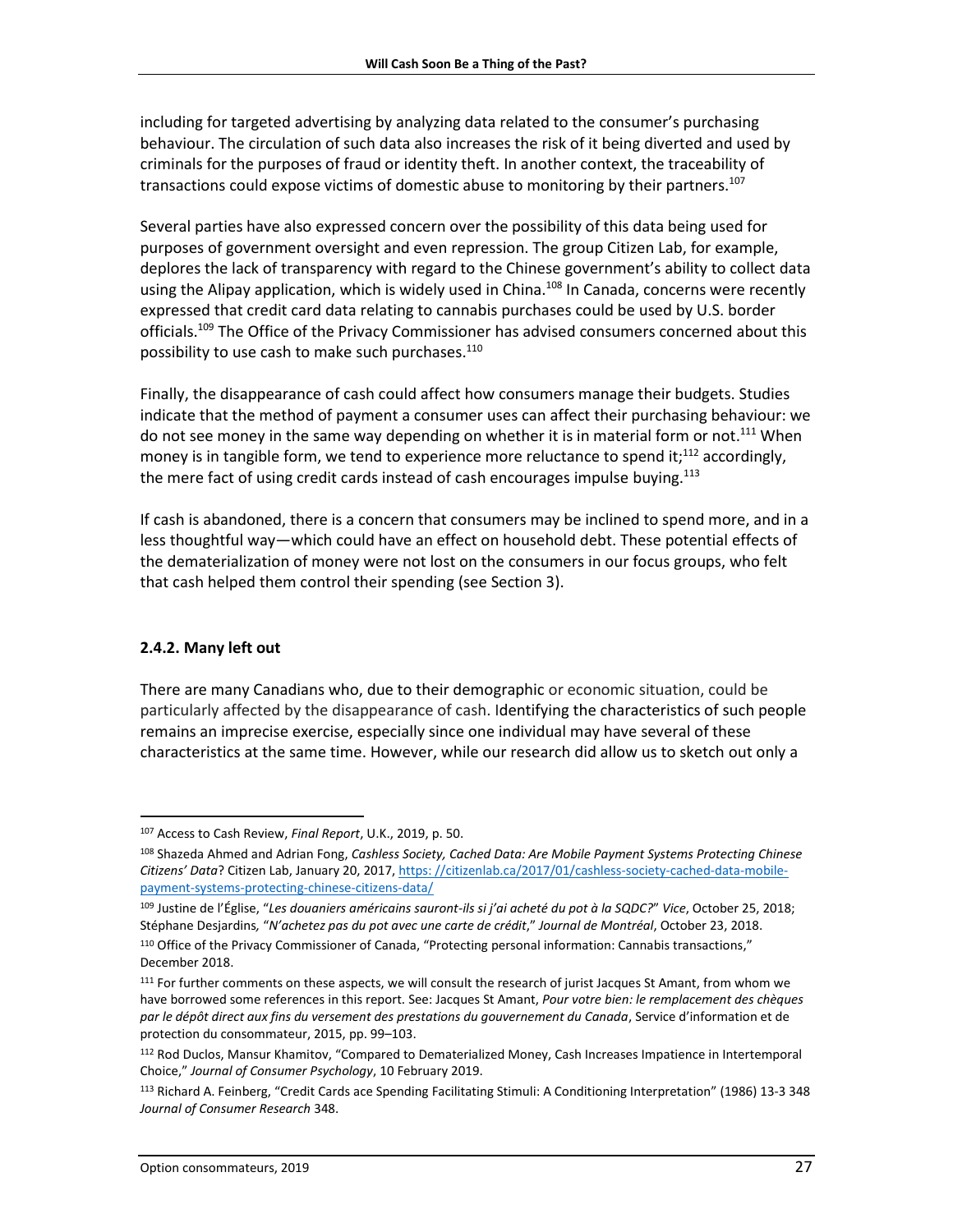rough portrait of such consumers, it did allow us to see that the transition to a cashless society could negatively affect a significant proportion of the Canadian population.

It must be said at the start that there is a link between a person's economic situation and their use of cash. In a survey by the Bank of Canada, low-income consumers were seen to opt for cash payments more than other consumers.<sup>114</sup> We observed similar correlations abroad, particularly in the United States<sup>115</sup> and the United Kingdom.<sup>116</sup> In short, the more economically disadvantaged people are, the more likely they are to routinely use cash.

The low-income consumer group includes people living at varying levels of precariousness. Among these are the homeless, who are particularly dependent on cash for their livelihood.<sup>117</sup> Also included in this group are low-income workers or people receiving social assistance benefits, whose access to financial services is often limited.<sup>118</sup> Data from the Bank of Canada also indicates that people with lower levels of education are more likely to use cash, another variable that is often related to an individual's economic situation.<sup>119</sup>

Age is also a factor. Not surprisingly, Canadians in the 55 to 75 age bracket use cash more often than younger ones.<sup>120</sup> Many seniors are less familiar with electronic payment methods and have difficulty adapting to them. When interviewed, a representative of  $FADOQ<sup>121</sup>$  responded that the disappearance of cash is not an advantage and that it will negatively affect people who are more used to that mode of payment. "It is therefore important that a long adjustment period be planned and that financial institutions and the federal government accompany seniors in this process," the group concluded.

Although the young are generally believed be technophiles, some of them might also be disadvantaged by the disappearance of cash. Minors have far less choice in payment methods than adults, partly because of their limited capacity to make a contract or the fact that they do not have a credit history.

<sup>114</sup> Ben Fung, P. Huynh Kim and Gerald Suber, "The Use of Cash in Canada," *Bank of Canada Review*, spring 2015; François Dupuis and Hendrix Vachon, "*L'argent comptant est-il en voie de disparition*?" *Desjardins Études économiques*, May 2, 2016, p. 3.

<sup>115</sup> In the United States, the Pew Research Center estimates that low-income Americans are four times more likely than other Americans to use only, or almost only, cash for shopping. See: Andrew Perrin, *More Americans are Making No Weekly Purchases With Cash*, Pew Research Center, December 12, 2018.

<sup>116</sup> According to *Which?*, 78% of the largest users of cash fall in the two lowest income per household brackets in the UK. See: Gareth Shaw, "Poorest to be worst hit by a cashless society, warns Which?" *Which?*, October 3, 2018: <https://www.which.co.uk/news/2018/10/poorest-to-be-worst-hit-by-a-cashless-society-warns-which/>

<sup>117</sup> Adam Fair, Barb Gosse, Hollis Moore and Jennifer Robson, *Financial Inclusion For Homeless Persons and Those at Risk: A Step Up on the Ladder of Self-Sufficiency*, SEDI, 2008, p. 19.

<sup>&</sup>lt;sup>118</sup> As will be seen in the next section, a correlation exists between income and access to financial services.

<sup>119</sup> Ben Fung, P. Huynh Kim and Gerald Suber, "The Use of Cash in Canada," *Bank of Canada Review*, spring 2015. For the correlation between income and level of education, see: Statistics Canada, *Does education pay? A comparison of earnings by level of education in Canada and its provinces and territories*, No. 98-200-X2016024 Catalog, 2017.

<sup>120</sup> Ben Fung, P. Huynh Kim and Gerald Suber, "The Use of Cash in Canada," *Bank of Canada Review*, spring 2015, p. 54-55. A survey by Angus Reid also indicates that older people are more likely to keep cash on them. See: Angus Reid Institute, *Debt, savings, and stress: A study of economic attitudes and experiences in Canada today*, 2019: [http://angusreIbid.org/millennial-finance-debt-savings/](http://angusreid.org/millennial-finance-debt-savings/)

<sup>121</sup> FADOQ is a seniors' organization with over 525,000 members. They provided written answers to our questions.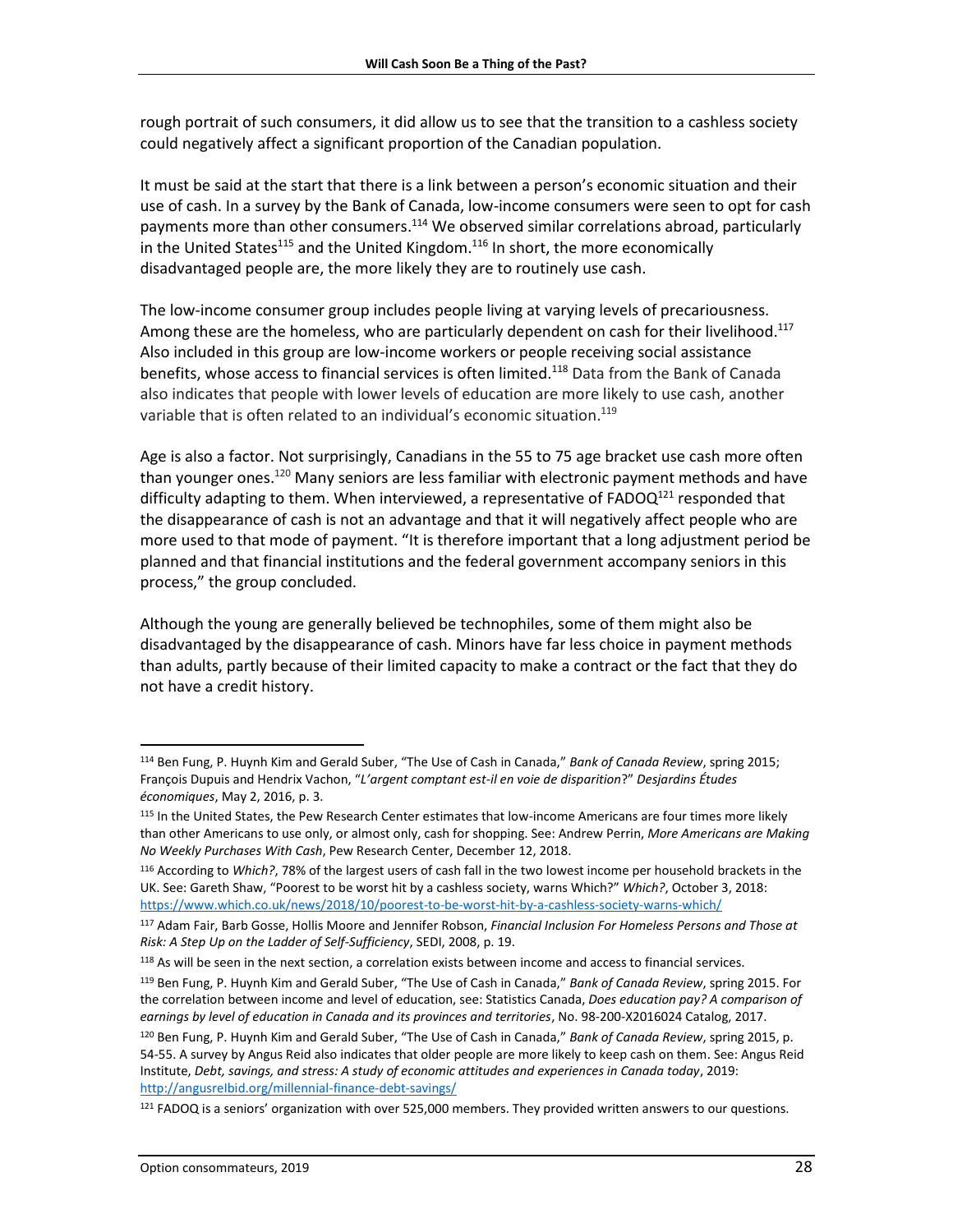Finally, the transition to a cashless society could affect certain communities in particular. In the United States, according to a report from the FDIC, 17% of African American households and 14% of Hispanic households did not have bank account in 2017.<sup>122</sup> Many members of these communities have bad credit or are paid in cash only. Faced with this situation, some American politicians have campaigned to ban businesses that refuse cash, seeing such business practices as discriminatory. 123

In Canada, there is similar concern that some groups might be disproportionately affected by the transition to a cashless society. Studies show that Indigenous peoples rely on the use of cash to a greater degree than the rest of the population, particularly in communities where access to financial services is limited.<sup>124</sup> Similarly, newcomers to Canada are often unfamiliar with the country's financial institutions and have no credit history. In these circumstances, their dependence on cash is often greater than that of the rest of the population.<sup>125</sup>

In light of these factors, the advent of businesses that refuse cash poses the risk of marginalizing a large number of vulnerable people. Depriving them of this means of payment could subject them to harm, including preventing them from obtaining certain goods and services and excluding them from certain commercial spaces.

#### <span id="page-28-0"></span>**2.4.3. The challenge of financial inclusion**

The move away from cash toward reliance on electronic payment modes alone invariably raises the issue of consumers' access to financial services. Already today, there are many Canadians who have no bank account or no access to quality financial services.

The phenomenon of financial exclusion is a persistent one in Canada. Although estimates vary widely, studies estimate that approximately 3% of adult Canadians do not have a deposit account in a financial institution.<sup>126</sup> Not surprisingly, many of these people's characteristics are

<sup>122</sup> Federal Deposit Insurance Corporation, *2017 FDIC National Survey of Unbanked and Underbanked Households*, 2018, p. 3.

<sup>123</sup> Sidney Fussell, "Who Wins When Cash Is No Longer King?" *The Atlantic*, December 21, 2018: <https://www.theatlantic.com/technology/archive/2018/12/cashless-amazon-walmart-workers/578377/>

<sup>124</sup> Jerry Buckland, *Accessing Mainstream Financial Services On-Reserve*: *A Qualitative Assessment,* Report prepared for Indigenous and Northern Affairs Canada, 2016, p. 34.

<sup>125</sup> For example, a German study reports that refugees seeking asylum in Europe rely heavily on cash: Swati Mehta Dhawan, *Financial Inclusion of Germany's Refugees: Current Situation and Road Ahead*, European Microfinance Working Paper No. 2, 2018. For an economic portrait of newcomers to Canada, see: Geneviève Grenier, *How Well Do Newcomers Understand Consumer Credit?* Option consommateurs, 2014, pp. 14–23.

<sup>126</sup> Jerry Buckland, *Accessing Mainstream Financial Services On-Reserve: A Qualitative Assessment,* Report prepared for Indigenous and Northern Affairs Canada, 2016, p. 13. The Acorn organization also reports that 3% of Canadians do not have a bank account: Acorn Canada, *It's Expensive To Be Poor: How Canadian Banks Are Failing Low Income Communities*, May 2016. A study by the FCAC, however, puts rate at 4%: Les Études de Marché Créatec, *General Survey on Consumer Financial Awareness, Attitudes, and Behaviours*, Financial Consumer Agency of Canada, December 15, 2006, pp. 4–7. It is worth noting that a study by the World Bank estimates that 100% of Canadians have a bank account; however, the methodology used in this study, based on a telephone survey (with a margin of error of 3.9%), perhaps failed to reach a representative proportion of Canadians who have difficulty accessing banking, especially when one considers that low-income people may also have limited access to telecommunications services. See: Asli Demirgüç-Kunt, Leora Kalpper, Dorothy Singer, Saniya Ansar and Jake Hess, *The Global Findex Database 2017: Measuring Financial Inclusion and the Fintech Revolution*, World Bank Group, 2018. Conversely, a study by Visa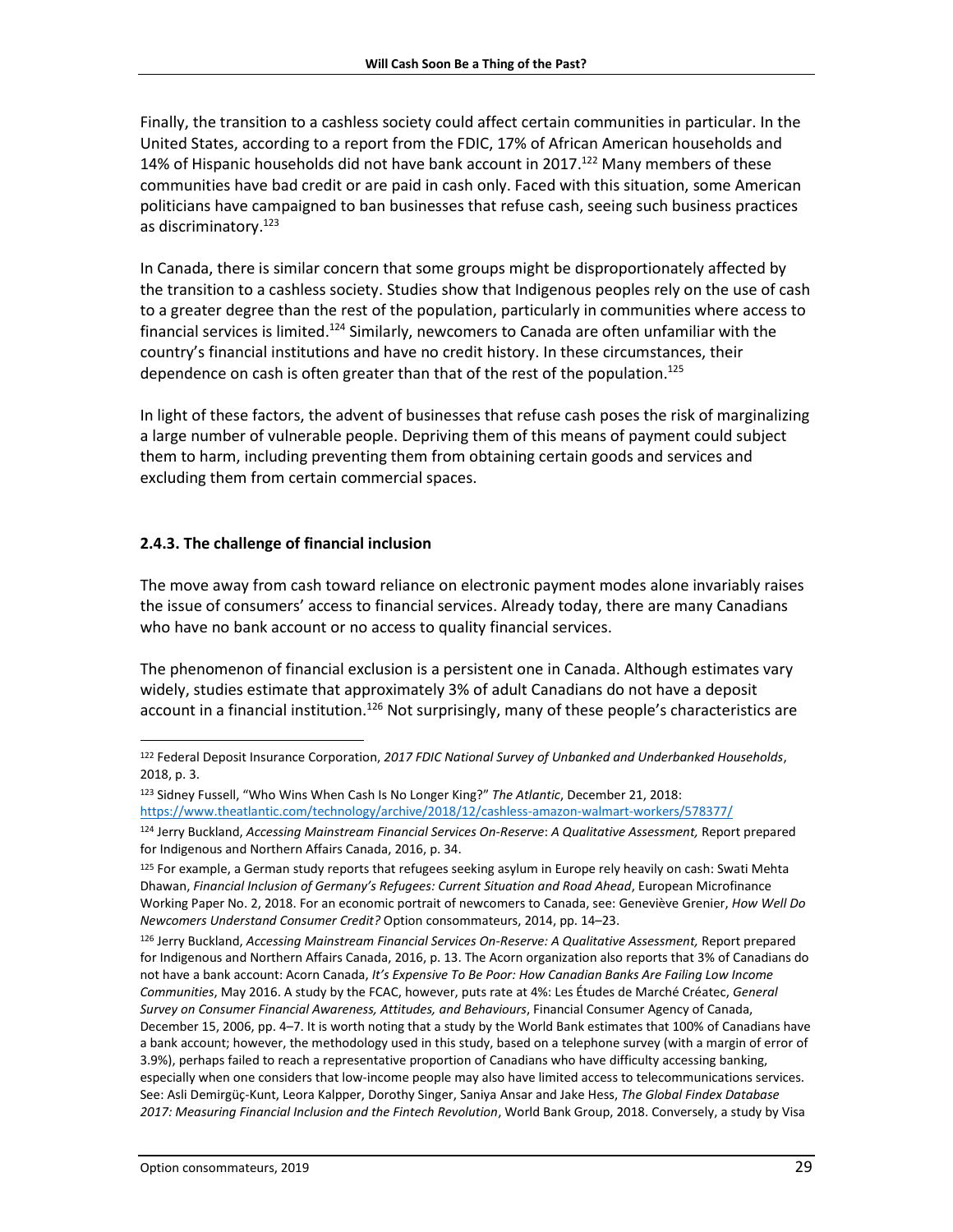similar to those of people who use cash the most; accordingly, low-income consumers or those with fewer years of education are more likely than others to have no bank account.<sup>127</sup> In order to carry out routine financial transactions, such as cashing a cheque, these consumers are often obliged to turn to merchants who agree to provide this service, for a fee.

There are other Canadians, who although they do have a bank account, are referred to as "underbanked." Included among these may be consumers who, having declared bankruptcy or having a bad credit record, cannot obtain certain very useful payment instruments such as a credit card. According to ACORN Canada, 15% of Canadians are underbanked.<sup>128</sup> These people are often forced to deal with alternative financial service companies, such as pawnbrokers or payday lenders, who generally impose high fees.

It goes without saying that consumers such as these, excluded from traditional financial networks, are particularly dependent on cash, since their access to electronic payment modes is so limited. Certainly, we can hope that progress in digital technologies will enable greater financial inclusion for these consumers, both by broadening access to online banking and by developing innovative payment solutions. For instance, elsewhere around the world, several initiatives are currently under way to help homeless people receive donations by mobile phone<sup>129</sup>.

However, barriers to access to digital technologies still need to be to overcome if such efforts are truly to be successful in Canada. Although Canadians are major internet users, about 13% of households across the country are still not subscribed to the Internet.<sup>130</sup> Similarly, about 12% of Canadians do not have a mobile phone, although such a device is often required in order to benefit from certain payment technologies.<sup>131</sup> Moreover, outside the major Canadian urban centers, the quality of the connection also poses significant obstacles: only 39% of rural households have access to Internet services with a speed of 50 Mbps or more.<sup>132</sup>

It should also noted that a large number of consumers, especially the elderly, still have difficulty using new technologies.<sup>133</sup> Similarly, for a significant number of Canadians, due to their low

l International and the Commonwealth Business Council estimates than only 85% of Canadians aged 15 and over have a bank account. See: *Payment Solutions for Modernizing Economies*, VISA International & Commonwealth Business Council, 2004, p. 23.

<sup>127</sup> Jerry Buckland and Xiao-Yuan Dong, "Banking on the Margin in Canada" (2008) 22-3 *Economic Development Quarterly* 252; Jerry Buckland*, Accessing Mainstream Financial Services On-Reserve: A Qualitative Assessment* Report prepared for Indigenous and Northern Affairs Canada, 2016, p. 15. It is interesting to note that among the characteristics, the author also includes being young or being in a single-parent household.

<sup>128</sup> ACORN Canada, *It's Expensive To Be Poor: How Canadian Banks Are Failing Low Income Communities*, May 2016.

<sup>&</sup>lt;sup>129</sup> In the UK, for example, the Greater Exchange, an initiative supported by Oxford University, permits homeless people to receive direct donations. The beneficiary can collect the money by contacting a community worker: <https://www.greaterchange.co.uk/homepage>

<sup>130</sup> CRTC*, Communications Monitoring Report 2018,* Canada 2019, pp. 25–26. See also: CIRA *Canadian's Internet Factbook*, 2018: <https://cira.ca/resources/corporate/factbook/canadas-internet-factbook-2019>

<sup>131</sup> CRTC*, Communications Monitoring Report 2018*, Canada 2019, pp. 25–26. An example is the Swedish mobile app Swish, which Swedes use widely to make payments.

<sup>132</sup> CRTC*, Communications Monitoring Report 2018*, Canada 2019, p. 154.

<sup>133</sup> A CEFRIO survey conducted in Québec indicates that 20% of consumers feel they do not have the skills needed to make online transactions. Those least comfortable with this activity are consumers aged 55 and older, those with only a primary or secondary level of education and those with lower incomes. See: CEFRIO, *Compétences numériques des*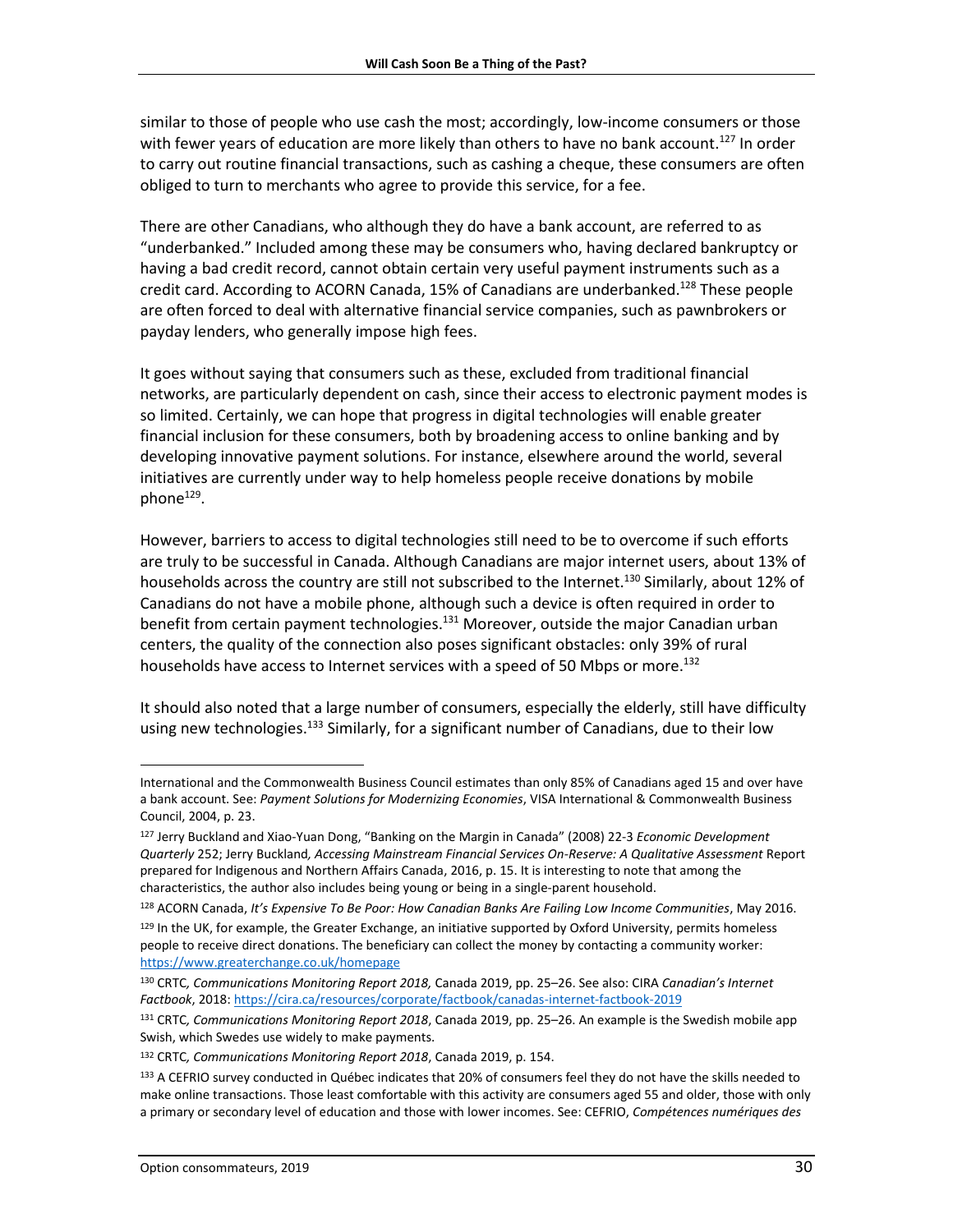literacy level, using a technology that requires mastery of written language can pose particular difficulties.<sup>134</sup> Finally, Internet access is not free; you not only have to pay for the connection, you also need to have access to computer equipment to use it, meaning that there are challenges involved for low-income households that want to obtain access to affordable telecommunications services. 135

As we can see, the transition of Canadians to online banking or other digital payment technologies still holds its share of challenges. Far from being an anecdotal phenomenon, financial and technological exclusion are factors affecting a significant proportion of the Canadian population. Accordingly, in the absence of valid alternatives, cash is still a necessity for millions of Canadians. These are serious arguments in favour of developing initiatives aimed at the financial and technological inclusion of Canadians. 136

l

*adultes québécois* 2016, vol. 7 - No. 2, p. 11. Although the survey is limited to Québec, we assume that similar results could be obtained in Canada as a whole.

<sup>134</sup> According to Statistics Canada, 17% of Canadians get a literacy score of level 1 or lower. See: Statistics Canada, *Skills in Canada: First Results from the Programme for the International Assessment of Adult Competencies (PIAAC),* Statistics Canada No. 89-555-X, 2013, p. 15. According to the CEFRIO survey quoted above, people with a lower level of education also report being less competent with digital technologies.

<sup>135</sup> Jonathan Bishop and Alysia Lau, *No Consumer Left Behind Part II: Is There A Communications Affordability Problem in Canada?* Public Interest Advocacy Center, 2016.

<sup>136</sup> Also, it is doubtful that such consideration for vulnerable people represent a social cost that would hurt economic efficiency. On the contrary, financial inclusion could have positive impacts on the economy as a whole. See: Elhadj Ezzahid and Zakaria Elouaourti, *Financial Inclusion, Financial Frictions and Economic Growth*, MPRA Paper No. 90165, 2018.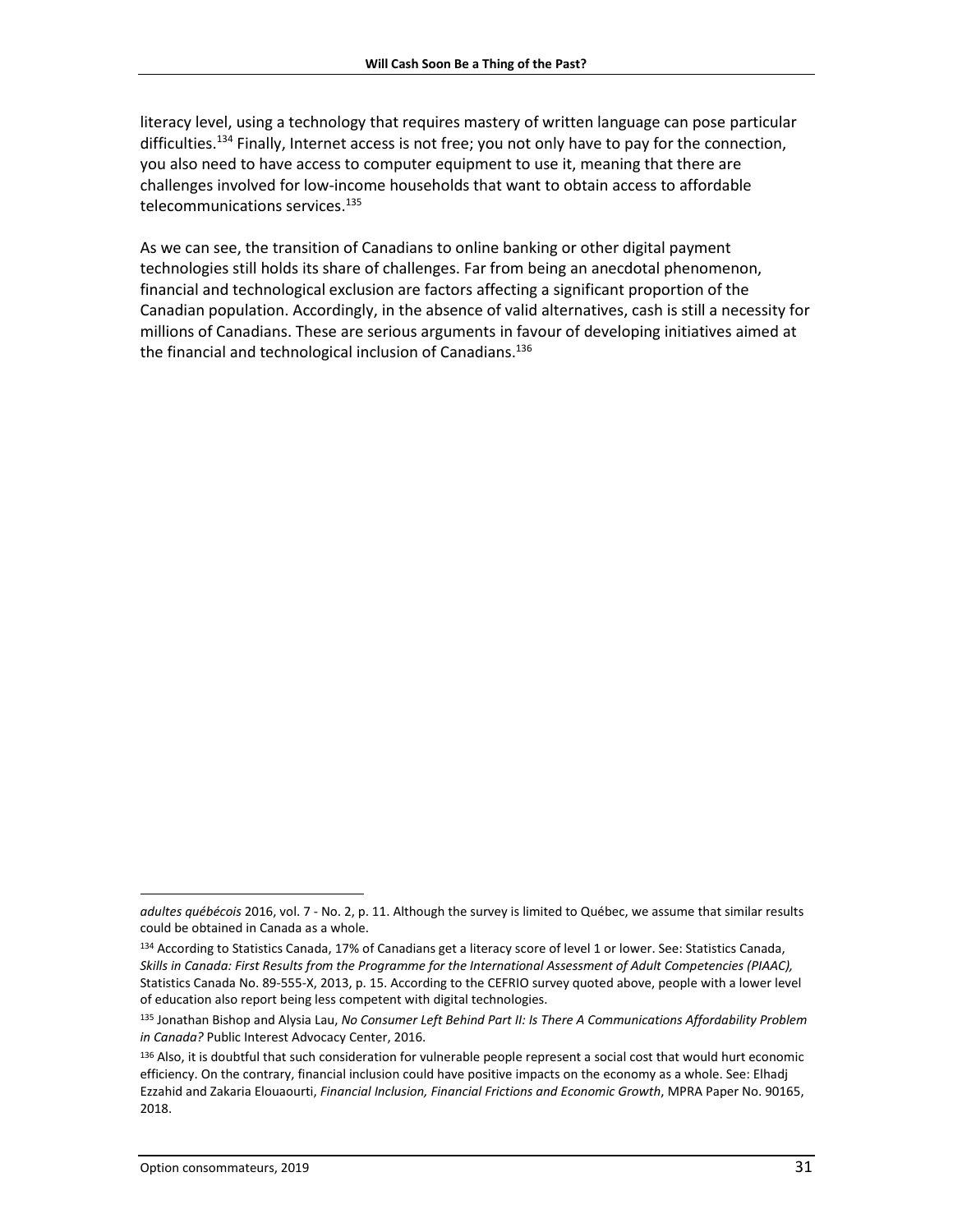## <span id="page-31-0"></span>**3. The consumer perspective**

To better understand their views on the possible disappearance of payment in cash, we held four focus groups with Canadian consumers. Two of these meetings were held in Montreal (in French) and two others were held in Toronto (in English).<sup>137</sup> In each city, there was one group composed of people aged 55 and older, and another of people under 55.<sup>138</sup> There was a total of 38 participants in the focus groups.<sup>139</sup>

Our groups included an equal number of men and women, aged from 20 to 75, and with varying levels of education.<sup>140</sup> There were workers, pensioners, students and people looking for work. It should be noted that they did not necessarily belong to groups that might be particularly affected by the disappearance of cash (see Section 2.4); our selection rather tended to reflect a cross-section of the Canadian population as a whole.

## <span id="page-31-1"></span>**3.1. A preference for electronic payment modes**

Our findings on consumers' use of payment methods corroborate the quantitative data on payment methods used in Canada (Section 1.2). The majority of participants preferred to use payment cards rather than cash. Some said they pay almost exclusively with their credit card; others said they used their credit card in conjunction with their debit card.

The credit card was used not only for making everyday purchases, but also for more expensive purchases, for online purchases, while travelling or in case of emergency. Its popularity is due to the many benefits attached to it. Several participants pointed out that this payment method allowed them to accumulate rewards, such as points and discounts, or obtain extended warranties on certain items. It also helps build a credit history, making it easier to obtain a loan later on.

Although slightly less popular than credit cards, the participants also widely used debit cards for everyday purchases. Among their benefits, the participants stressed that these cards allowed them to keep their budgets under control, by spending only the money they have in their bank account. They therefore see it as a payment method that helps them avoid getting into debt.

The participants generally reserve other payment methods for specific types of transactions. Cheques are used to make larger payments, such as rent or to pay paying for services (snow removal, repairs or various contractors). Bank transfers are used to pay bills or to transfer

<sup>137</sup> The discussion guide for these groups is reproduced in Appendices 1 (French) and 2 (English). The firm BIP was mandated to recruit participants and conduct the focus groups. These were held on February 19, 2019 in Montreal, and on February 21, 2019 in Toronto.

<sup>138</sup> We chose to divide the groups on the basis of the participants' age, since the literature indicates that age is a factor influencing whether or not a person will use cash (see Section 2.4).

<sup>139</sup> In Montreal, there were 9 participants in the 18 to 54 group and 10 participants in the 55 and over group. In Toronto, there were 9 participants in the 18 to 54 group and 10 participants in the 55 and over group.

<sup>&</sup>lt;sup>140</sup> Some had not completed high school, while others held graduate university degrees.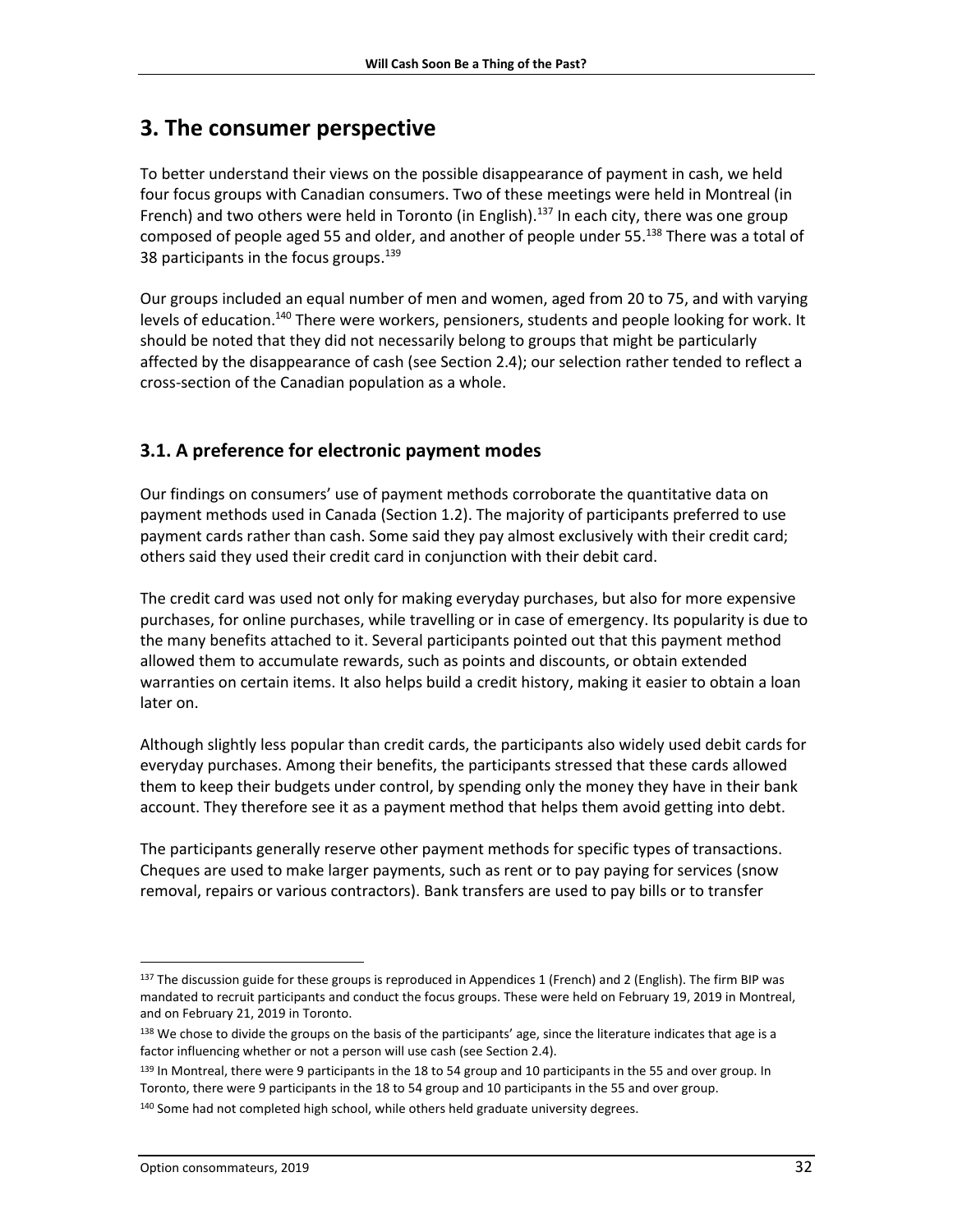money between individuals. Pre-authorized payments, mistrusted by many,<sup>141</sup> have the advantage of automating recurring payments and avoiding worrying about due dates. Finally, prepaid cards can be used as a substitute for credit cards in special circumstances, such as online shopping.

Some payment methods are more or less popular depending on the age of the participants. Interac transfer, prepaid cards and mobile payments are especially popular among younger participants, while pre-authorized payments and cheques are used more by older participants. Generally, young people mostly expressed a dislike for cheques, which they consider outdated, complicated and expensive.

However, even though young people say they enjoy them more, the new payment technologies are still not widely used. Only some participants reported having used Google Pay or ApplePay; several said that they had concerns about these forms of payment, including theft or piracy. A handful of participants said they were heavy users of PayPal, which allows them to avoid using a credit card for online shopping. Similarly, a few participants use Interac transfer to make transactions between individuals. These modest advances in new technologies suggest that payment cards will continue to dominate the payments market.<sup>142</sup>

## <span id="page-32-0"></span>**3.2. A democratic, yet dwindling form of payment**

As a payment method, cash is somewhat paradoxical. On the one hand, it is being used less and less; people now prefer other payment instruments, such as credit cards. On the other, it is democratic: it is still used by every consumer and is still widely accepted by merchants.

Cash is the only method of payment that every participant, without exception, said they used one way or another. Despite the popularity of payment cards, most consumers say they always carry some cash with them; for many, this is an ingrained habit. "Since I was very young, I've never left home without some cash," a participant from an older group said.

However, for almost all of the participants, cash is not the payment method they use most often. Only a few diehards reported using mainly cash for their purchases. These consumers said they were reluctant to try electronic payment modes or simply paid in cash out of habit. One of them said, "I know how cash works, it's simple."

Unsurprisingly, the majority of participants, both young and old, reported using less cash than before. The rationale for this transition is that the alternative payment methods are simple and practical: card transactions are instantaneous, yet you have to go to a financial institution to withdraw money from your account. Many consumers appreciate these changes that make their lives easier: "Times have just changed. Before, I was paid by cheque so I had to go to the bank and cash it. Now, I hardly ever have to go to the bank."

 $\overline{a}$ 

<sup>141</sup> Other studies highlight similar challenges involving pre-authorized payments. See in particular: Jacques St Amant, *Pour votre bien: le remplacement des chèques par le dépôt direct aux fins du versement des prestations du gouvernement du Canada*, Service d'information et de protection du consommateur, 2015, p. 74.

<sup>&</sup>lt;sup>142</sup> Note that certain methods of payment, such as mobile payments, are in any case linked to the consumer's payment cards.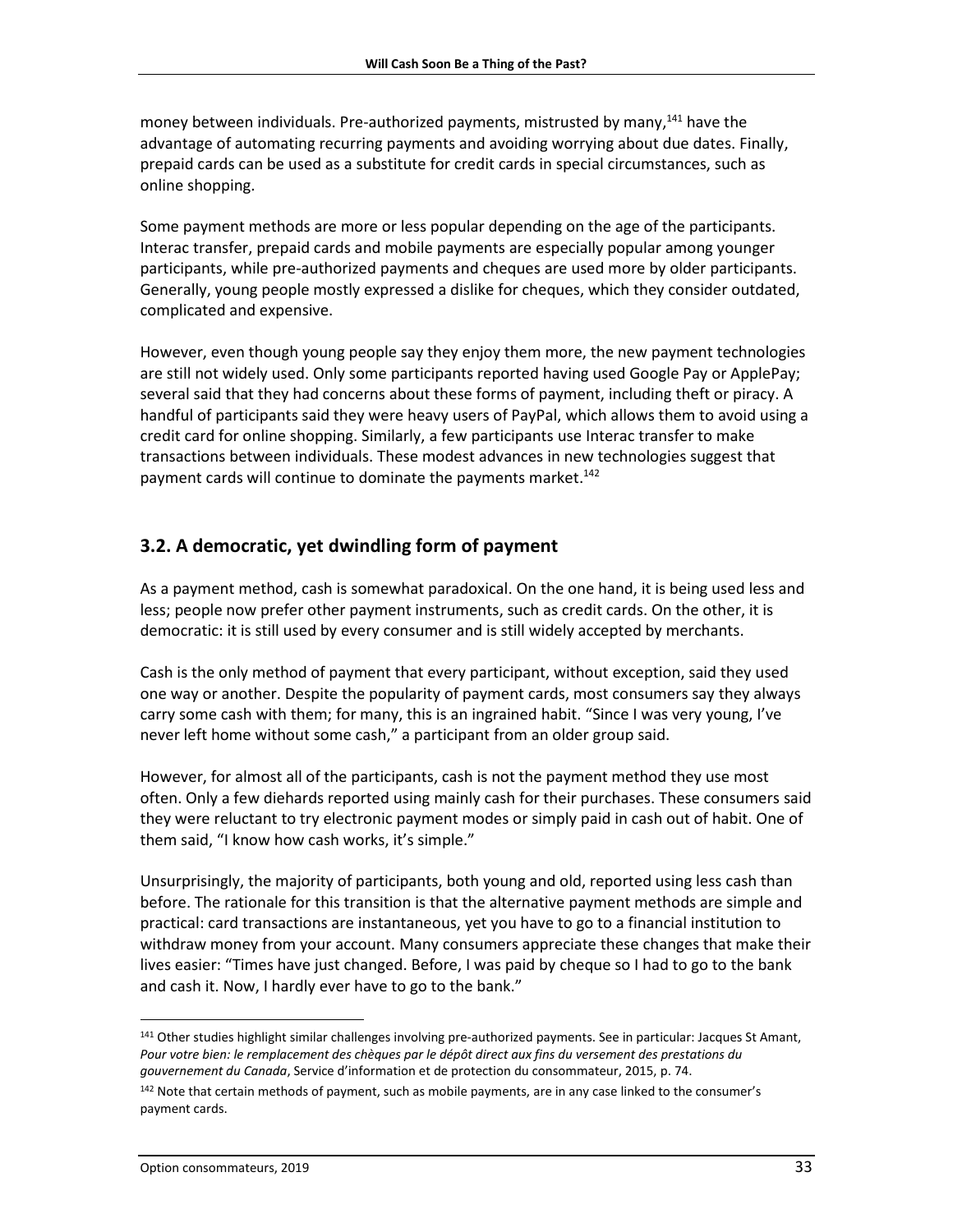Cash is still used mainly for certain types of transactions. Many participants said they use it to pay for small purchases of up to \$10 or \$15. "A sandwich and a coke; you pay for that with a ten-dollar bill," one member of an older group said. Consumers also said they use cash in types of establishments that sometimes do not accept payment cards, such as convenience stores, public markets, taxis, taverns, coffee shops, discount stores or bingo. They also used cash for buying lottery tickets, making donations, giving spare change to beggars, or tipping.

Even though they use less cash, participants said the amount they keep on them is similar or higher than what they were used to carrying in the past – an average of \$100. However, they now hold on to the money longer than before: many said it takes them two or three weeks to spend what they once spent in a single week.

Finally, the participants' opinions are divided on the ease of obtaining cash. Several complained that there are fewer bank branches and ATMs than before; some said they have adapted to the situation by making a habit of making larger withdrawals. However, other participants felt that it is still easy to get cash because many merchants allow them to do so when making a purchase with a debit card.

### <span id="page-33-0"></span>**3.3. Undeniable advantages**

Although the use of cash is declining, consumers find it has many advantages over other payment methods. These benefits outweigh many of the disadvantages they named.

Consumers generally associate cash with feelings of freedom, control and autonomy. It is a payment method they call "concrete" and "tangible" as opposed to other payment methods, where the money is merely "virtual." One participant said: "It's real money." Another added: "You know how much you have. It's tangible."

For many consumers, the control and tangibility associated with cash make it a payment method of choice for managing their budget and avoiding debt. One participant said, "When I use cash I see exactly how much is coming out of my pocket." By keeping on them only as much as they plan to spend, consumers say they can better control their spending, "If you only want to spend fifty dollars, you only carry fifty dollars."

For this reason, some consumers said they prefer cash to other payment methods they consider more likely to lead to their losing control. They also accuse credit cards of causing indebtedness, without the consumer noticing.<sup>143</sup> "It's fake money, it's imaginary money," a participant in a younger group said. The rewards offered on each credit card transaction are also taxed as an incentive for consumers to spend more. Indeed, some participants said they had used cash more

<sup>143</sup> That said, some consumers also felt that electronic payment methods can help them monitor their budgets, since they provide a record of transactions. These consumers will need to exercise discipline, however, to enjoy this benefit. Although the majority of participants stated that they pay the balance of their credit card in full each month, this is clearly not the case with all Canadian consumers, only 58% of whom pay their entire balance each month. See: Canadian Bankers Association*, Focus: Credit Cards: Statistics and Facts*," August 27, 2018. See also Section 2.4.1.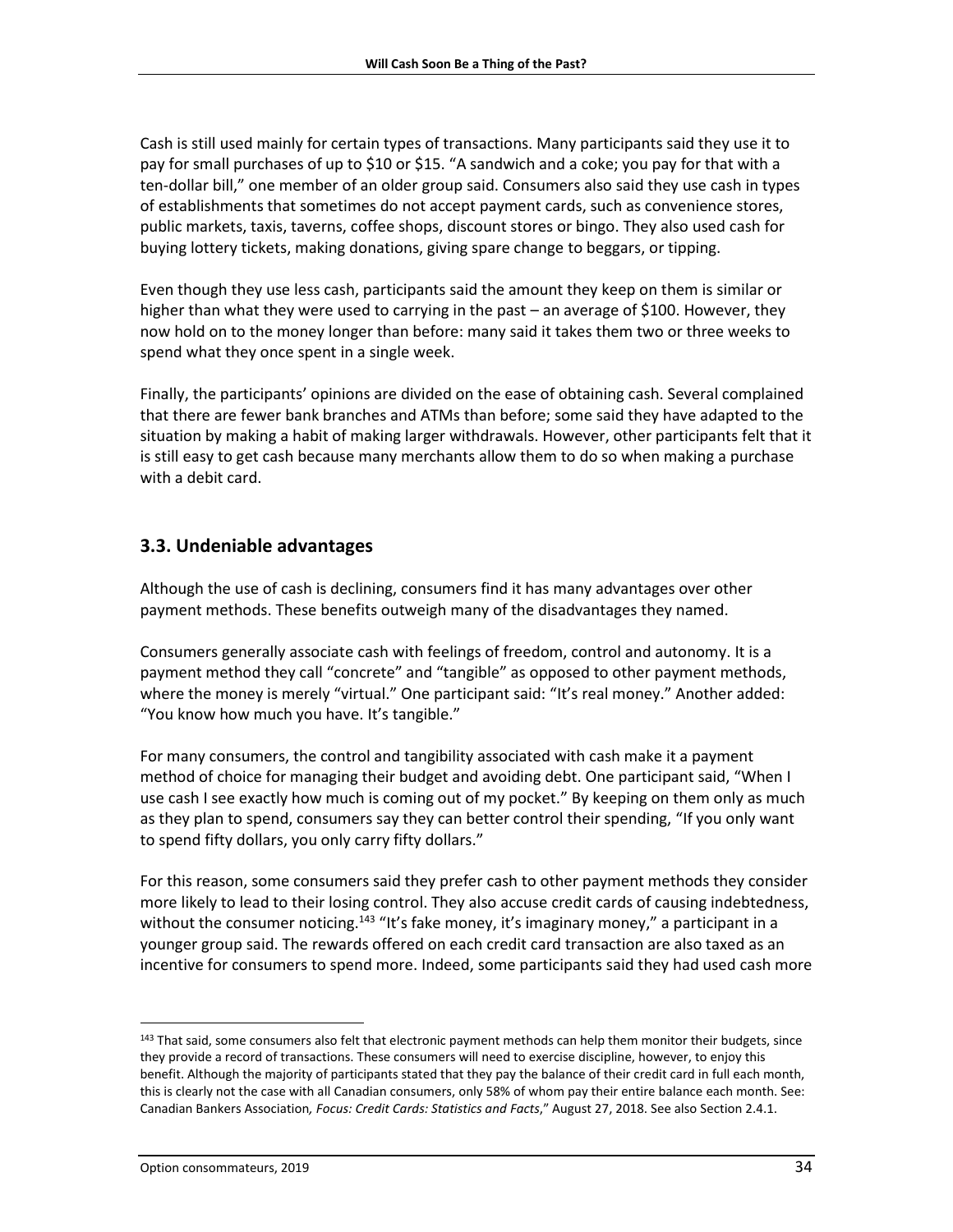because the use of credit had led them into precarious financial situations or even bankruptcy. "When I was younger, I messed up my credit really bad, so I'm using cash now."

Similarly, participants were particularly critical of pre-authorized payments, which they considered to be excessively intrusive. "I don't make pre-authorized payments because I want to verify my bills. I pay manually so that I can control and correct billing errors," one participant said. Many people report having a hard time stopping pre-authorized withdrawals and deplore the loss of control over their money.

Cash is also considered a simple and convenient payment method. Some consumers said that since cash is accepted almost everywhere, it can "help" a person in many circumstances. This could be the case, for example, while one is waiting for new cards to be issued after an identity theft has occurred. In addition, cash payments do not incur any charges, nor require the use of sophisticated electronic equipment: "You don't need electronics to pay cash; you don't need Wi-Fi or batteries."

A few participants also argued that cash has the advantage of protecting their privacy while making anonymous transactions. Some referred, for example, to their fears that the cannabis purchases they had made by credit card could prevent them from visiting the U.S.<sup>144</sup> The participants also agreed that the anonymity of cash facilitates illicit transactions, including avoiding tax audits or obtaining a good or service at a cheaper price: "Sometimes the merchant will ask you if you want to pay cash, so that you won't have to pay taxes. "

Overall, the great majority of participants said they had a positive or neutral perception of this payment method.<sup>145</sup> Consumers mainly attributed some of the disadvantages of cash to its materiality: it takes time to count and carrying coins around has its inconveniences. Cash can be easily stolen, even though there is no form of payment that appears to be immune from fraud.<sup>146</sup> Finally, we can run out of cash, whereas most other electronic payment methods pose no such difficulty.

## <span id="page-34-0"></span>**3.4. An irritating commercial practice**

At least half the respondents said they had experienced a situation when they were refused payment in cash. In most cases, this refusal took place when they wanted to pay a merchant with large denominations (\$50 and more) or, conversely, when they tried to make a payment with a large number of coins: "Once I paid with a lot of coins and I was rejected because of that. It creates a lineup at the cash."

 $\overline{a}$ 

<sup>144</sup> Note that this problem made headlines a few months prior to our discussion groups: Stéphane Desjardins, "*N'achetez pas du pot avec une carte de crédit*," Journal de Montréal, October 23, 2018, 2018.

<sup>&</sup>lt;sup>145</sup> 36 of the 38 participants said they had a positive or neutral perception of cash. Although the overwhelming majority do not have a negative perception of cash, we see that older people and Montrealers view cash more favourably.

<sup>&</sup>lt;sup>146</sup> The participants identified vulnerabilities with all payment methods: for example, payment cards can be cloned and cheques can be counterfeited.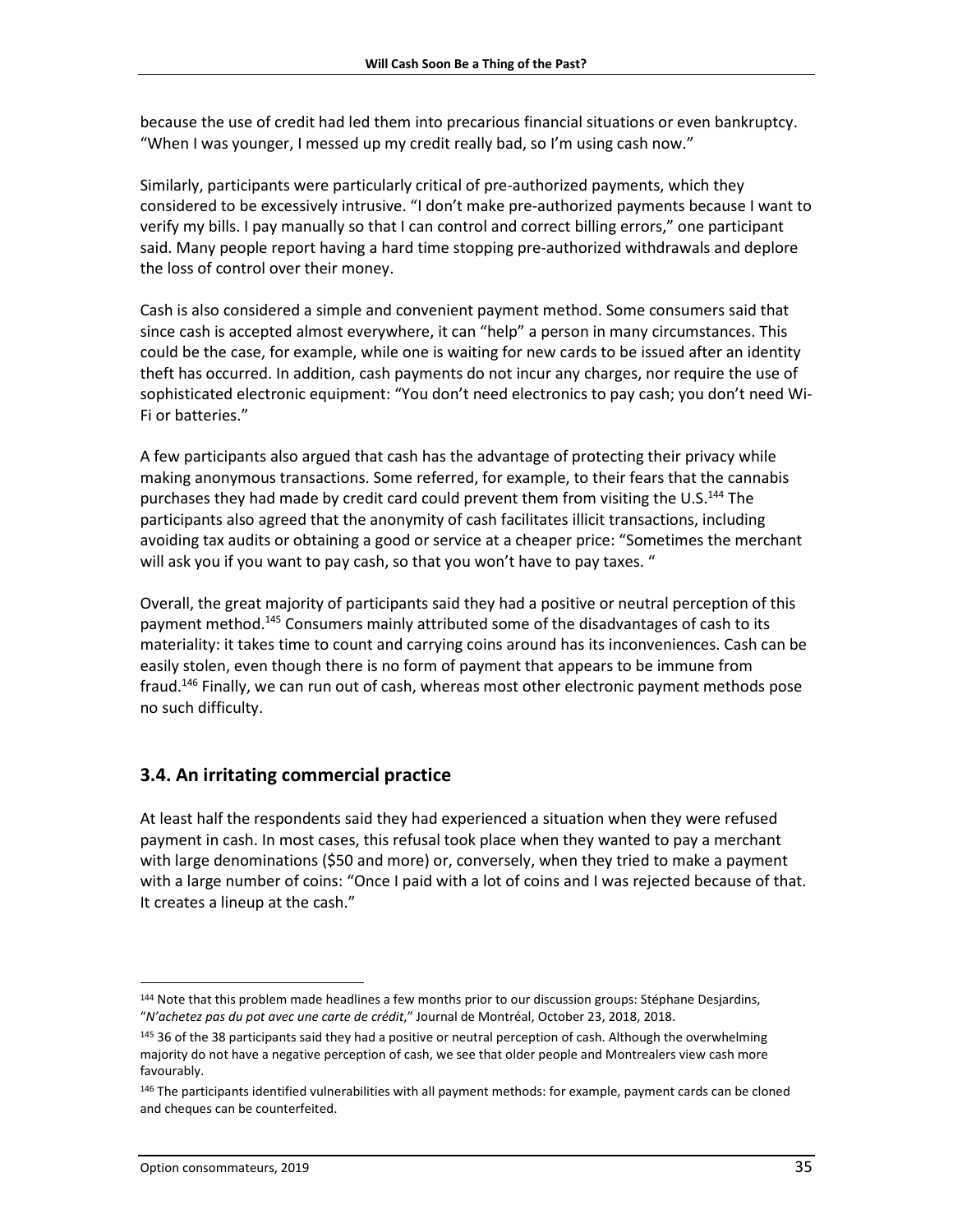In other cases, the merchant justified his refusal by citing the time of day when the consumer wanted to make the transaction. For example, participants explained that businesses sometimes refuse cash later in the evening, after the cash register has been closed by security. Finally, certain types of transactions cannot be made in cash, such as renting a hotel room or a car.

Some participants also noted that certain establishments now refuse cash completely. One consumer in Toronto complained of this practice in a coffee shop in her neighborhood: "A coffee shop nearby went to no-cash, so I don't go there. I don't use tap and go. For a coffee, I want to pay cash and it's annoying when a merchant excludes you." Another added, having noticed this phenomenon abroad: "I travel quite a bit. More and more places are only accepting credit cards. They don't want cash."

Faced with these situations, the majority of consumers said they complied with the request of the merchant and completed the transaction using an alternative payment method. Several participants assume that a merchant who refuses cash must have a good reason. "If he refuses money, it's because he has a reason to do so. If he gives me a reason and I think it's valid, I'll respect his policy." For example, participants said they could understand that security reasons, such as preventing fraud, might lead merchants to refuse cash: "For safety reasons, I think they can say that they don't accept cash."

However, consumers don't enjoy merchants refusing their money. Several called it a major irritant: "It's annoying when they don't take cash because money is the original payment method, the original form of money and you expect them to take it." For consumers, respect for customers is also an important factor that influences their reaction. If a merchant is rude, it is more likely that the consumer will walk out of the place: "If they respond rudely, I walk away."

Moreover, for many participants, the surprise of having their cash refused seems even more irritating than the merchant's practice itself. Several said they wanted to be notified in advance (by a sign, for example) when a merchant does not accept cash, to avoid being caught off guard: "If a merchant doesn't accept a payment method, he should display it in big letters in his store so people know what to expect."

What should merchants who accept only cards do when faced with clients who only have cash? Some participants said they should get the article for free or be offered a discount. This what one consumer got: "I once went to Starbucks and they only took debit. I got the coffee for free. I wasn't expecting it. I would have just left." Only a few people remarked that refusing cash might be illegal. Consumers seem to be more interested in the legitimacy of the practice than in its legality.

Finally, it might be useful to focus on the opposite situation: when a merchant accepts only cash payments. Consumers have also reported encountering these situations, particularly in convenience stores, small shops, public markets, taxis or paid parking. Again, these cases raise the ire of many consumers, especially when they are directed to automatic teller machines (ATMs) whose costs can be prohibitive: "Sometimes in the store, they have an ATM right next to the cash. But it's very expensive to make a withdrawal from a machine like that."

In the final analysis, it appears that consumers do not like to be limited in their choice of payment methods, either by having their cash refused, or inversely, by being obliged to pay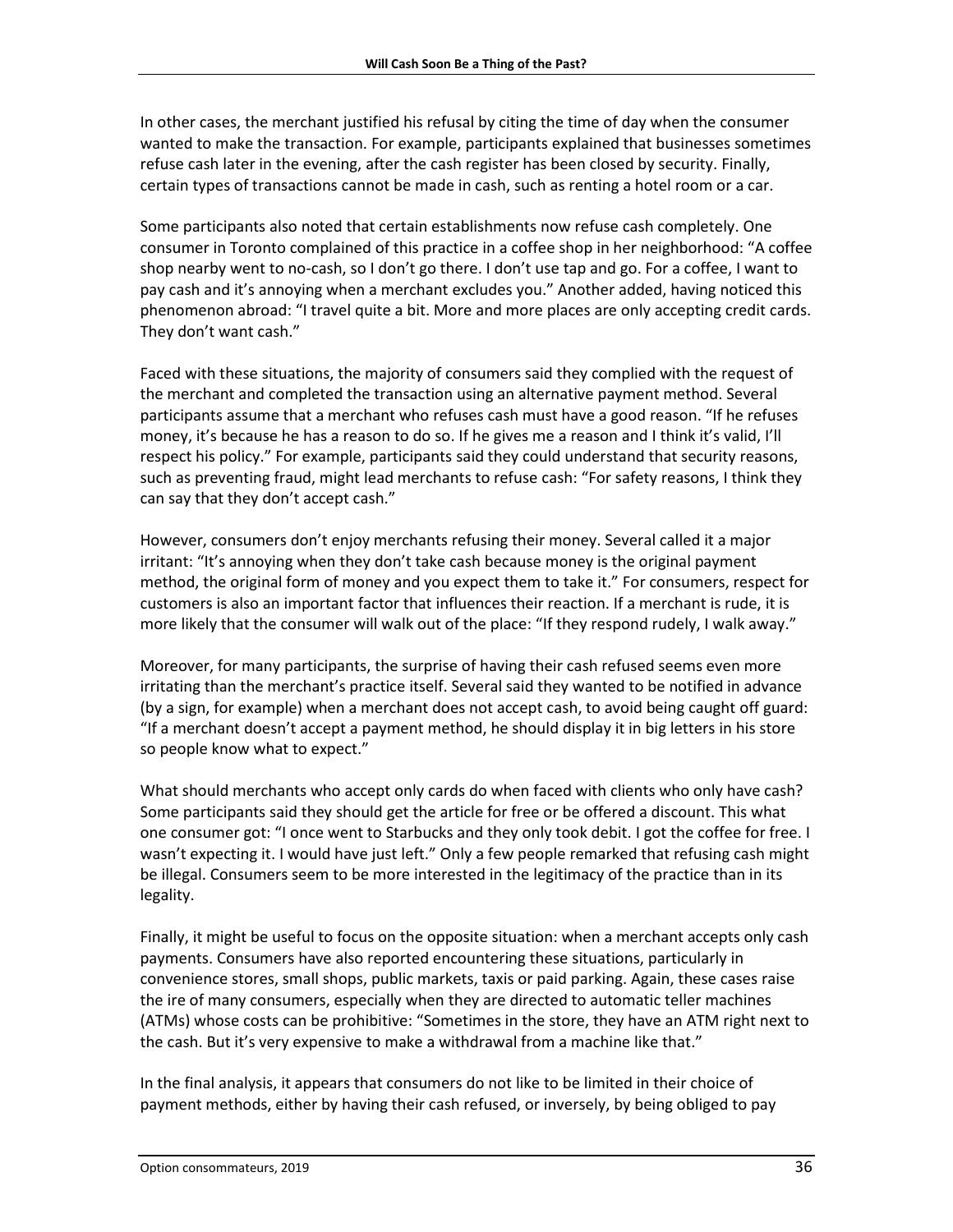cash. "You have to give customers the freedom to pay however they want," one consumer said. Many participants were therefore appreciative of merchants who previously accepted only cash, but now have equipment enabling them to accept other forms of payment.

### <span id="page-36-0"></span>**3.5. The disappearance of cash**

The participants seemed quite resigned to the eventual demise of cash. They saw it as unavoidable. Some argued that it will take place within ten years, while others think it might take as long as a century: "I think there will be fewer and fewer places that will take it with time." Some participants suggested that the recent disappearance of the penny was the first step towards the gradual elimination of other denominations, ending in the complete disappearance of cash: "They removed the penny, the next to go is the nickel. It will be progressive."

Although the participants expect cash to disappear, they mostly felt that its elimination is a bad idea.<sup>147</sup> Admittedly there are potential benefits to a cashless society: such a society could fight crime more effectively and it would save the government money. Above all, however, they regretted losing the advantages of this payment method.

Some suggested that eliminating cash could lead to consumers losing control over their budgets, and ending up with higher levels of indebtedness. "People will overspend. I have friends who don't have credit cards because they messed up their credit. If you have cash, you understand the value of money. You need to experience physical money." Others expressed an attachment to cash, claiming that a currency is part of a national identity: "It's a cultural symbol."

Many are also concerned about disasters or breakdowns in payment systems when the use of cash may be necessary. This could happen during power outages, in a time of war or of major economic crises affecting monetary policy. "If the system fails, the entire economy will grind to a halt. We need an alternative method," one concerned participant said. "I hope that when we arrive at the cashless society, all the bugs will be solved," another added.

Some consumers raised concerns regarding the increased surveillance that the disappearance of cash might make possible. They fear losing the advantage of anonymity, even evoking images of a dystopian society: "The government will take full control of all the money in circulation. Whatever happens, the government will know about it." Another participant added: "If we move to a cashless society, we risk having our information stolen all the time... We cannot not have cash, there's too much at risk. "

Finally, the participants noted that many people could be marginalized in a cashless society. They gave examples of numerous groups of people who could be affected by the disappearance of cash: the elderly, those who have trouble with technology, people in financial difficulty, those who do not have access to credit or who do not have bank accounts, the homeless, and people with disabilities. They also mentioned certain types of workers or merchants who could suffer:

<sup>&</sup>lt;sup>147</sup> 26 of the 37 participants said that it would be a bad idea to eliminate cash (one participant did not comment).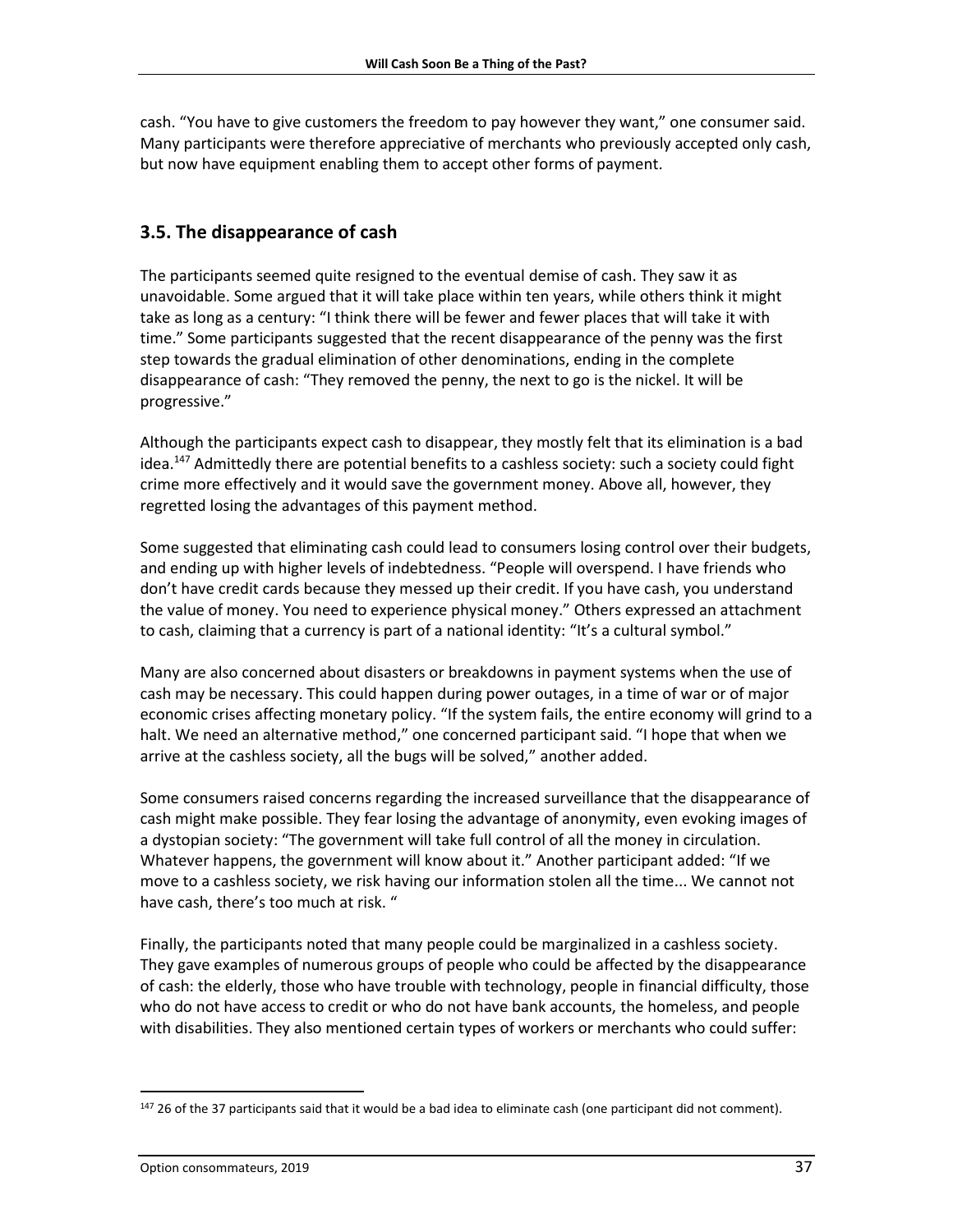street artists, small merchants, people relying on tips, merchants who run stands at festivals and public markets, or even illegal workers.

Most participants did not know whether merchants are required by law to accept cash. Some ventured that since cash is "legal tender," merchants cannot refuse it. Whatever the case may be, many felt that it is not lawful for a merchant to refuse cash, and consider such a practice discriminatory: "There should be no discrimination against people who are not techno-savvy. They should force establishments to accept cash to keep people employed." The vast majority of participants also felt it would be a good idea to pass laws to oblige merchants to accept cash. "If the merchant wants to refuse credit cards, that's O.K. But cash is non-negotiable; they have to accept it," one participant said.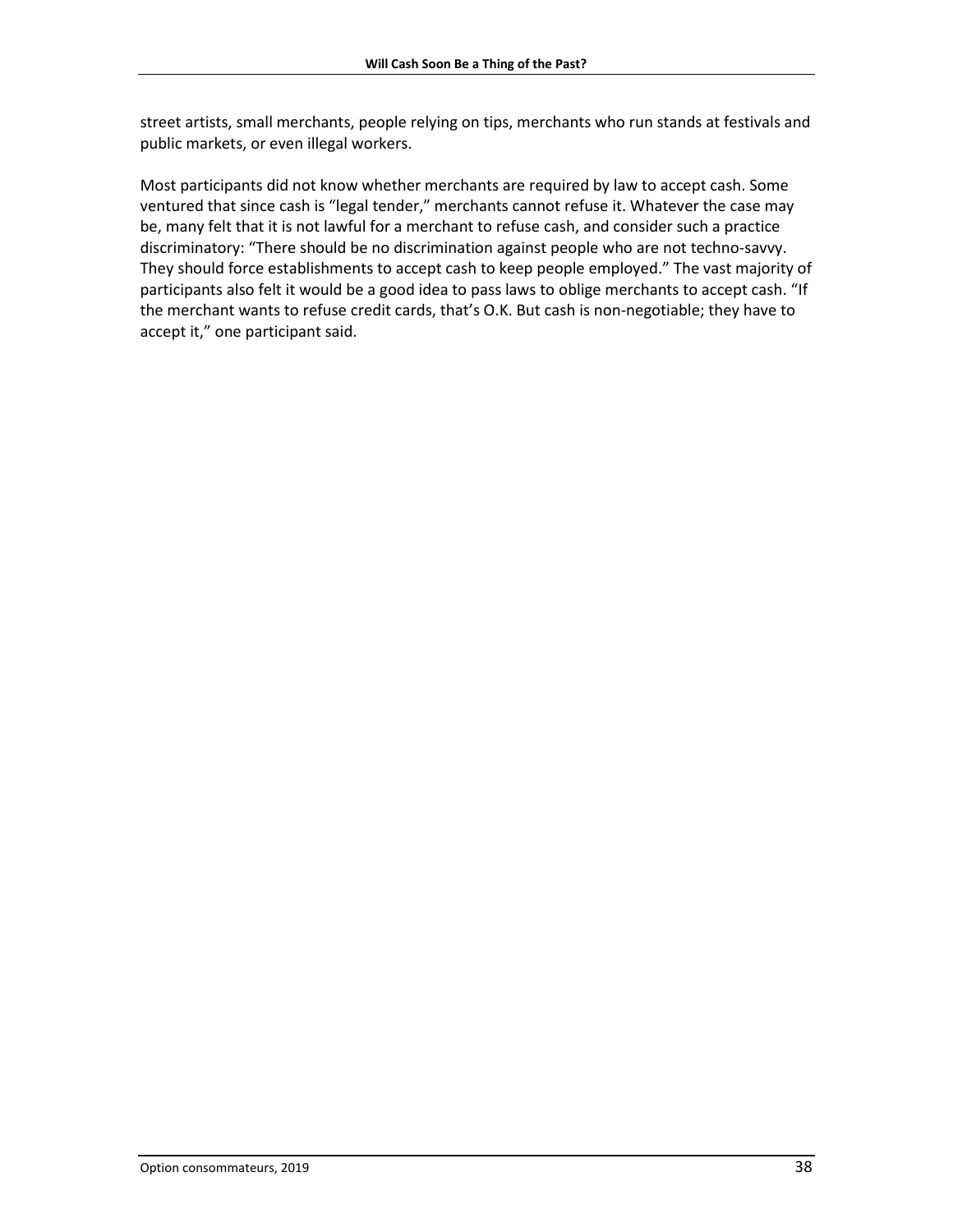## <span id="page-38-0"></span>**4. Some legal aspects**

"This note is legal tender." This short statement, which appears on all Canadian banknotes, conceals an unexpectedly complex legal reality. In Canada, monetary policy, including the power to grant legal status to a payment instrument, is a federal responsibility. However, the issues arising from a merchant refusing to accept cash are interwoven with both provincial contract law and federal provisions. This corpus is complemented by an assortment of provisions in consumer protection legislation, which could in some instances be applied to those who use cash.

## <span id="page-38-1"></span>**4.1. A prerogative of the federal government**

In Canada, it is the federal government's responsibility to mint coins and print paper money. The Canadian Constitution is unequivocal in this regard: it gives Parliament jurisdiction over currency and coinage, the issuance of paper money, banks and legal tender.<sup>148</sup> This shows how committed the founders of the country were to ensuring that all monetary policy issues be entrusted to a central government.

Parliament adopted some provisions that implement its powers in the matter of currency. First, the *Currency Act* makes the dollar the country's currency<sup>149</sup> and gives it a nominal value, i.e. a constant value regardless of economic fluctuations. This legal fiction means, in practice, that the amount indicated on a contract is that which is due, even if high inflation occurs directly after it is concluded. 150

The *Currency Act* gives legal tender status, at face value, to coins issued under the *Royal Canadian Mint Act* and to banknotes issued under the *Bank of Canada Act*. <sup>151</sup> The law provides that offers of payment made with these instruments have the power of discharge, subject to a few rules that limit the number of coins that can be offered in payment. <sup>152</sup> In other words, the transfer of Canadian notes or coins as payment produces an immediate transfer of value that extinguishes a debt; the creditor has the legal certainty that the object he receives in payment has the value printed on it, with no further verification required.<sup>153</sup>

 $\overline{\phantom{a}}$ <sup>148</sup> *Constitution Act, 1867*, 30 & 31 Victoria, c. 3 (UK), ss. 91 (14), (15) and (20).

<sup>149</sup> *Currency Act*, RSC (1985), c. C-52, s. 3.

<sup>150</sup> Maurice Tancelin, *Obligations en loi mixte au Québec,* 7th ed., Carswell, 2009, par. 968; Jacques St Amant, *Le cadre juridique des paiements électroniques au Canada: quand Fortune se fait virtuelle*, Option consommateurs, pp. 8–9. <sup>151</sup> *Currency Act*, RSC (1985), c. C-52, s. 7 and 7.1. Note that the *Currency Act* was reworked in 2018, to explicitly recognize banknotes legal tender. See: *An Act to implement certain provisions of the budget tabled in Parliament on February 27, 2018 and other measures*, 1st Sess, 42nd Parl, 2018, ss. 227-230 (Royal Assent. June 21, 2018).

<sup>152</sup> *Currency Act*, RSC (1985), c. C-52, s. 8. This section sets a limit on how many of coins of specific denominations a creditor must accept as final discharge of an amount owing, so as to avoid receiving an excessive number. For example, an offer of payment made with nickels will be legal tender up to five dollars; another made with loonies will be legal tender up to 25 dollars. See also: *Canadian Food Inspection Agency v. Edwards Livestock* Hauling Ltd., 2008 CAF 224, paras. 18–19.

<sup>153</sup> Jacques St Amant, *Le cadre juridique des paiements électroniques au Canada: quand Fortune se fait virtuelle*, Option consommateurs, p. 21.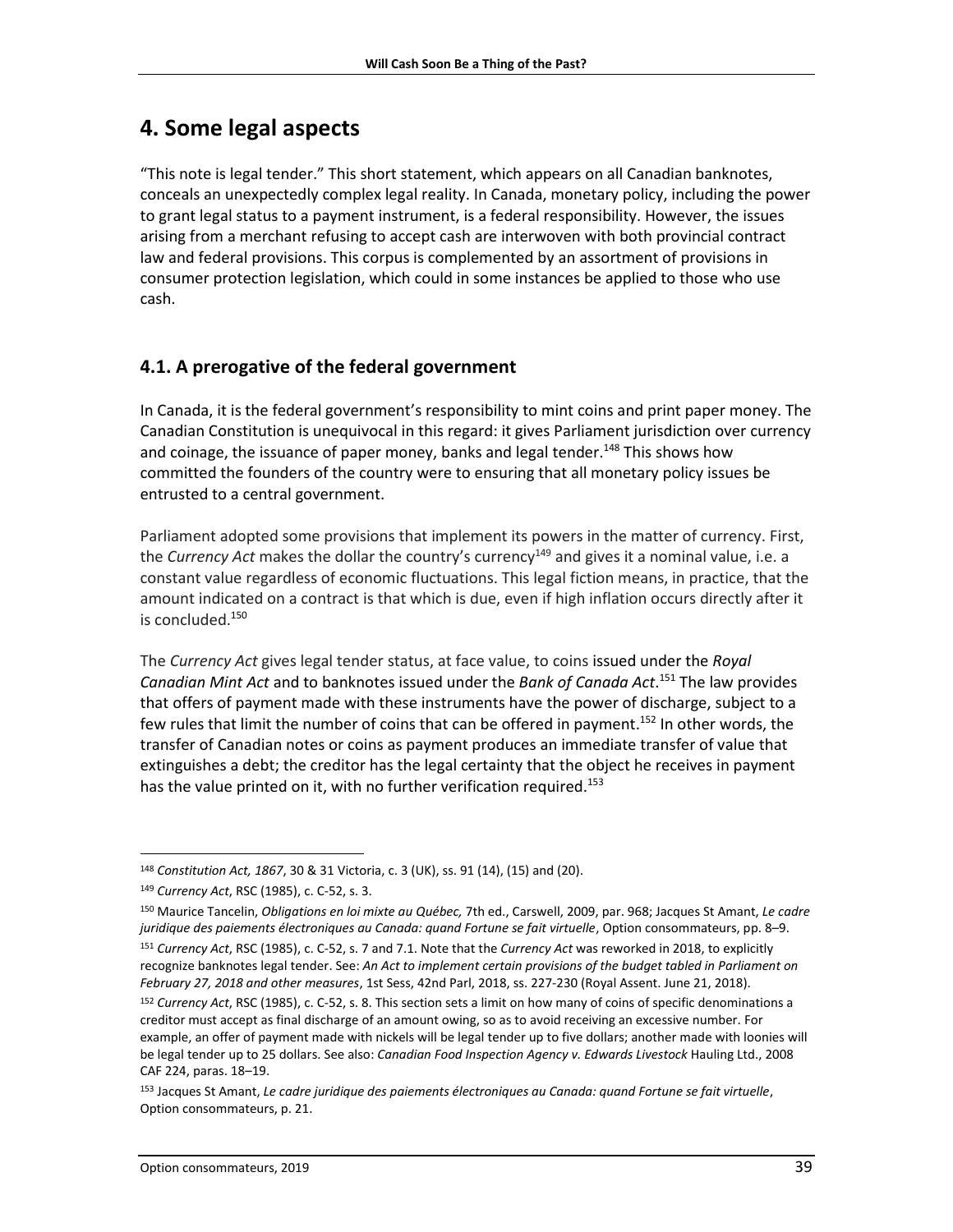The *Currency Act*, however, does not confer legal tender status on any payment instruments other than banknotes and coins. In the digital age, in which the large majority of payments are electronic, it is curious that only these tangible assets are legal tender in Canada. Of course, this does not mean that the parties cannot agree among themselves to use other payment methods, such as cheques, credit cards or debit cards – and that is what they usually do.<sup>154</sup> However, Canadian law strictly recognizes only cash as legal tender.

The federal government has broad powers to determine the fate of currency in Canada. The *Currency Act* authorizes the government to withdraw legal tender notes and coins from circulation, or to implement regulations for the redemption of certain denominations. <sup>155</sup> For example, the federal government has already withdrawn all two -and thousand- dollar bills, and more recently, one-cent coins, from circulation.<sup>156</sup> The Government may also, by decree, authorize the issue of coins intended for circulation or modify their characteristics.<sup>157</sup> It may also, through regulation, determine the denominations of Canadian banknotes and specify the printing and validation procedures. 158

In the event that the government decides to abandon cash altogether, it is conceivable that these powers would be used. If necessary, since the federal government has in any case wide jurisdiction over currency, it could simply pass legislation to give force to a new monetary policy, such as the issuance of a digital currency.

In contrast, the provincial governments have no power to establish alternative payment methods. Although provincial considerations may intervene in payments, including contract law, case law has long determined that the provinces cannot issue payment instruments that resemble currency.<sup>159</sup> In short, money is definitely a prerogative of Parliament.

## <span id="page-39-0"></span>**4.2. Can a retailer refuse cash?**

Although cash is the only form of payment that is legal tender in Canada, the implications of this status for the relationship between consumers and merchants remain uncertain. To determine whether merchants are allowed to refuse cash, it is necessary not only to look at the provisions of federal legislation, but also to refer to provincial contract law.

l

<sup>&</sup>lt;sup>154</sup> The use of these payment methods, which are not legal tender, also raises the question of the definition of "money" in Canadian law. This question is still an open one, but it seems to acknowledge that a widely used medium of exchange may be legally considered as money, even if it is not legal tender. To explore these issues, see: Guy David, "Money in Canadian Law" (1986) 65 The *Canadian Bar Review 192*; Bradley Crawford, *Payment, Clearing and Settlement in Canada*, vol. 1, Canada Law Book, 2002, pp. 37–40.

<sup>155</sup> *Currency Act*, RSC (1985), c. C-52, s. 9 and 9.01.

<sup>156</sup> *Regulations for the Redemption of One Cent Coins*, SOR/2012-264. See as well: [https://www.banqueducanada.ca/billets/changements-a-venir-concernant-le-cours-legal-des-vieux-billets-de](https://www.banqueducanada.ca/billets/changements-a-venir-concernant-le-cours-legal-des-vieux-billets-de-banque/)[banque/](https://www.banqueducanada.ca/billets/changements-a-venir-concernant-le-cours-legal-des-vieux-billets-de-banque/)

<sup>157</sup> *Royal Canadian Mint Act*, RSC (1985), c. R-9, art. 6.1-6.6.

<sup>158</sup> *Bank Act*, RSC (1985), c. B-2, s. 25 (3).

<sup>159</sup> *Reference Re Alberta Statutes - The Bank Taxation Act; The Credit of Alberta Regulation Act; and the Accurate News and Information Act*, [1938] R.C.S. 100.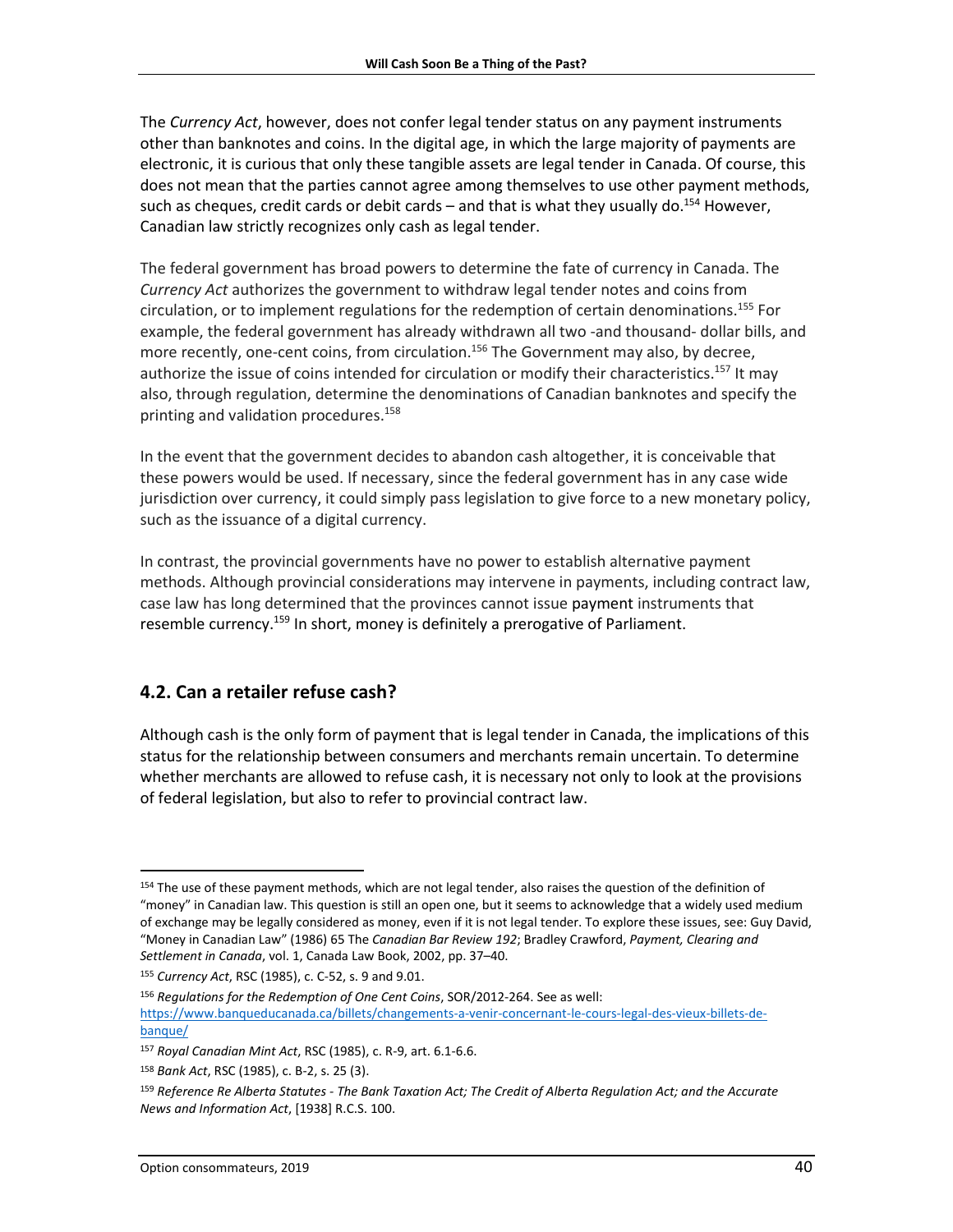In the common law provinces<sup>160</sup>, the rules in this area are derived from long-standing jurisprudence that was developed at a time when cheques and cash were essentially the only payment methods in common use. Under these rules, the rights of each party vary depending on whether or not an agreement has been reached between the creditor and the debtor regarding the method of payment (Sections 4.2.1. and 4.2.2). Québec, the only province with a tradition of civil law, offers more modern solutions with regard to the discharge of payment obligations; once again, however, the scope of these provisions remains unclear (4.2.3).

### <span id="page-40-0"></span>**4.2.1. The default rules**

Imagine that a Canadian consumer owes money to her telecommunications service provider. This consumer goes to one of the branches of the company and attempts to pay the amount owing in cash. Although the establishment does not display any warning and although the consumer contract contains no clause to this effect, the employee refuses the cash and directs the consumer to pay her bill online or at the bank. What should happen?

Under Canadian law, this merchant is not justified in refusing cash. The *Currency Act* states that the coins and banknotes offered by the consumer are legal tender and that her offer of payment is final. In the absence of any contractual provision to the contrary, since the law recognizes the ability of cash to extinguish a debt, it can be argued that the merchant was not entitled to refuse the money. 161

However, in practice, the consequences for a merchant who refuses such an offer of payment are highly abstract and uncertain.

First, even though the merchant's refusal is unjustified, the consumer still owes him money. In common law, a payment is a consensual act, which must have been accepted by both parties.<sup>162</sup> If this is not the case, the debt is not extinguished. In other words, the money that the consumer gives the merchant can legally extinguish an obligation; however, in order for this obligation to be definitively extinguished, the merchant must accept the cash that is offered to him. These intricate distinctions between the offer of payment and the payment itself mean that the amount remains payable. At most, the refusal of this legally valid offer of payment could result

l

<sup>160</sup> In Canada, the provincial legal system in Québec is not the same as in other provinces. The current system in Québec is civil law, in the French tradition, while other provinces are based on common law, in the English tradition. For more information, see[: https://www.justice.gc.ca/eng/csj-sjc/just/03.html](https://www.justice.gc.ca/eng/csj-sjc/just/03.html)

<sup>161</sup> Guy David, "Money in Canadian Law" (1986) 65 The *Canadian Bar Review* 192, p. 196, note 21; Jacques St Amant, Le cadre juridique des paiements électroniques au Canada: quand Fortune se fait virtuelle, Option consommateurs, 2002, pp. 22–23; Bradley Crawford, *The Law of Banking and Payment in Canada*, Canada Law Book, 2008- (updated October 2018), pp. 2–29 to 2–33; *Phillips v. Telus Corp*., 2002 BCPC 499

<sup>162</sup> Guy David, "Money in Canadian Law" (1986) 65 *The Canadian Bar Review* 192, p. 210-211; F.A. Mann, *The Legal Aspect of Money: With Special Reference to Comparative Private and Public International Law*, 5th ed, Clarendon Press, 1992, p. 75; Bradley Crawford, *The Law of Banking and Payment in Canada*, Canada Law Book, 2008- (updated October 2014), pp. 1–6 and 1–7. Crawford refers in particular to the decision *Toronto Dominion Bank v. Spiller*, by McLachlin J. (at that time a judge in the Supreme Court of British Columbia) to support this view: *Toronto Dominion Bank v. Spiller* 1982 CanLII 268 (BC SC), para. 5.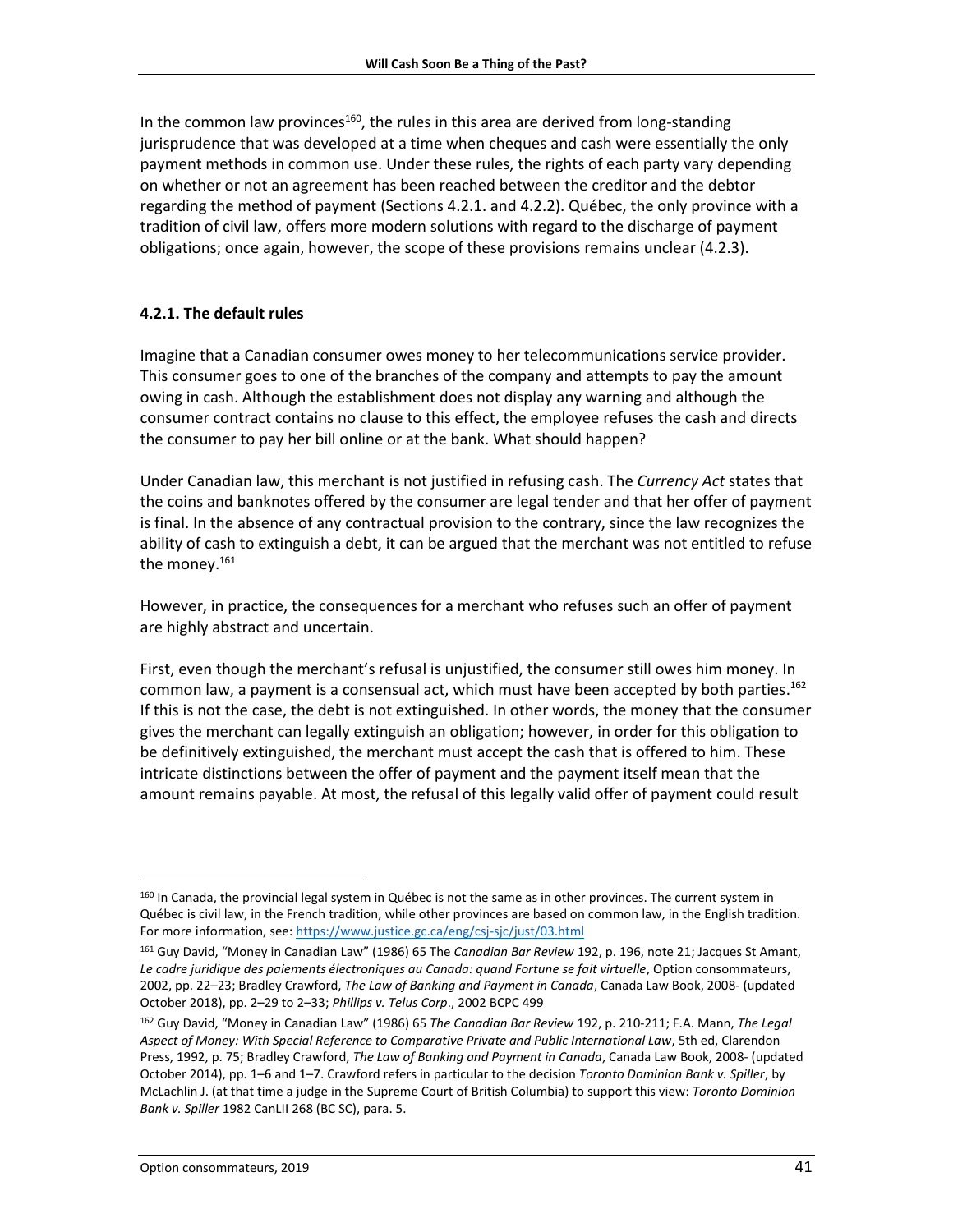in the unpaid creditor losing the right to damages that he could otherwise obtain as a result of the debtor's default. 163

Similarly, the legal penalties for refusing such an offer of payment remain fairly ineffective as a deterrent. *Phillips v. Telus*, one of the few Canadian cases involving a merchant refusing cash, provides a striking illustration.<sup>164</sup> In this case, the customer of a telecommunications company whose cash payment was refused at a branch of the company stubbornly refused to pay otherwise than in cash. It should be noted that the contract stipulated only that the payment could be made at any branch of the merchant, without specifying the method of payment. After a thorough analysis, the judge considered that the merchant's refusal of cash was not justified and constituted a breach of contract.

However, even though the court agreed with the consumer, it was only a Pyrrhic victory for the latter. In fact, the judge only awarded him the sum of one dollar in compensation, claiming he could simply have gone to a bank and made the payment in cash there. The judgment finally ruled that the consumer had to pay the sum of over \$500 that he owed to Telus, as well as certain costs that the company had incurred in its defense.

In view of this decision, it is clear that the current legal framework seems insufficient to effectively protect the use of cash in Canada. It is rather difficult to see the average consumer, faced with a store in his neighborhood that refuses to accept cash, going to court to force acceptance of his payment. It will be recalled that the consumers in the focus groups also generally said they complied with merchants' requirements regarding payment methods, even though they disagreed with their practices (Section 3.4). In this context, penal measures that can be directly applied by the public authorities seem to offer a better solution than the private law mechanisms currently in force.

 $\overline{a}$ 

<sup>163</sup> Guy David, "Money in Canadian Law" (1986) 65 *The Canadian Bar Review 192*, p. 211; F.A. Mann, *The Legal Aspect of Money: With Special Reference to Comparative Private and Public International Law*, 5th ed, Clarendon Press, 1992, p. 75; Bradley Crawford, *The Law of Banking and Payment in Canada*, Vol. 1 Canada Law Book, 2008- (updated October 2014), pp. 2–29.

<sup>164</sup> *Phillips v. Telus Corp*. 2002 BCPC 499. The analysis in this case relied heavily on references to several decisions dating back to the 19th and early 20th century: *Robinson v. Cook* (1815), 6 Taunt. 336; *Griffiths v. School Board of Ystradyfodwg* (1890), 24 QBD 307; *British Columbia Land and Investment Agency v. Ishitaka* (1911) 45 SCR 302; *Mus v. Matlashewski,*1944 CanLII 273 (MB CA).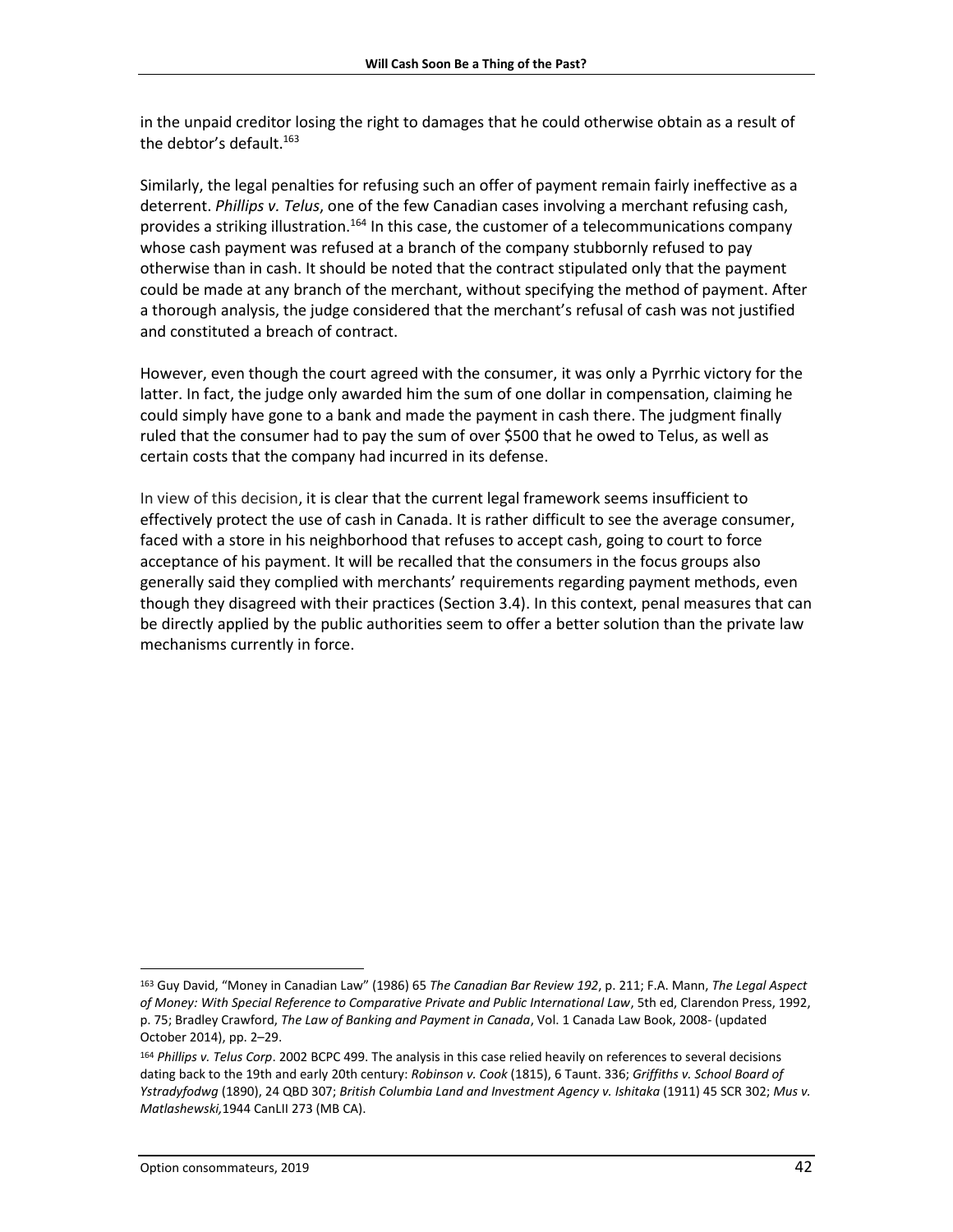#### **Do we have to give change?**

According to past decisions rendered by common law tribunals, the creditor who receives a cash payment is under no obligation to give change.<sup>165</sup> Consequently, it is up to the consumer to give the merchant the exact amount–right down to the last cent. However, in *Phillips v. Telus Corp.,* the court rejected this old rule, taking into account modern commercial practices whereby it is common practice to give change.<sup>166</sup>

### <span id="page-42-0"></span>**4.2.2. Signs and contract terms**

Now imagine another situation: a consumer, before making a purchase, was notified by the merchant that payments in cash are not accepted. Two more exact scenarios are possible in such a case: first, the consumer may have been notified by a sign displayed in the merchant's establishment; second, a written contract concluded with the consumer might contain a clause stipulating that cash payments will be refused. These two scenarios do not have identical legal solutions, although they are both based on contract law.

First, let's analyze the case where a merchant puts up a sign in his establishment announcing that he refuses cash or, as is frequently seen, refuses certain higher denominations such as \$100 bills. In this case, if the sign is displayed clearly, we can therefore believe that the consumer was informed, before making his purchase, that this merchant will not accept his money. What happens then if the consumer still insists on paying cash?

Jurist Bradley Crawford proposes an answer based on the rules of contract formation. <sup>167</sup> In common law, it is considered that the merchant putting up goods for sale on his shelves is an invitation to treat with the merchant, not a formal offer. <sup>168</sup> When the consumer picks up the good, the sales contract is not formed automatically: it will be only be concluded when the merchant has agreed to make the sale. To the extent that no there is no legal relationship between the merchant and the consumer who comes to his cash register, the merchant has full discretion to refuse to conclude a sale when he is offered payment in cash. The signs are therefore valid and enforceable against consumers, since they indicate the conditions under which the merchant is willing to accept an offer from a consumer.

<sup>165</sup> Guy David, "Money in Canadian Law" (1986) 65 The *Canadian Bar Review 192*, p. 196; Bradley Crawford, *The Law of Banking and Payment in Canada*, Canada Law Book, 2008- (updated 2014), p. 2-29.

<sup>166</sup> Phillips v. Telus Corp., 2002 BCPC 499, para. 20. Note that French law also provides that it is up to the debtor to top up; in a context in which the law requires the creditor to accept cash, such an approach can be seen as a move toward equity (see Section 5.2.3).

<sup>167</sup> Bradley Crawford, *The Law of Banking and Payment in Canada*, Canada Law Book, 2008- (updated November 2008), pp. 2–33 and 2–34. The author examines the question of merchants refusing denominations of \$100 that are legal tender, but we believe that his solution could also be extended to merchants refusing legal tender of any denomination whatsoever.

<sup>168</sup> Angela Swan, Nicholas C. Bala and Jakub Adamski, *Contracts: Cases, Notes & Materials*, 9th ed, LexisNexis, pp. 530–531.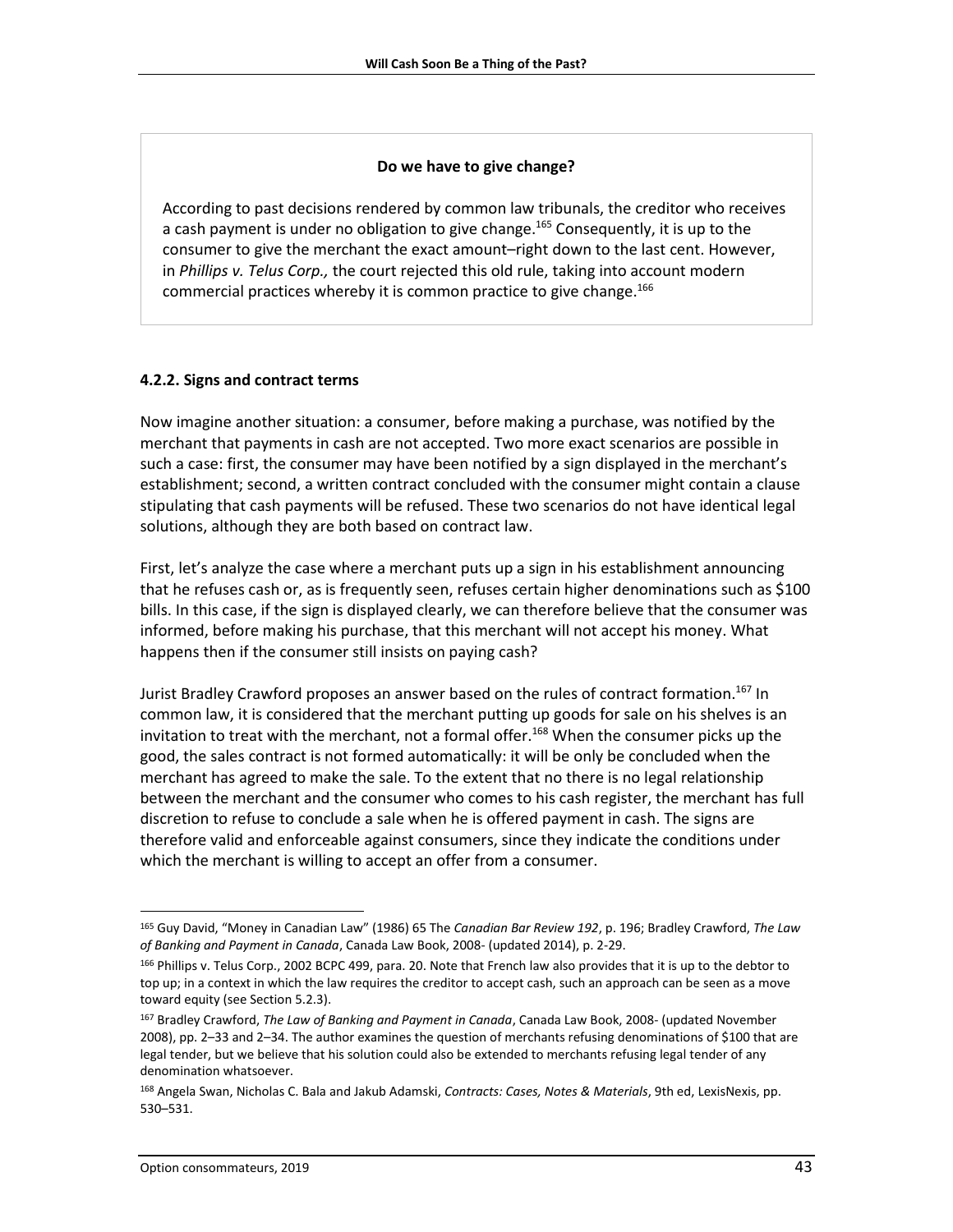This first solution still leaves some grey areas, since it only applies in cases when a contract was never formed. But what happens when the consumer owes a merchant money and the written contract between them forbids cash payment? Could such a clause validly prevent a consumer from paying cash?

To identify possible solutions, it is necessary to consider the binding effect of the nebulous notion of "legal tender," which varies depending on which legal tradition applies.<sup>169</sup> In common law, the parties to a contract may determine the payment methods they will use; for example, they may validly agree that payment will be made by cheque, and thus exclude cash.<sup>170</sup> Seen in this light, refusing legal tender would therefore only be unjustified by default in cases when the contracting parties did not agree to use other payment methods, or at least, they simply did not address the issue of which payment methods to use (see Section 4.2.1). The Bank of Canada supports a similar approach, saying that the choice of payment method is a matter to be settled by mutual agreement between the parties.<sup>171</sup>

If we accept this logic, a contract containing a clear clause to the effect that payment may not be made in cash could be valid. Going back to our earlier example, if a telecommunications service provider had included explicit wording to this effect in the service contract, we ought to conclude that it is enforceable against the consumer.

Ultimately, it should be remembered that this state of law is based primarily on old authorities, quite removed from our contemporary economic realities. The difficulties raised by the disappearance of cash may provide an opportunity for the courts to change the scope of the concept of legal tender within the framework of a modern consumer contract whose terms the consumer cannot negotiate. Also, in response to these difficulties, Canadian legislators might see fit to take the initiative to clarify the law, drawing inspiration from other States that give more teeth to the concept of legal tender (see Section 5).

<sup>&</sup>lt;sup>169</sup> Note that in Europe, the scope of the concept of legal varies from state to state. In French law, for example, the creditor is obliged to accept legal tender (see Section 5.2.3).

<sup>170</sup> Guy David, "Money in Canadian Law" (1986) 65 The *Canadian Bar Review 192*, p. 210-214; Bradley Crawford, *The Law of Banking and Payment in Canada*, Canada Law Book, 2008- (updated November 2008), p. 2-32; Nicole L'Heureux and Marc Lacoursière, *Droit bancaire*, 5th ed., Éditions Yvon Blais, 2017, pp. 86–87, no. 117.

<sup>171</sup> The media attributes statements to this effect to the Bank of Canada. See: Stéphanie Grammond, "*L'argent comptant n'est pas mort*," *La Presse*, August 9, 2017; Stéphanie Mercier, "It may be legal tender, but more businesses are snubbing cash," CBC, December 3, 2017. The Bank of Canada website also states that "any form of payment may be used, as long as buyer and seller agree." See[: https://www.bankofcanada.ca/banknotes/bank-note-series/past](https://www.bankofcanada.ca/banknotes/bank-note-series/past-series/)[series/](https://www.bankofcanada.ca/banknotes/bank-note-series/past-series/)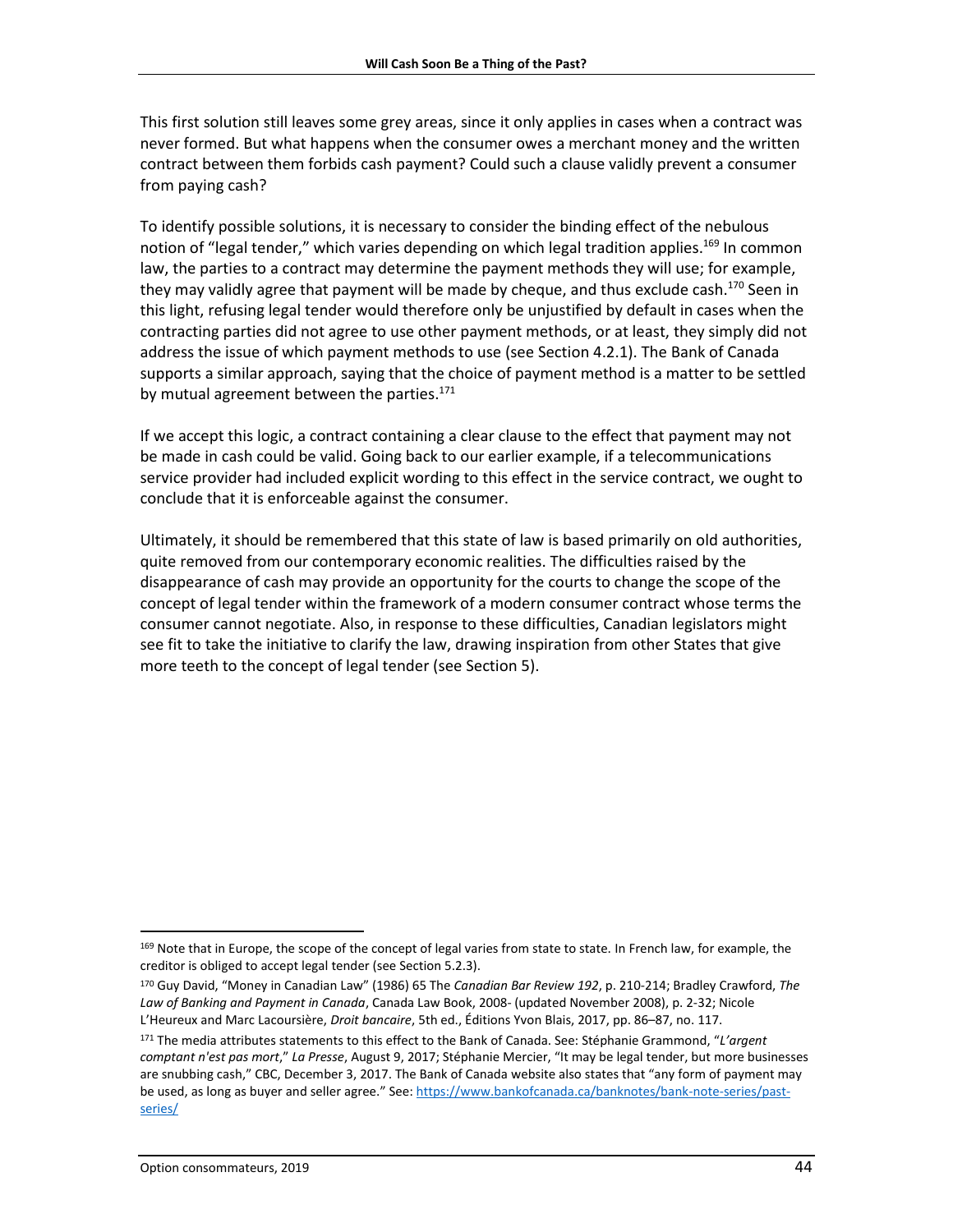

The Fairmount Bagel bakery in Montreal announces that it accepts only cash payments. Since the *Currency Act* confers the status of legal tender on no other forms of payment besides cash, a creditor is not required to accept anything other than cash. 172

#### <span id="page-44-0"></span>**4.2.3. The special case of Québec**

The law of Québec, the only Canadian province with a tradition of civil law, offers solutions that differ somewhat from those in the rest of Canada with regard to the appropriate methods for release from a debt. This feature of the Québec law is enshrined in Article 1564 of the *Civil Code*:

1564. Where the debt consists of a sum of money, the debtor is released by paying the nominal amount due in money which is legal tender at the time of payment.

He is also released by remitting the amount due by money order, by cheque made to the order of the creditor and certified by a financial institution carrying on business in Québec, or by any other instrument of payment offering the same guarantees to the creditor, or, if the creditor is in a position to accept it, by means of a credit card or a transfer of funds to an account of the creditor in a financial institution. 173

In a similar manner to the *Currency Act*, this provision states that the debtor of a sum of money is discharged from his debt by delivering to the creditor the nominal amount in legal currency – i.e. Canadian banknotes and coins.

However, Québec law differs from that in the rest of Canada in that it permits full discharge of a debt using modes of payment other than cash. Money orders and certified cheques are also invested with this status, as are other payment methods that offer similar guarantees. Even transfers of funds and credit cards are acceptable means of fully discharging a debt, if the

 $\overline{a}$ 

<sup>172</sup> Jacques St Amant, *Le cadre juridique des paiements électroniques au Canada: quand Fortune se fait virtuelle*, Option consommateurs, 2002, p. 31 Bradley Crawford, *Payment, Clearing and Settlement in Canada*, vol. 1, Canada Law Book, 2002, p. 39; Nicole L'Heureux, *"La libération du débiteur et les nouveaux instruments de paiement*," (1989) 30-4, *Les Cahiers de droit 909*, p. 912, note 13.

<sup>173</sup> *Civil Code of Québec,* CQLR c. CCQ-1991 art. 1564.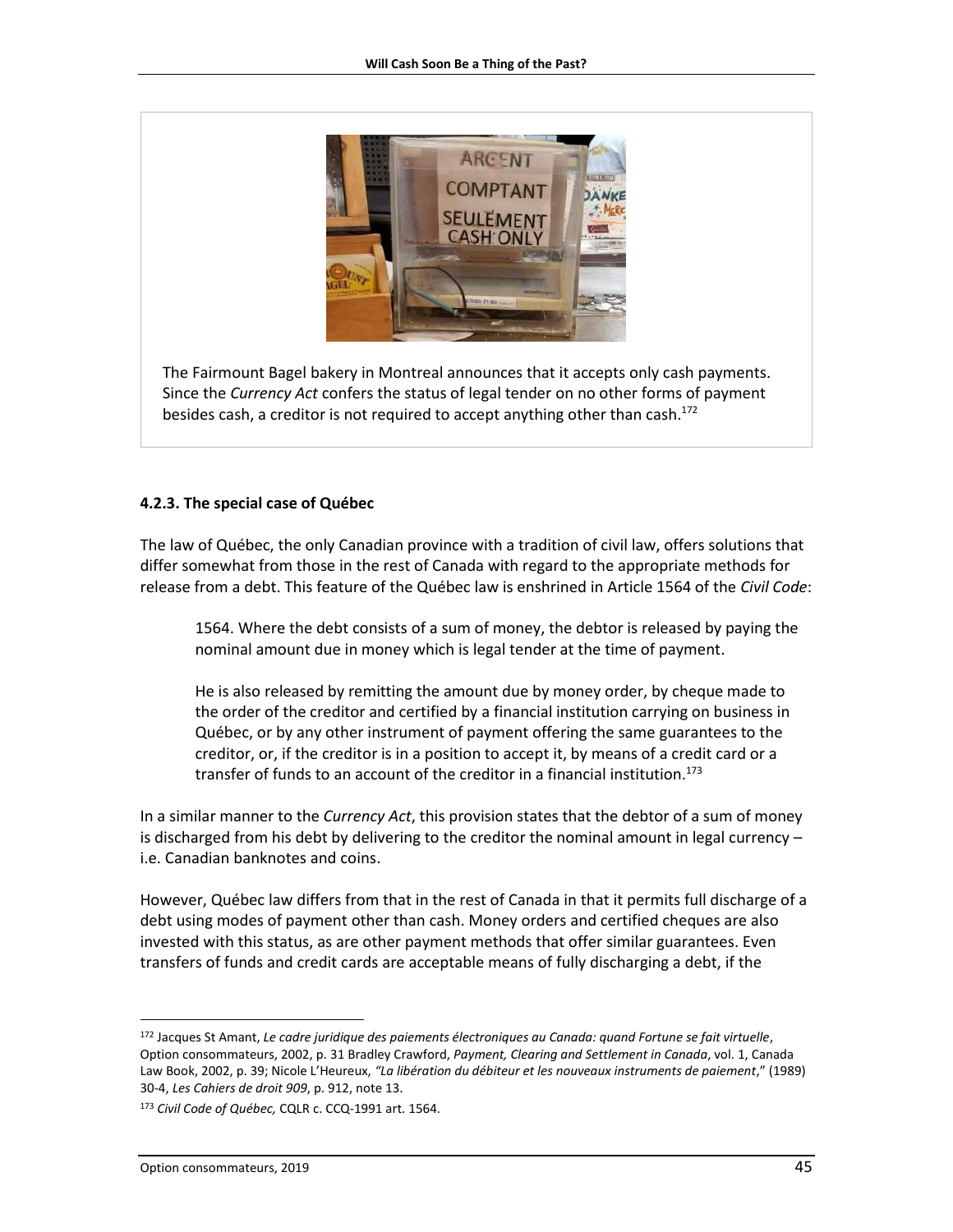creditor is able to accept them.<sup>174</sup> In short, the Québec legislature allows a consumer to discharge a debt not only with cash, but also with more modern payment methods.

In principle, under Québec civil law, a merchant is therefore not justified in refusing cash from a consumer. Moreover, unlike the situation in the rest of Canada, a merchant in Québec would not be justified in refusing other payment methods that offer sufficiently high guarantees. However, the Québec legal framework poses similar difficulties to those raised more generally in the Canadian context with respect to the scope accorded to those provisions.

First, as in common law, the consumer is not released from his obligation if the merchant refuses the cash he offers to pay off a debt. If he wants to oblige the merchant to accept a payment, he must use the safeguard mechanisms provided for by law, which allow him to consign to a third party the amounts due to avoid being later accused of default. 175

Moreover, the validity of a notice displayed in the merchant's establishment stating that he refuses cash payment is uncertain. Unlike the situation in common law, the rules governing the formation of contracts in civil law do not make it easy for a merchant to refuse to contract with a consumer who presents him with cash in his establishment. Indeed, in civil law, a merchant who displays merchandise on a shelf is making an implicit offer: as long as the consumer expresses his acceptance of this offer, a contract of sale will be formed.<sup>176</sup>

In this context, it is not clear that the mere presence in the establishment of a sign indicating that cash is not accepted automatically makes this an element of the contract thus formed.<sup>177</sup> In fact, in civil law, a sign may be considered like an external clause, that is to say, a contractual stipulation contained in another document to which the contract refers. <sup>178</sup> In a consumer contract, however, such a clause will be considered void if it is not expressly made known to the consumer, unless the merchant can prove that the consumer was aware of it.<sup>179</sup> This therefore suggests that to be valid, a sign must at least be seen by a consumer before the latter concludes a contract.

Ultimately, the fundamental question is whether a contractual clause can validly exclude the application of Article 1564 of the *Civil Code* – in short, to determine whether this provision is of public order or whether it is suppletive. In civil law, the public order character of a provision in

 $174$  Since these instruments do not offer guarantees as such, the creditor would be justified, for example, in refusing ordinary cheques that have not been certified. See: *Duchesneau v. Cleary*, 2003 CanLII 16941 (QCCQ).

<sup>175</sup> In civil law, the mechanisms of tender and deposit allow a debtor to "force" a creditor to accept a payment. Essentially, a "tender" consists in making the amount due to creditor available to him, especially in the form of legal tender. The amount due may be deposited with a third party, such as a trust company; this will result in the creditor losing the right to interest on the amount due. If the creditor refuses the offers, the debtor may then go apply to the courts. See: *Civil Code of Québec,* CQLR c. CCQ-1991 art. 1573-1589; *Code of Civil Procedure*, CQLR c. C-25, art. 215- 216; Didier Lluelles and Benoît Moore, *Droit des obligations*, 3rd edition, Thémis, 2018, pars. 2653-2655.

<sup>176</sup> Didier Lluelles and Benoît Moore, *Droit des obligations*, 3rd edition, Thémis, 2018, pars. 294-295; *Civil Code of Québec*, CQLR c. CCQ-1991 art. 1388.

<sup>177</sup> We will also see later that, under the consumer protection laws, a merchant may not omit a material fact (see Section 4.3.1).

<sup>178</sup> Didier Lluelles and Benoît Moore, *Droit des obligations*, 3rd edition, Thémis, 2018, 2018, par. 1146; Vincent Karim, *Les obligations,* vol. 1, 4th ed., Wilson & Lafleur, par. 1893.

<sup>179</sup> *Civil Code of Québec*, CQLR c. CCQ-1991 art. 1435 par. 2.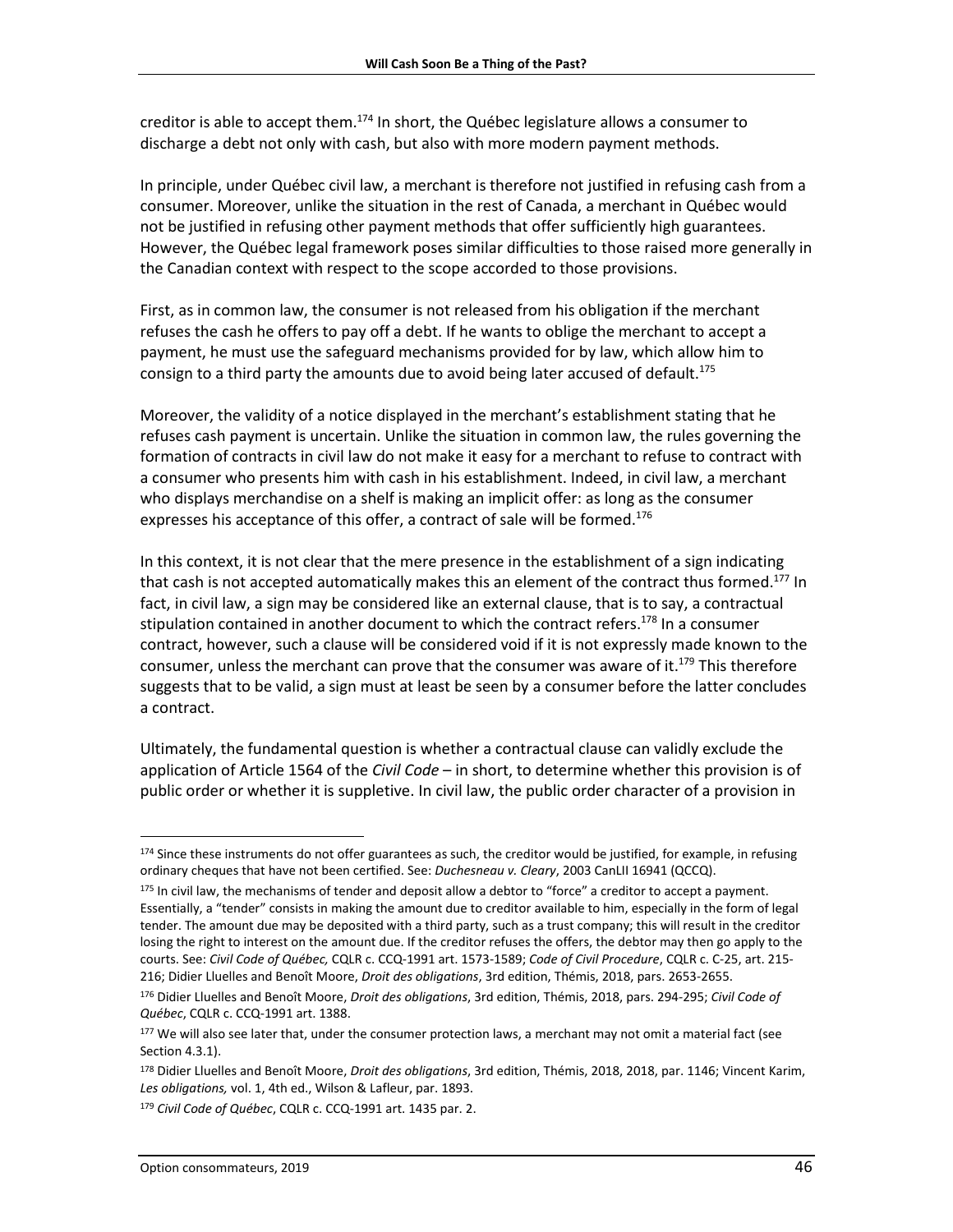the absence of explicit instructions in this regard<sup>180</sup> can be determined by the courts, which will take particular account of its wording and its public protection goals.<sup>181</sup> Unfortunately, the very few decisions under Québec law on a merchant refusing to accept cash do not definitively settle this issue.

In some decisions, the courts have indicated that it is possible to derogate from Article 1564 of the Civil Code by the use of a sign. In *Francesco v. Famous Payers*, a Small Claims Court judge found that a cinema operator was not at fault for refusing to accept \$100 bills, in accordance with signs posted to that effect in his establishment.<sup>182</sup> The judge ruled that Section 8 of the *Currency Act* and Article 1564 of the *Civil Code* do not have "the effect of requiring a retailer to whom we owe money, to accept this payment. The choice of payment method acceptable to the parties to a transaction is a question to be settled by an agreement between them."183

On the other hand, other decisions have been favourable toward consumers who wish to pay a merchant in cash. In *Gaz Metropolitain v. O*'*Rourke*, <sup>184</sup> a consumer was denied payment of a debt in cash at one of the gas supplier's branches. The Superior Court held that the consumer's payment offer was "an offer of payment in full discharge with immediate effect against Gaz Métropolitain," which amounted to "an acceptance of payment by Gaz Métropolitain." The exact reasons of the court, however, are not very detailed and do not make it possible to determine whether the judge accorded a status of public order to Article 1564 of the *Civil Code*. 185

In *Gallant v. Telus*, presented before the Small Claims Court, the judge awarded \$1,000 in damages to a person whose telecommunications service was cut following Telus' refusal to accept payment in cash at one of its branches. In this case, it did not appear possible for the applicant to mitigate his damages, as he had no invoice to make a payment to the bank.<sup>186</sup> In his ruling, the judge very briefly reiterated the reasons given in the O'Rourke case, stating that "Telus was in no way justified in refusing the cash payment of \$133.95 proposed by the plaintiff."<sup>187</sup>

To top it all, the Québec provisions also raise constitutional difficulties. It will be recalled that under the Canadian Constitution, the regulation of money is an exclusive competence of the

l

<sup>180</sup> This is particularly the case with the *Consumer Protection Act*, which in sections 261 and 262 states that this is of public order and cannot be derogated from by private agreement.

<sup>181</sup> Didier Lluelles and Benoît Moore, *Droit des obligations*, 3rd edition, Thémis, 2018, pars. 1905-1932.

<sup>182</sup> In another case, in an *obiter dictum*, the same court suggested that a policy displayed to the effect that \$100 bills will not be accepted is valid if a merchant is concerned about counterfeit banknotes: *Soldera v. Gestion René J. Beaudoin*, 2006 QCCQ 3735, para. 27.

<sup>183</sup> *Francesco v. Famous Payers Inc*., 2003 CanLII 30680 (QCCQ), para. 19. Authors L'Heureux and Lacoursière offer a similar view, arguing that Article 1564 of the Civil Code, just like Section 8 of the *Currency Act*, "does not oblige the creditor to accept payment in cash." See Nicole L'Heureux and Marc Lacoursière, *Droit bancaire*, 5th ed., Éditions Yvon Blais, 2017, pp. 86-87, No. 117.

<sup>184</sup> *Gaz Métropolitain inc. v. O'Rourke*, 1996 CanLII 4529 (QCCS).

<sup>185</sup> It should be noted that this case was not concerned with the content of the original contract with the company, unlike *Phillips v. Telus*, in BC, which nevertheless has interesting similarities.

<sup>186</sup> Again, this case does not analyze the applicable contractual provisions. The Court therefore stated that "neither the applicant nor the defendant Denis Gallant produced the written contract agreed between them, with the result that the Court is unable to know the conditions and rates." [TRANSLATION]

<sup>187</sup> *Gallant v. Telus*, 2013 QCCQ 2404.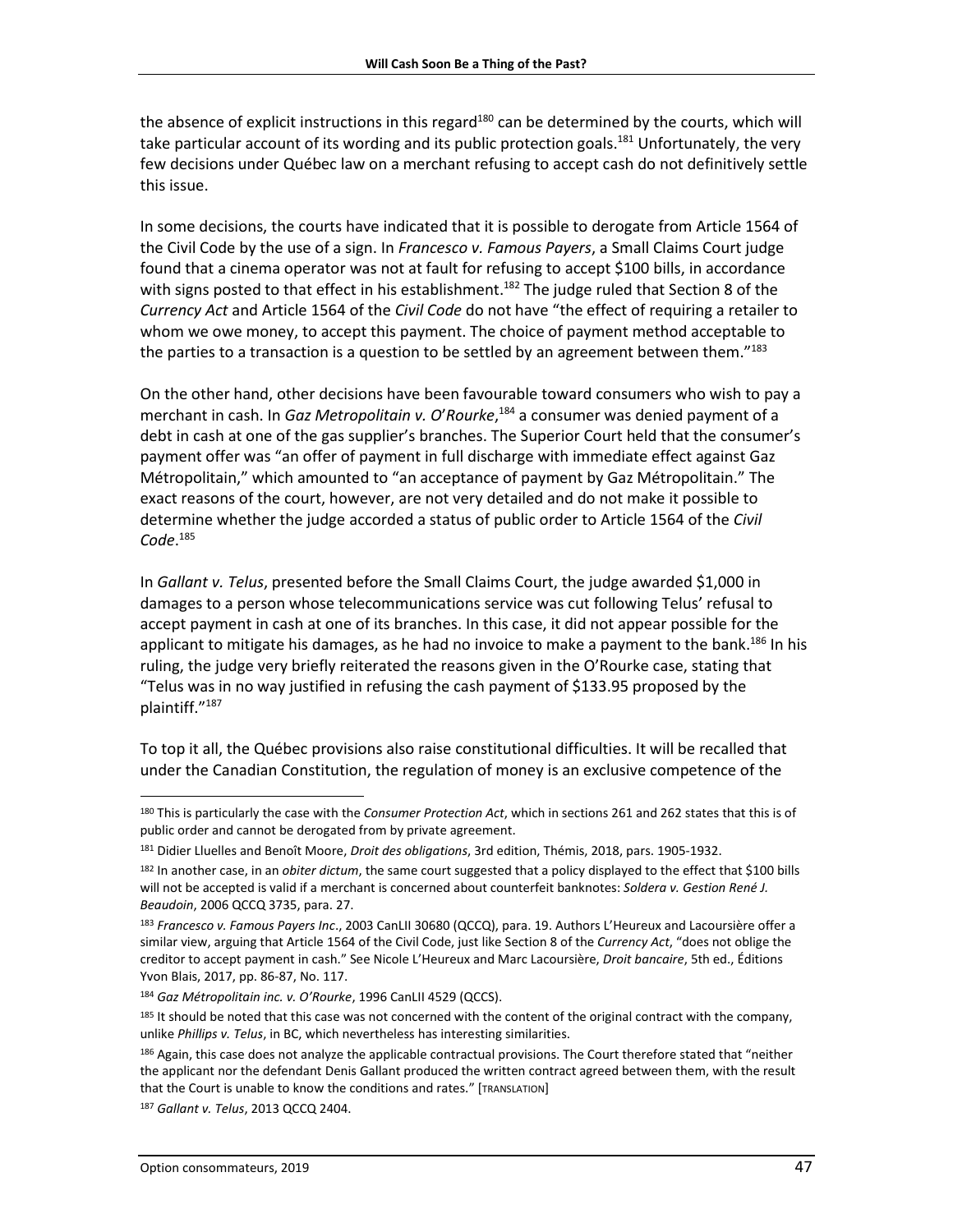federal legislator. According to the analysis of jurist Jacques St Amant, Article 1564 of the *Civil Code* poses serious obstacles for the division of powers, which could lead the courts to conclude that it is unconstitutional.<sup>188</sup> This means that the legal structure applicable to payment methods is still shaky in Canada, and we can hope for a redesign that is better able to address the challenges of the current economic environment.

### <span id="page-47-0"></span>**4.3. A weakened consumer protection framework**

Merchants' refusal to accept cash, and in a wider context, the possibility of its disappearance in Canada, bring other provisions of Canadian law into play. First of all, several standards borrowed from various areas of law may provide some protection for consumers who use cash (Section 4.3.2). The elimination of cash also raises the issue of protection afforded to consumers who use cash substitutes or electronic payment methods; in this regard, although the law provides some standards that promote consumer access and protection, the legal framework is still open to improvement (Section 4.3.2).

### <span id="page-47-1"></span>**4.3.1. Protecting cash users**

Canadian consumer protection laws might, in certain circumstances, provide some remedies for consumers who use cash.

At the very least, these laws place a duty of information on the merchant who chooses to refuse cash to his customers. The various provincial consumer protection laws, as well as the Competition Act generally prohibit misleading representations; many of these laws also prohibit expressly omitting to state a material fact to a consumer.<sup>189</sup> Consequently, a merchant who fails to notify customers of his refusal to accept cash payments could be in contravention of such provisions – insofar as the option of paying in cash was at the outset an important consideration for the consumer. For a sign to constitute a valid indication, it must then at least be clear and have been brought to the attention of consumers before they decide to contract with a merchant. 190

It is legitimate to wonder whether merchants would be able to impose a surcharge on customers who choose to pay cash, although admittedly we did not encounter a situation of this kind during our research. In this regard, we can refer to Québec's *Consumer Protection Act,* which prohibits merchants from demanding a higher price than the one advertised.<sup>191</sup> This provision has been invoked successfully against a merchant who imposed a surcharge on

 $\overline{a}$ 

<sup>188</sup> Jacques St Amant, *Le cadre juridique des paiements électroniques au Canada: quand Fortune se fait virtuelle*, Option consommateurs, 2002, pp.30–34.

<sup>189</sup> See in particular the *Competition Act,* RSC 1985, c C-34, ss. 52 (1) and 74.01; the *Consumer Protection Act*, CQLR c P-40.1, s. 228; the *Consumer Protection Act 2002*, SO 2002, c. 30, Sched. A, s. 14.

<sup>190</sup> Note that these requirements are comparable to those relating to external clauses in a civil law consumer contract (see Section 4.2.3).

<sup>191</sup> *Consumer Protection Act*, CQLR c P-40.1, s. 224 c).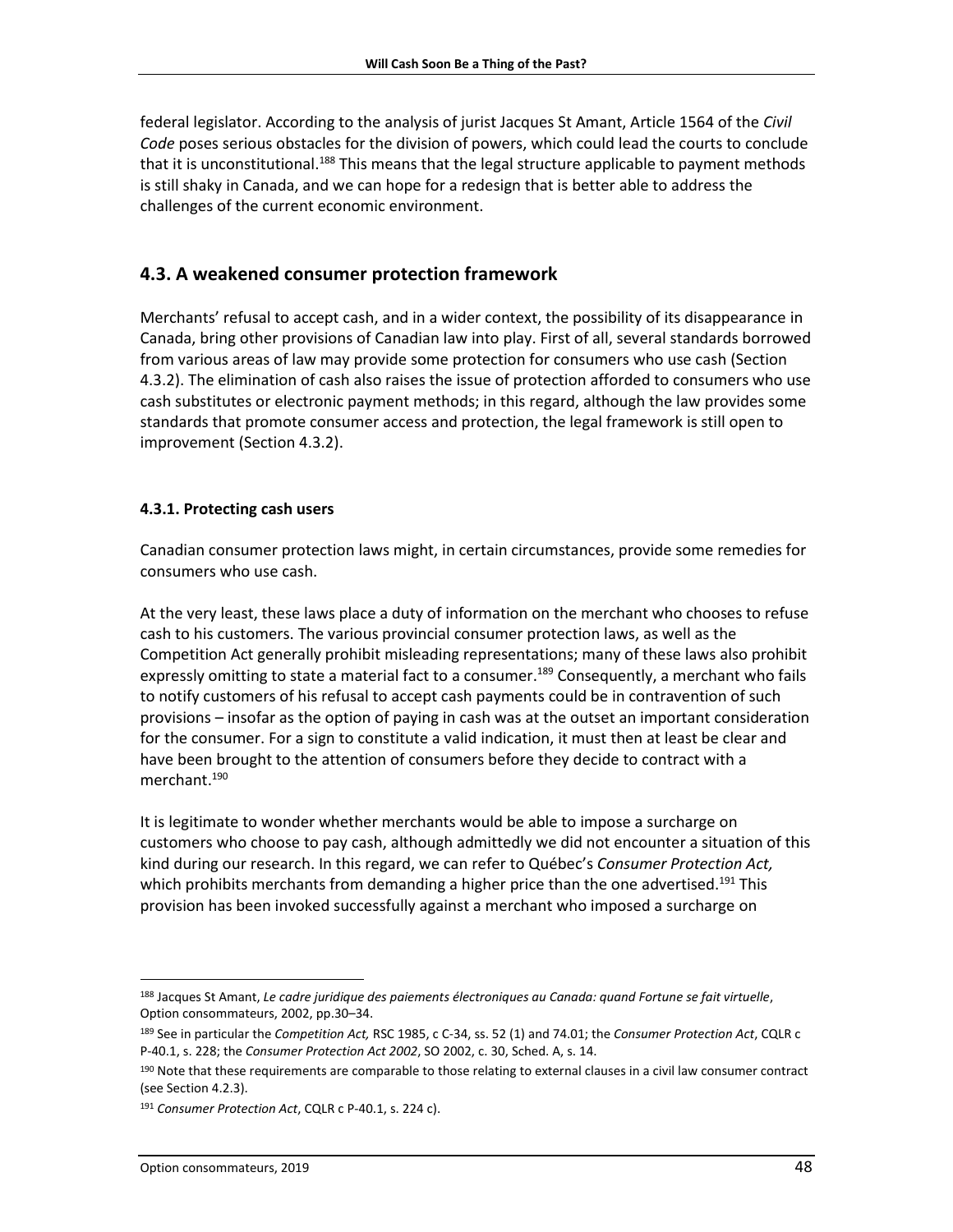customers who paid by debit card;<sup>192</sup> accordingly, there are grounds for believing that the same logic could apply to a surcharge on the use of cash.

Additionally, Canadian laws prohibiting unlawful discrimination could also be applied in situations when a merchant refuses cash. As we have seen, refusing cash is a commercial practice that threatens to have harmful effects on a large number of consumers, including those with lower income, people with little education, or even seniors. There are also concerns that some communities, such as First Nations people and recent immigrants could be unduly disadvantaged (see Section 2.4.2). From there, one can reasonably ask whether, in certain circumstances, the refusal to accept cash could violate Canadians' right to equality, by de facto excluding certain vulnerable groups.

In Canada, under various federal and provincial laws,<sup>193</sup> a company cannot make a harmful distinction against a person on the basis of prohibited grounds of discrimination. The grounds in this matter are not identical in every one of these laws, but they generally include national or ethnic origin, religion, age, sex, sexual orientation, marital status, family status, genetic features or disability. This means that a company that refuses to provide services to a person because of their age, for example, would be guilty of unlawful discrimination. It should also be noted that unlawful discrimination need not be the result of a deliberate exclusion policy; it can also indirectly result from a practice that has the effect of excluding people who belong to protected groups.

In Québec, the issue of the right to equality has also been raised with regard to payment methods employed by the government. In 2011, the Commission des droits de la personne et des droits de la jeunesse issued an opinion on the government's refusal to admit a person to benefits if he or she did not subscribe to direct deposit.<sup>194</sup> In the opinion of the Commission, this government practice constituted unlawful discrimination based on social status and disability, in addition to violating the dignity of the persons in question.<sup>195</sup>

### <span id="page-48-0"></span>**4.3.2. Electronic payments: access and supervision**

If they really do intend to get rid of paper money and coins, we cannot help but wonder about the protection afforded to the consumers who use their substitutes, namely electronic payments.

l

<sup>192</sup> *Stratos Pizzeria (1992) inc. v. Galarneau*, 2015 QCCS 2353.

<sup>193</sup> See especially: *Canadian Human Rights Ac*t, RSC (1985), c. 6H (federal); *Charter of Rights and Freedoms,* CQLR, c. C-12 (Québec); *Human Rights Code*, RSO 1990, c. H.19 (Ontario); *The Human Rights Code*, [RSBC 1996] CHAPTER 210 (BC); *Alberta Human Rights Act*, RSA 2000 c. A-25.5 (Alberta); *The Saskatchewan Human Rights Code*, SS 1979, c. S-24.1 (Saskatchewan); *The Human Rights Code*, CCSM c. H175 (Manitoba); *Human Rights Act*, RSNB 2011, c. 171 (New Brunswick); *Human Rights Act*, RSNS 1989, c. 214 (NS); *Human Rights Act, RSPEI 1988*, c. H-12 (Prince Edward Island); *Human Rights Act 2010,* SNL 2010, c M-13.1 (Newfoundland and Labrador).

<sup>194</sup> Evelyne Pedneault, *Compliance with the Charter of Human Rights and Freedoms of the obligation to register for*  direct deposit as a condition to receive the solidarity tax credit, Human and Youth Rights Commission, October 2011.

<sup>195</sup> For developments in the government context, see: Jacques St Amant, *Pour votre bien: le remplacement des chèques par le dépôt direct aux fins du versement des prestations du gouvernement du Canada*, Service d'information et de protection du consommateur, 2015, pp. 91–97.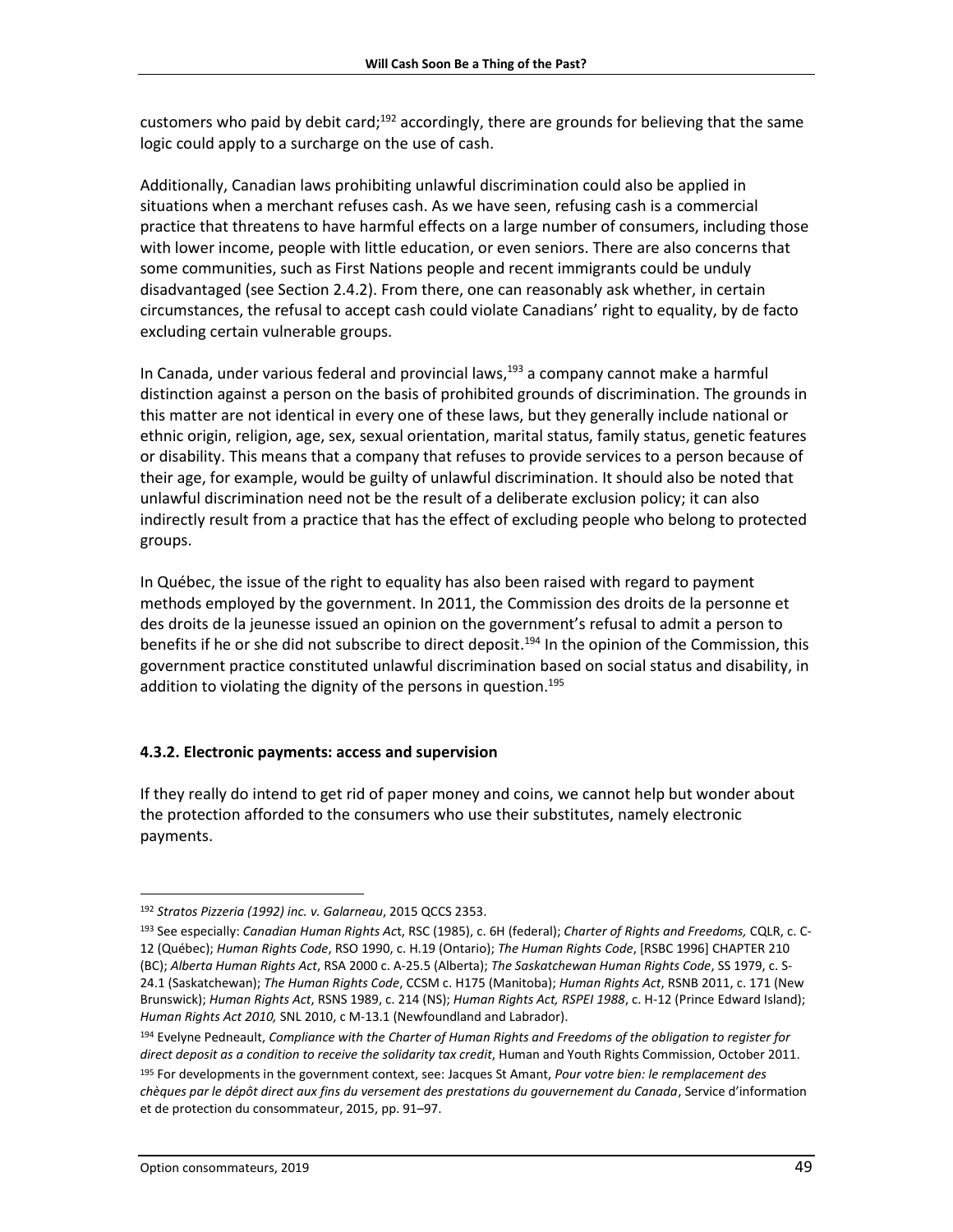First, Canadian law provides a few scattered provisions that may help promote financial inclusion. One of these is to be found in the *Bank Act*, which obliges banks to open a bank account for anyone, even if that person's financial profile is less than perfect, subject to a few crime-related circumstances.<sup>196</sup> It should be noted, however, that this requirement applies only to financial institutions under federal jurisdiction, not to credit unions supervised by provincial legislation.

Similarly, the *Bank Act* contains a regime that is applicable when a financial institution wants to close a branch, which stipulates, among other things, that it must send out a closure notice and in some cases hold a meeting with members of communities affected by the closure.<sup>197</sup> It needs to be said, however, given the dwindling number of bank branches in Canada (Section 2.2), that the efficacy of this regime in maintaining neighbourhood banking services is less than impressive.

In addition to the difficulties of access to financial services, there is also room for improvement in the protections available to users of electronic payment methods. To this day, Canada still lacks a harmonized framework on the protection of consumers with regard to electronic payments.<sup>198</sup> These payment methods are governed in part by a variety of legislative, voluntary, or purely contractual standards.

For example, credit cards are subject to the rules of the Visa or MasterCard networks, certain provisions of provincial consumer protection laws, and the provisions of the *Bank Act*. <sup>199</sup> Debit cards, on the other hand, are subject to a voluntary code and to Payments Canada rules, supplemented by contractual stipulations.<sup>200</sup> Prepaid cards, meanwhile, are regulated in accordance with a specific federal system and various provincial standards. <sup>201</sup> Finally, other more innovative payment methods such as PayPal come under no special supervision and are simply subject to common law and the conditions of use defined by these services.

The result of this multitude of disparate rules is that, from one payment instrument to another, and from one type of operation to another, consumer protection and recourse can vary greatly

<sup>196</sup> *Bank Act*, SC 1991, c. 46, s. 448.1; *Access to Basic Banking Services Regulations,* SOR/2003-184, s. 2-5. Note that these provisions will be replaced by sections 627.17 to 627.19 of the *Bank Act*. See: *An Act to implement certain provisions of the budget tabled in Parliament on February 27, 2018 and other measures*, 1st Sess, 42nd Parl, 2018, s. 329 (Royal Assent June 21, 2018).

<sup>197</sup> *Bank Act*, SC 1991, c. 46, art. 459.2; *Notice of Branch Closure (Banks) Regulations,* SOR/2002-104. Note that these provisions will be replaced by ss. 627.993–627.995 of the *Bank Act*. See: *An Act to implement certain provisions of the budget tabled in Parliament on February 27, 2018 and other measures*, 1st Sess, 42nd Parl, 2018, s. 329 (Royal Assent June 21, 2018).

<sup>198</sup> Marc Lacoursière, *Les défis juridiques du paiement virtuel, Développements récents en droit bancaire*, Barreau du Québec, 2017

<sup>199</sup> See in particular: the *Consumer Protection Act*, CQLR c P-40.1, ss. 123–124; 2002 the *Consumer Protection Act, 2002, S.O. 2002, c. 30, Sched. A*, ss. 68–69; *Bank Act*, SC 1991, c. 46, art. 450-454; SOR/2001-10; *Cost of Borrowing (Banks) Regulations* SOR/2001-101.

<sup>200</sup> See in particular: Electronic Funds Transfer Working Group, *Canadian Code of Practice for Consumer Debit Card Services*; Payments Canada, *Rule E1 - Exchange of Shared Electronic Point-of-Service Payment Items for the Purpose of Clearing and Settlement*, 2017; Payments Canada, *Rule E2 - Exchange for the Purpose of Clearing and Settlement of Electronic On-line Payment Items*, 2013.

<sup>201</sup> See in particular: *Prepaid Payment Products Regulations*, SOR/2013-209, *Consumer Protection Act*, CQLR c P-40.1, ss. 187.1–187.5.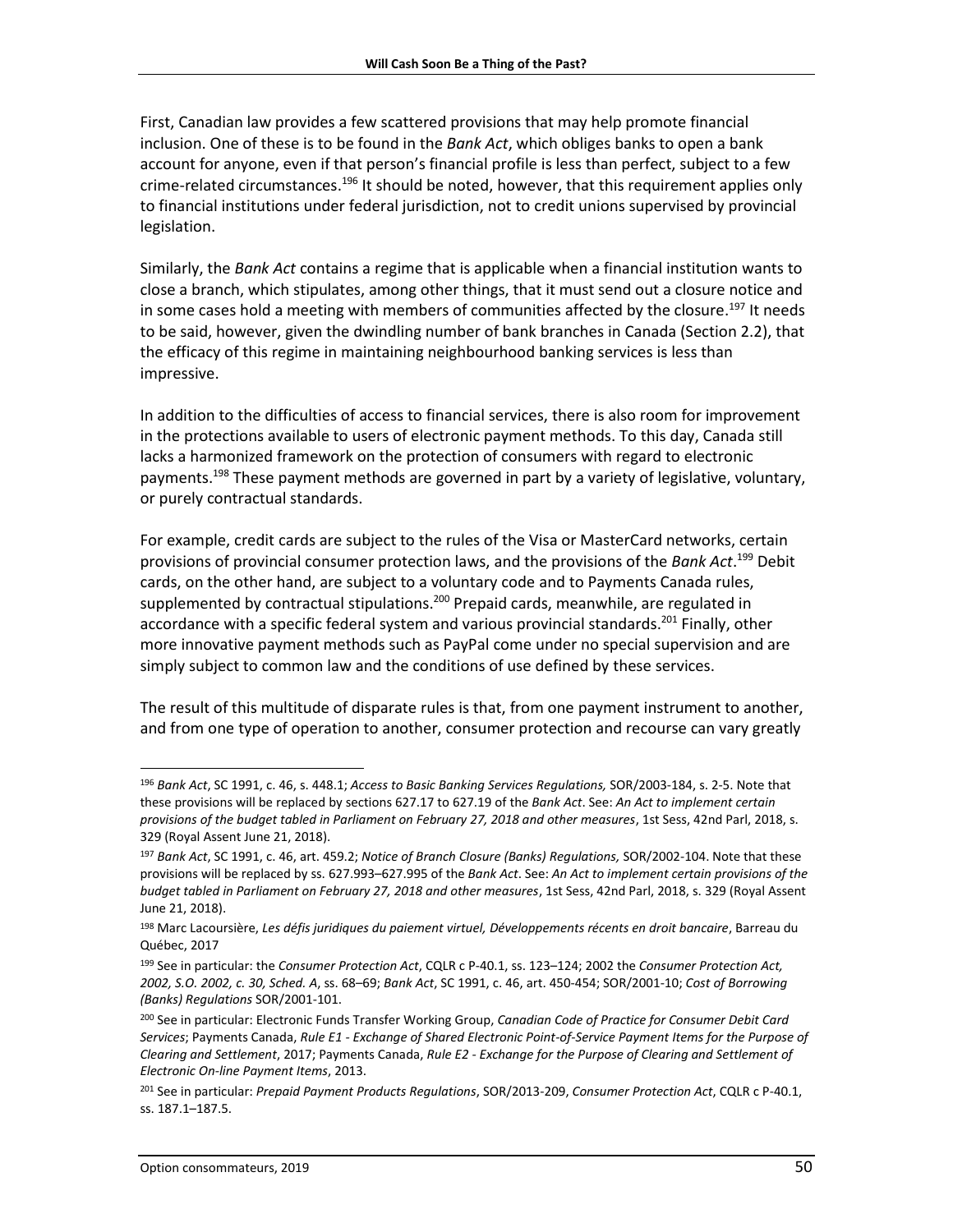– even though from the consumer's perspective these transactions may seem quite similar. The requirements with regard to information, protection against fraud, chargeback standards or protection of funds in the event, for example, of insolvency on the part of the service provider, may be very different from one payment method to another.

The legal risk for to consumers in such an environment therefore remains high, and the transition to a payments market based solely on electronic technology can only exacerbate it. For decades, Canadian consumer groups have criticized the fact that Canada does not have a comprehensive, harmonized legal framework for payments that is adapted to today's technological context.<sup>202</sup> The possible disappearance of cash makes this gap even more distressing.

l

<sup>202</sup> Option consommateurs, *La surveillance des systèmes nationaux de paiements de détail*, Option consommateurs, Comments submitted to the Department of Finance Canada, 2015.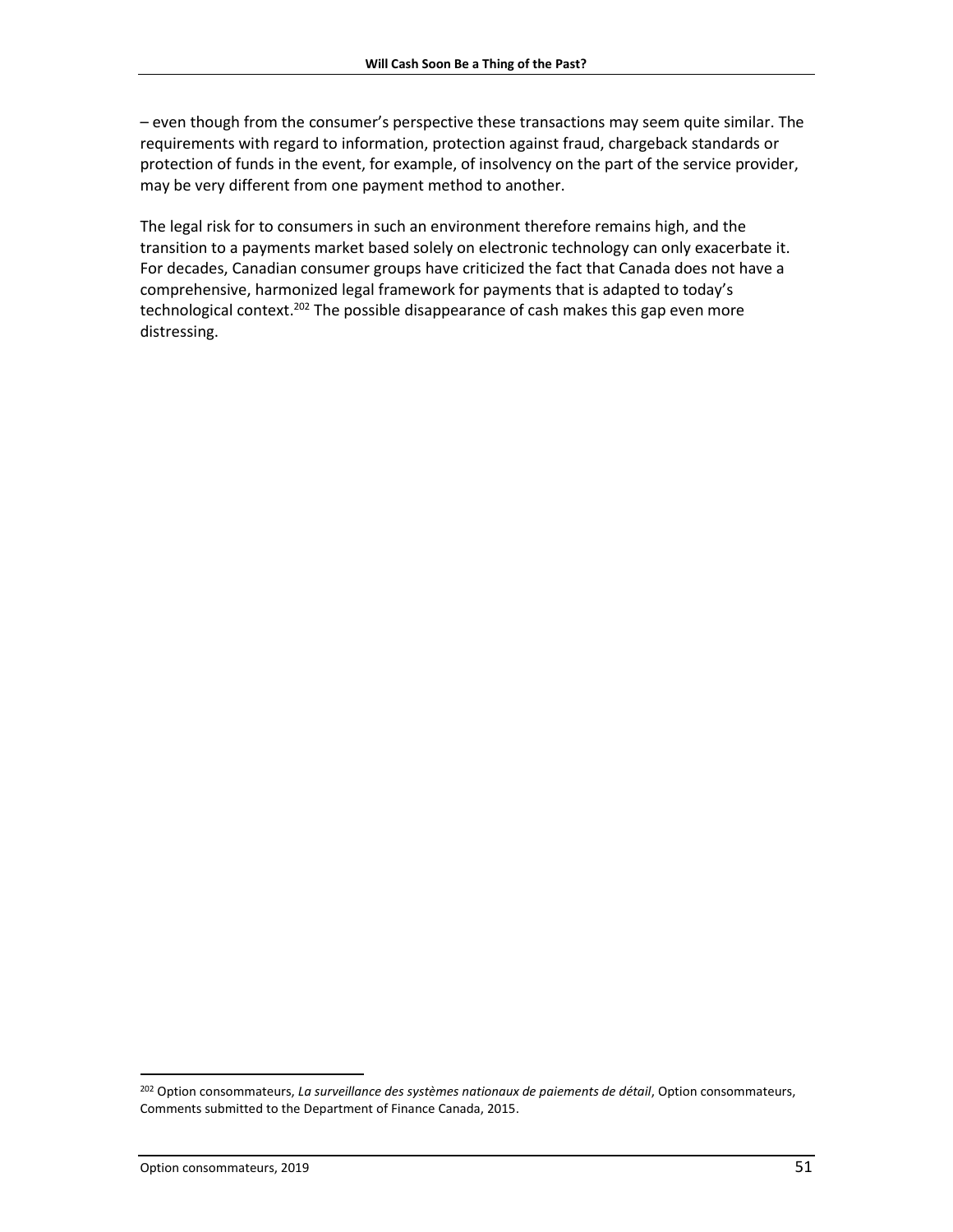## <span id="page-51-0"></span>**5. Cash around the globe**

The decline of cash is not a phenomenon that is exclusive to Canada, far from it. A transition toward electronic payment methods is under way worldwide and is posing similar challenges to those encountered in the Canadian context.

It is happening in many of the so-called emerging economies. In China, payment by means of applications such as AliPay or WeChat is widespread. <sup>203</sup> In Kenya, because of difficulties of access to banking services, half the population use mobile payments.<sup>204</sup> In an attempt to curb the underground economy, the government of India began the move toward a cashless economy by instituting, in rather cavalier fashion, the demonetization of some high denomination banknotes. 205

Economies with more similarities to Canada are undergoing similar changes. Among these, we will briefly focus on the situations in the United States, and, within the European Union, Sweden, Denmark and France. Each of these countries has implemented legislation or public policies to protect users of cash.

## <span id="page-51-1"></span>**5.1. The United States**

Even in the land of the greenback, cash is losing ground. Cash now accounts for no more than 30% of transactions in the United States, and is undergoing a decline similar to that observed in Canada.<sup>206</sup> According to the Pew Research Center, about 29% of Americans say they do not use cash in a typical week. 207

As in Canada, U.S. Federal law states that the currency issued by the Federal Reserve is legal tender.<sup>208</sup> This does not mean, however, that merchants are obliged to accept cash in their establishments. According to the U.S. Treasury Department, the law allows businesses to establish their own policies regarding which payment methods they accept or not.<sup>209</sup> For example, they can legally stipulate, by contract or by means of a notice, that they refuse \$100 bills.

However, U.S. state laws may impose other restrictions in this regard. In 1978, Massachusetts passed a law providing that no retailer may discriminate against a buyer who uses cash by

<sup>203</sup> Steven Anderson, "Mobile Payments Turning Cash Obsolete In China," *Payment Week*, January 4, 2019: <https://paymentweek.com/2019-1-4-mobile-payments-turning-cash-obsolete-china/>

<sup>204</sup> Charlotte Bozonnet, "*Le Kenya, leader mondial du paiement mobile*," *Le Monde*, April 20, 2014.

<sup>205</sup> Justin Rowlatt, "Why India wiped out 86% of its cash overnight," *BBC News*, November 14, 2016: <https://www.bbc.com/news/world-asia-india-37974423>

<sup>206</sup> Raynil Kumar, Tayeba Maktabi and Shaun O'Brien, *2018 Findings from the Diary of Consumer Payment Choice*, Federal Reserve System, 2018.

<sup>207</sup> Andrew Perrin, *More Americans are making no weekly purchases with cash*, Pew Research Center, December 12, 2018.

<sup>208</sup> 31 USC § 5103.

<sup>209</sup> See[: https://www.treasury.gov/resource-center/faqs/Currency/Pages/legal-tender.aspx](https://www.treasury.gov/resource-center/faqs/Currency/Pages/legal-tender.aspx)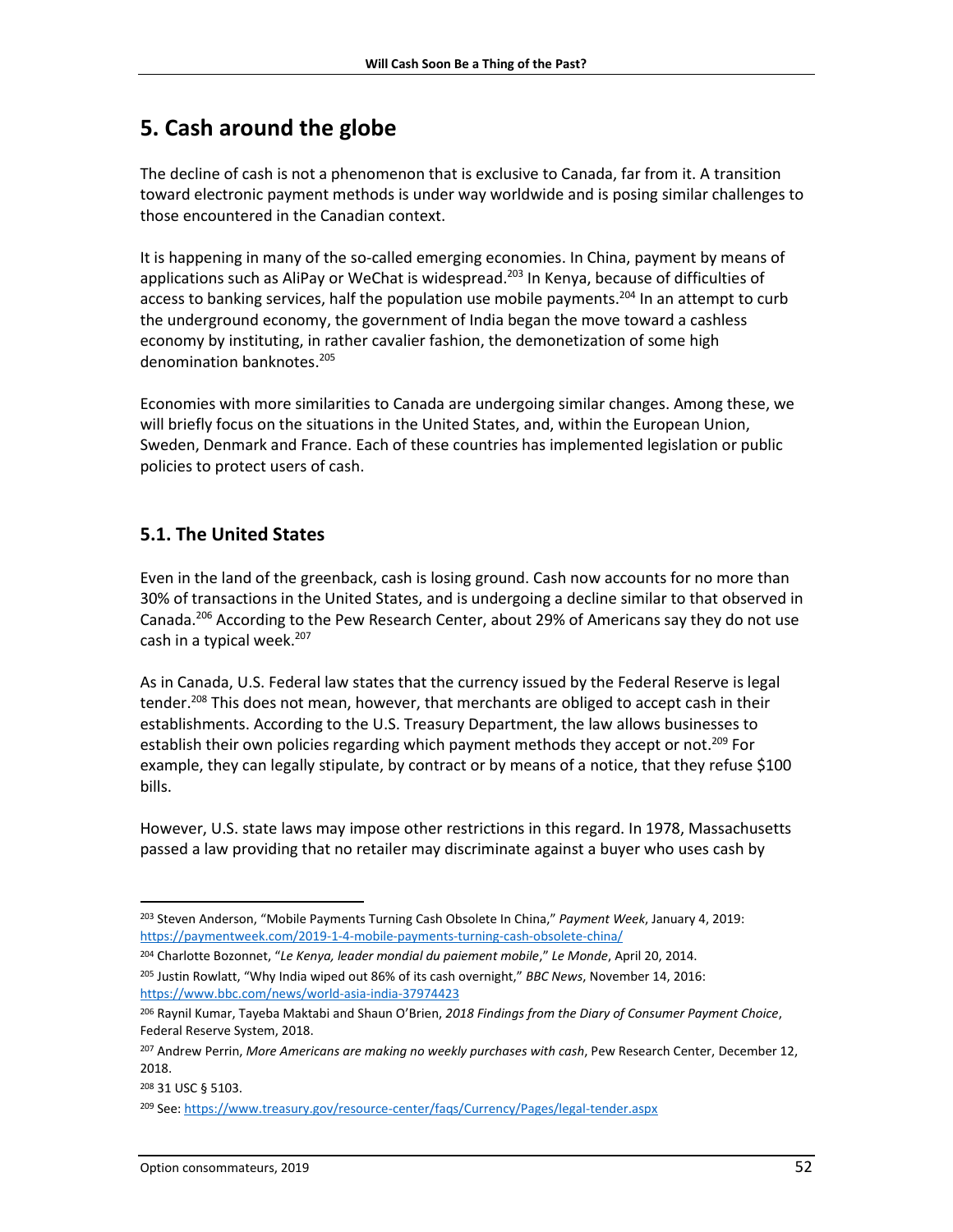forcing the latter to resort to credit.<sup>210</sup> The provision expressly states that the retailer "must accept legal tender when offered as payment by the buyer."211

Recently, in response to the emerging phenomenon of businesses refusing cash, several local U.S. lawmakers have become more interested in the issue. In 2019, New Jersey passed a law similar to that of Massachusetts, which provides that no retailer may require a consumer to pay by credit or prohibit cash as a payment method in his business, under penalty of a fine.<sup>212</sup> Certain types of businesses are exempt, however, including establishments in airports, paid parking and vehicle rental companies. 213

Even some U.S. municipalities have followed suit. The city of Philadelphia has adopted a regulation that prohibits retail businesses in its territory from refusing cash.<sup>214</sup> The regulation also prohibits signs stating that cash is not accepted, as well as surcharges imposed on those who pay cash. Once more, there are exceptions, especially for remote transactions (by Internet), parking or purchases in stores with a membership formula. <sup>215</sup> Other cities, such as New York, Washington, San Francisco and Chicago, may follow Philadelphia's example.<sup>216</sup>

## <span id="page-52-0"></span>**5.2. The European Union**

The rules with respect to currency are not uniform across the territory of the European Union. First, not every Member State adopted the euro as its currency; of 28 Member States, only 19 use the euro. The others, including Sweden and Denmark, chose not to adopt the common currency and retained their national currencies.

Within the euro zone, monetary policy is primarily the responsibility first of the European Central Bank, which has the power to authorize the issue of banknotes and coins.<sup>217</sup> Under the *Treaty of Rome*, banknotes and coins are legal tender. <sup>218</sup> As in Canada, European standards do not accord legal tender status to other payment methods.

<sup>210</sup> *General Laws of Massachusetts*, c. 255D, § 10A.

 $211$  Ibid.

<sup>212</sup> *Bill to Prohibit Discrimination Against Cash-Paying Consumers*, New Jersey Assembly, Bill 591 (2019).

<sup>213</sup> Ibid., § 1c.

<sup>214</sup> *An ordinance Amending Chapter 9-1100 of The Philadelphia Code, entitled "Fair Practices Ordinance: Protections Against Unlawful Discrimination," by adding a new section prohibiting retail establishments from refusing to accept cash as a form of payment, all under certain terms and conditions*, Bill No. 180943 (2018), City of Philadelphia. <sup>215</sup> *Ibid.*

<sup>216</sup> Karen Zraick, "This Legislation Could Force Stores to Take Your Cash," *The New York Times*, February 20, 2019: <https://www.nytimes.com/2019/02/20/business/cashless-payments.html>

 $217$  They can, however, be issued by the various central banks in the Member States, as long as they respect the authority of the European Central Bank. See: *Treaty on the Functioning of the European Union* (TFEU), Official Journal C 326, 26/10/2012 p. 0001 - 0390 (also called the *Treaty of Rome*), art. 128.

<sup>218</sup> For banknotes: *Treaty of Rome* (TFEU), Official Journal C 326, 26/10/2012 p. 0001 - 0390, art. 128. For coins: *Council Regulation (EC) No 974/98 of 3 May 1998 on the introduction of the euro*, OJ L 139, 11.5.1998, s. 11. This article also sets a limit on the number of coins that can be used in a payment: "Except for the issuing authority and for those persons specifically designated by the national legislation of the issuing Member State, no party shall be obliged to accept more than 50 coins in any single payment."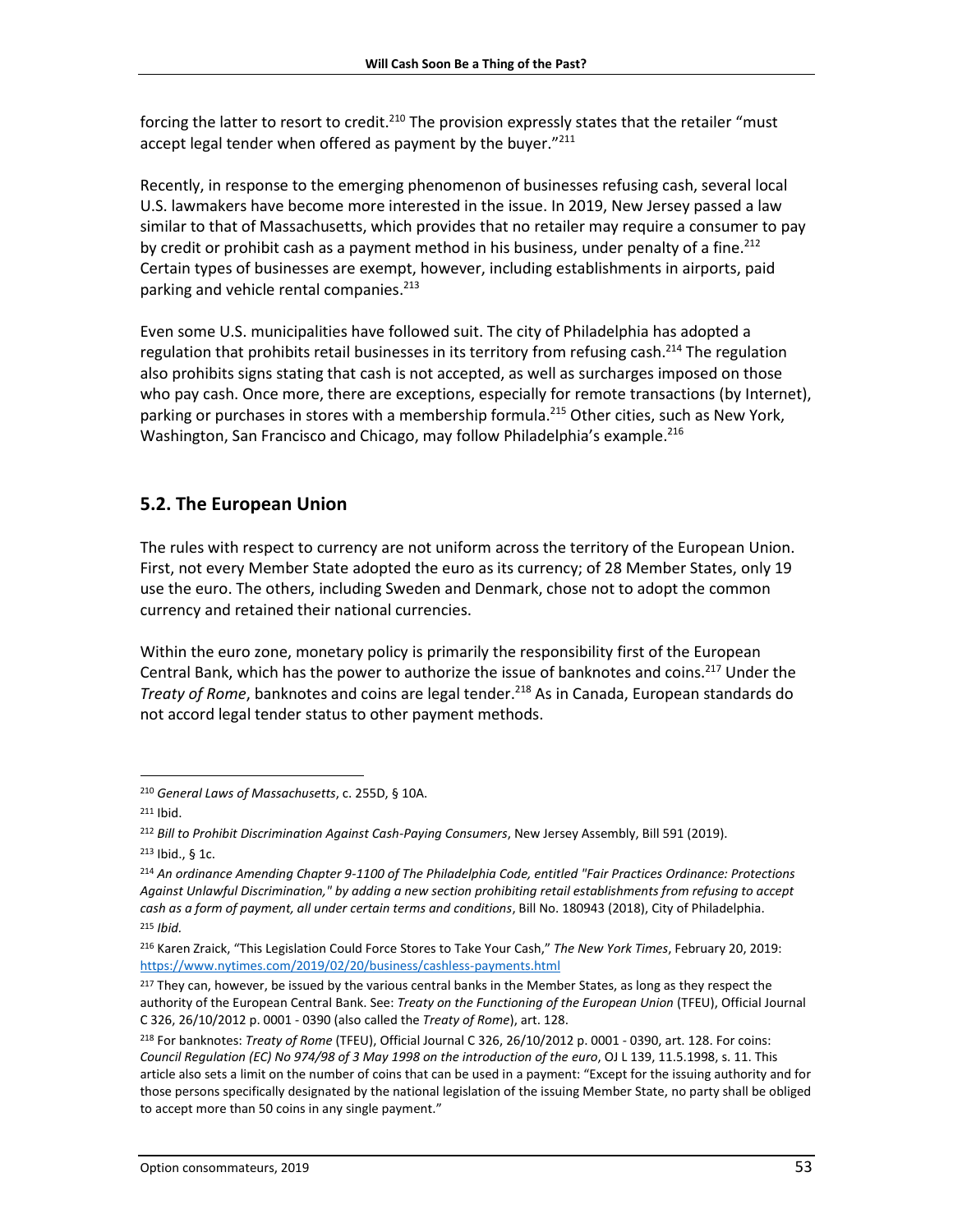However, according to the European Commission, the meaning of "legal tender" varies from one European Union Member State to another. This results in uncertainty over the applicability of this concept, particularly as regards the possibility of a retailer refusing payment in cash or high denomination notes, or imposing a surcharge on payments in cash.<sup>219</sup>

Faced with these difficult issues, the European Commission issued a recommendation on the scope and effects of legal tender of euro banknotes and coins.<sup>220</sup> According to the Commission, merchants should be required to accept cash in all retail transactions; refusal should be possible only on the basis of a "good faith principle," for example "if the retailer has no change available."<sup>221</sup> Similarly, the Commission considers that the higher denominations, like the 500 euro note, should be refused by merchants "only if grounded on reasons related to the 'good faith principle' (for example the face value of the banknote tendered is disproportionate compared to the amount owed to the creditor of the payment)."<sup>222</sup>

Of course, these are only recommendations to Member States and are not binding. Since each State retains the right to interpret the meaning of the concept of "legal tender," it must therefore rely on its national courts for the final word on the issue.

Before this can be done, we cannot ignore the fact that the European Union has adopted a comprehensive legal framework with regard to payments. Unlike the situation in Canada, where piecemeal standards govern a range of payment methods (Section 4.3.2), the European rules are concentrated within the *Payment Services Directive,* <sup>223</sup> a normative text that must be incorporated by the Member States.

Two of the purposes of this Directive deserve to be emphasized as they are of fundamental importance. The first is "to open up payment markets to new entrants leading to more competition, greater choice and better prices for consumers; $''^{224}$  the second, is to create a harmonized payment protection framework for consumers in Europe, particularly with regard to unauthorized transactions. There is surely sufficient material here to inspire the Canadian Parliament in its efforts to regulate cash substitutes.

### <span id="page-53-0"></span>**5.2.1. Sweden**

Sweden is often cited as an example of a society where the transition to electronic payments has progressed the furthest. Millions of Swedes have completely abandoned cash and carry out

 $\overline{\phantom{a}}$ 219 See[: https://ec.europa.eu/info/business-economy-euro/euro-area/euro/use-euro/euro-legal-tender\\_en](https://ec.europa.eu/info/business-economy-euro/euro-area/euro/use-euro/euro-legal-tender_en)

<sup>220</sup> *Commission Recommendation of 22 March 2010 on the scope and effects of legal tender of euro banknotes and coins* (2010/191 / EU), OJ L 83/70 of 30 March 2010.

<sup>221</sup> Ibid., Art. 2.

<sup>222</sup> Ibid., Art. 3.

<sup>223</sup> The directive is in its second version, and is called "Directive on payment services 2." See: *Directive (EU) 2015/2366 of the European Parliament and of the Council of 25 November 2015 on payment services in the internal market, amending Directives 2002/65/EC, 2009/110/EC and 2013/36/EU and Regulation (EU) No 1093/2010 and repealing Directive 2007/64/EC,* OJ L 337, 23.12.2015, pp. 35–127.

<sup>224</sup> See[: https://eur-lex.europa.eu/legal-content/en/TXT/HTML/?uri=LEGISSUM: 2404020302\\_1](https://eur-lex.europa.eu/legal-content/en/TXT/HTML/?uri=LEGISSUM:2404020302_1)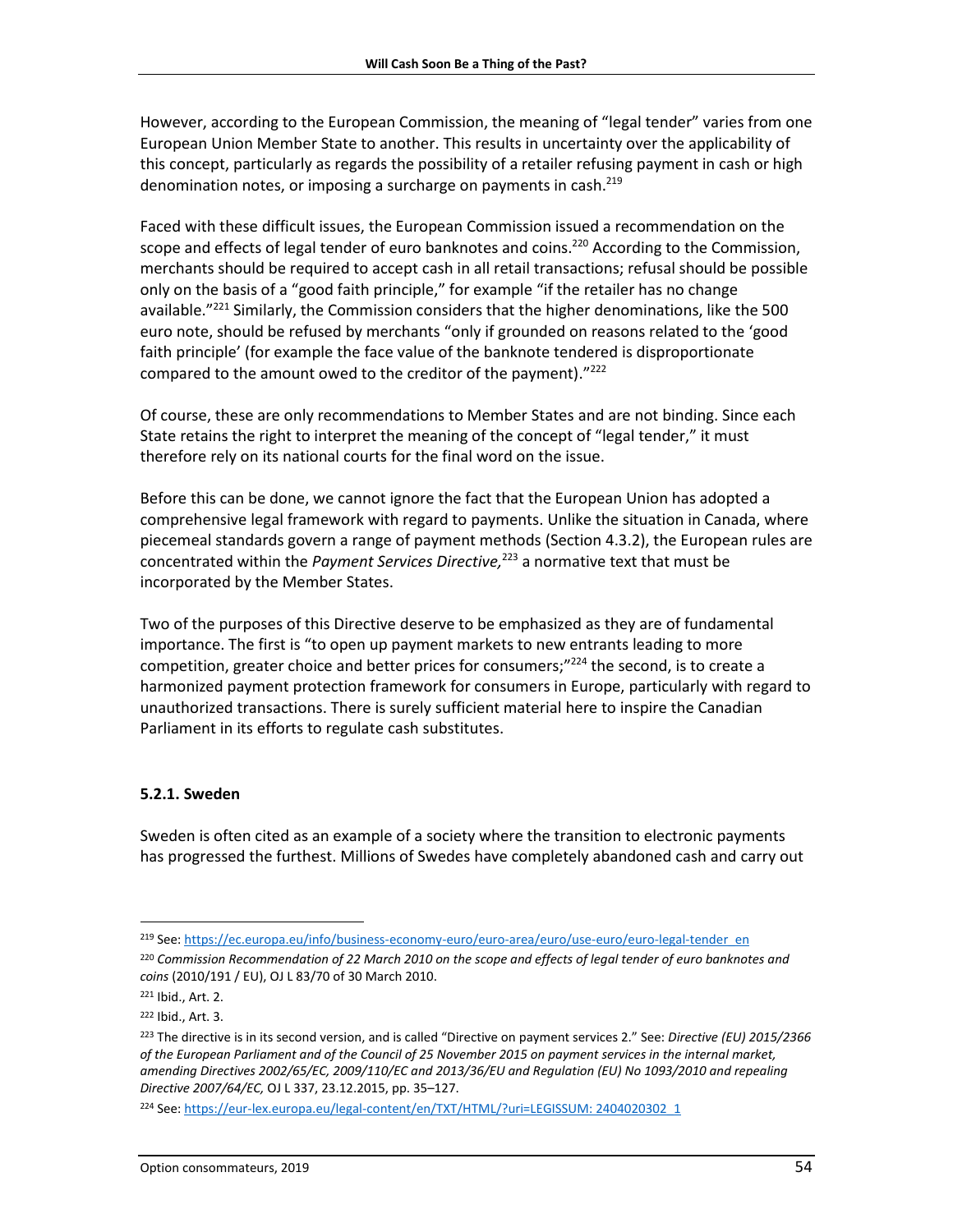their daily transactions with mobile applications such as Swish.<sup>225</sup> Unlike in other countries, this phenomenon is unequivocal: cash is not only declining relative to other payment methods, it is also doing so as a proportion of nominal GDP.<sup>226</sup>

Swedish law provides that banknotes and coins (in Krona) issued by the Riksbank, the central bank, are legal tender.<sup>227</sup> This does not mean that merchants are required to accept cash. In fact, Swedish contract law allows the parties to determine which payment methods they wish to accept or not.<sup>228</sup> Consequently, any merchant who advertises that he refuses to accept cash can validly do so.

What is more, the principle of contractual freedom also allows Swedish banks to refuse to provide cash, and many of their branches have stopped doing so.<sup>229</sup> For the public, it is becoming increasingly difficult not only to pay in cash, but simply to obtain any cash at all.

Until recently, in the absence of any real legal constraints, Swedish society seemed inexorably bent on its transition away from cash. By 2025, it is predicted that half of the retailers in the country will have stopped accepting cash.<sup>230</sup> As an indisputable testimony of the popularity of the cashless society, an estimated 4,000 Swedes have actually had a chip implanted in their bodies to enable them to pay without carrying any equipment on them.<sup>231</sup>

However, even this society, in which the abandonment of cash is in its most advanced stages, is expressing concern over the social effects of the phenomenon and is attempting to mitigate its risks. In 2019, a bill was tabled aimed at forcing banks to continue to offer places where consumers can obtain cash.<sup>232</sup> Similarly, the Swedish central bank suggested that the concept of "legal tender" should be revised to permit a digital currency, e-krona, to effectively replace cash, ensuring greater security in payment systems.<sup>233</sup>

 $\overline{\phantom{a}}$ <sup>225</sup> Nathan Heller, "Imagining a Cashless World," *New Yorker*, October 3, 2016: <https://www.newyorker.com/magazine/2016/10/10/imagining-a-cashless-world>

 $226$  The value of money is now equivalent to 1.5% of Swedish nominal GDP, as compared to 4% in the last fifteen years. See: François Dupuis and Hendrix Vachon, "*L'argent comptant est-il en voie de disparition*?" *Desjardins Études économiques*, May 2, 2016, pp. 1–2.

<sup>227</sup> *Lag om Sveriges Riksbank*, SFS 1988: 1385 i lydelse enligt SFS 2015: 1024, chapter 5.

<sup>228</sup> Elin Hofverberg, Falqs: *Cashless Sweden*, Library of Congress, October 19, 2017: <https://blogs.loc.gov/law/2017/10/falqs-cashless-sweden/>

<sup>&</sup>lt;sup>229</sup> Liz Alderman "In Sweden, cash is almost extinct and people implant microchips in their hands to pay for things," *Financial Post* November 23, 2018.

<sup>230</sup> Liz Alderman, "Sweden's Push to Get Rid of Cash Has Some Saying, 'Not So Fast,'" The New York Times, November 21, 2018[: https://nyti.ms/2S2WK6r](https://nyti.ms/2S2WK6r)

<sup>&</sup>lt;sup>231</sup> Liz Alderman ""In Sweden, cash is almost extinct and people implant microchips in their hands to pay for things," Financial Post November 23, 2018.

<sup>&</sup>lt;sup>232</sup> Amanda Billner, "Sweden Seen Likely to Force Banks to Handle Cash Transactions," Bloomberg | Quint, March 24, 2019.

<sup>233</sup> See[: https://www.riksbank.se/en-gb/press-and-published/notices-and-press-releases/press-releases/2019/the](https://www.riksbank.se/en-gb/press-and-published/notices-and-press-releases/press-releases/2019/the-riksbank-proposes-a-review-of-the-concept-of-legal-tender/)[riksbank-proposes-a-review-of-the-concept-](https://www.riksbank.se/en-gb/press-and-published/notices-and-press-releases/press-releases/2019/the-riksbank-proposes-a-review-of-the-concept-of-legal-tender/) of-legal-tender/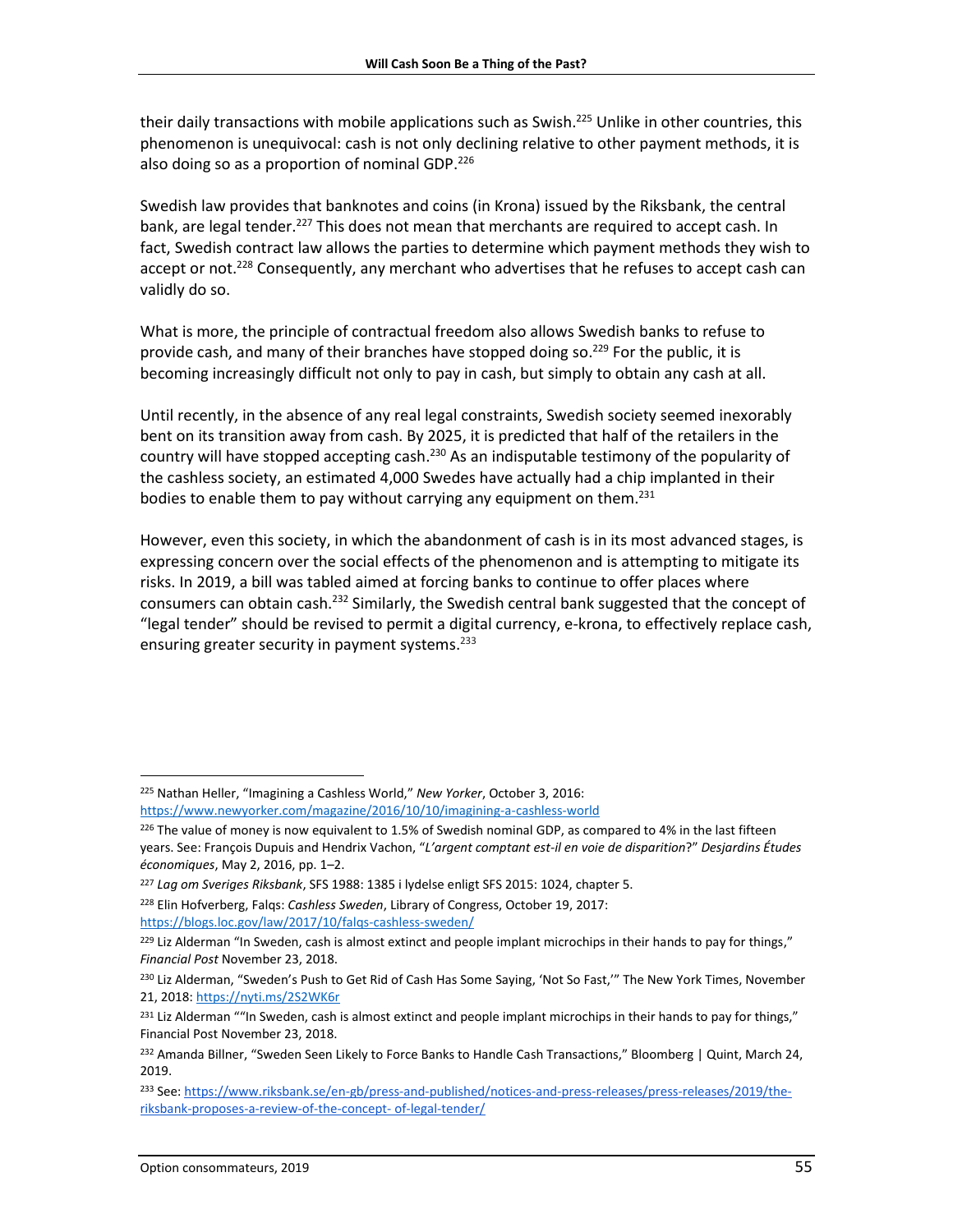#### <span id="page-55-0"></span>**5.2.2. Denmark**

In Denmark, cash transactions account for only 23% of payments in shops; cash has been essentially supplanted by card payments, which account for 73% of all payments.<sup>234</sup>

Despite the rather marginal role of cash in the country, its use by consumers enjoys a significant degree of protection. Unlike in Sweden, Danish law provides that cash must be accepted by storefront retailers if the sale is made in the presence of an employee of the merchant.<sup>235</sup> On the other hand, merchants will not accept cash in the context of online transactions or when it comes to transactions with no staff present (e.g. in unmanned service stations).<sup>236</sup>

The age of electronic payments, however, has seen a modest easing of the Danish rules for accepting cash. Since 2018, Denmark has been allowing businesses to refuse cash between 10 pm and 6 am. In some areas where there the risk of theft is greater, the obligation to accept cash can even be lifted after 8 pm, by government decree.<sup>237</sup> Certain types of businesses, including pharmacies, however, must continue to accept cash overnight.<sup>238</sup>

The Danish example shows that a society can fully reconcile protecting cash while pursuing a technological shift to cashless payment. Nearly 40% of Danes say they use the MobilePay application, which makes it possible to perform transactions between individuals and merchants. <sup>239</sup> Meanwhile, lawmakers have managed to provide some protection for cash, while taking into account the difficulties that such acceptance could entail for merchants.

### <span id="page-55-1"></span>**5.2.3. France**

Even though France has historically been a pioneer country in monetary matters, cash occupies a more important place there than in other European countries. According to the European Central Bank, the French still perform 68% of in-store transactions in cash. 240

French law is clear about merchants accepting cash. Under France's *Criminal Code,* it is an offense, punishable by a fine, not to accept coins or banknotes that are legal tender.<sup>241</sup> The concept of "legal tender" in French law therefore must be construed as meaning that it cannot be derogated from, either by contract or by posting a notice.

<sup>234</sup> Victor Gørtz Smestads, *Danish households opt out of cash payments*, Danmarks Nationalbank, December 12, 2017. <sup>235</sup> *Lov om betalinger*, Law nr. 652 of 06/08/2017 Gældende, s. 81.

<sup>236</sup> Victor Gørtz Smestads, *Danish households opt out of cash payments*, Danmarks Nationalbank, December 12, 2017, p. 6.

<sup>237</sup> Ibid.

<sup>238</sup> *Bekendtgørelse om visse betalingsmodtageres pligt til at modtage betaling med kontanter i hele åbningstiden* BEK nr 1419 af 30/11/2017 Gældende. [Notice on the obligation of certain payees to accept cash payments during opening hours – Trad.]

<sup>239</sup> See[: http://cnnmon.ie/1FrqUmz](http://cnnmon.ie/1FrqUmz)

<sup>240</sup> Henk Esselink and Lola Hernandez, *The use of cash by households in the euro area*, European Central Bank, November 2017, p. 20.

<sup>241</sup> *Code pénal,* art. R642-3; *Code monétaire et financier*, art. R162-2.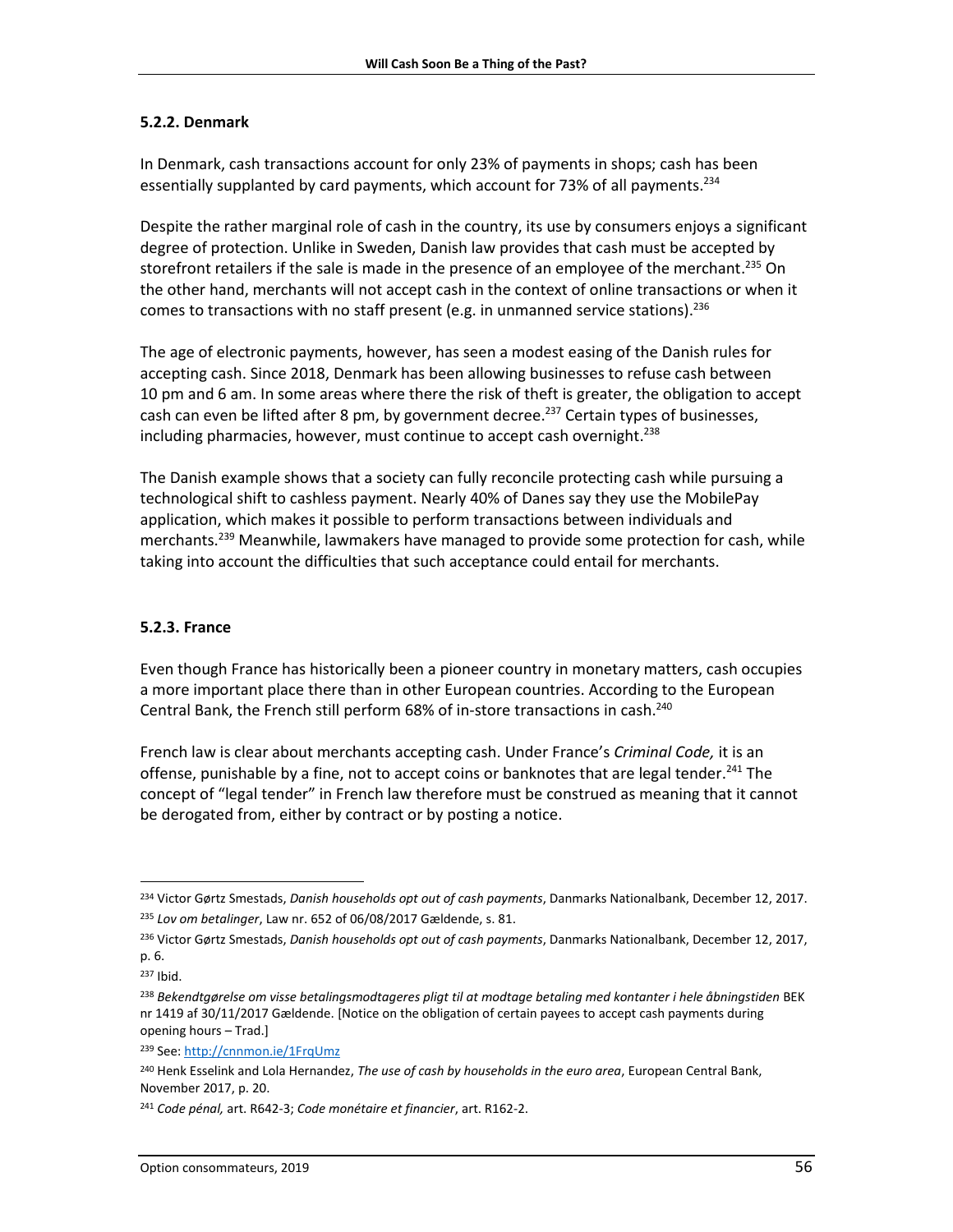The *Monetary and Financial Code*, however, sets ceilings on the amounts of payments that can be made in cash. Subject to some exceptions, it is expected that payments in cash by a debtor domiciled in France may not exceed 1000 euros.<sup>242</sup> Payments between individuals for nonbusiness purposes, however, are not subject to such restrictions. Some types of cash payments are specially regulated, such as the payment of operations relating to a loan from a pawnbroker, which cannot exceed 3000 euros. 243

French law also stipulates that it is up to the debtor to top up.<sup>244</sup> This means, in practice, that while the creditor of a sum of money cannot refuse cash, he has no obligation to make change. So, when faced with a consumer presenting a 500-euro banknote to make a 10-euro purchase, the merchant may refuse to give him any change. Even though creditors are obliged by law to accept cash, this provision can be seen as a measure of equity, which avoids the need for retailer to keep a significant amount of cash on hand.

<sup>243</sup> Ibid.

l

<sup>242</sup> *Code monétaire et financier,* arts. L112-6 and D112-3.

<sup>244</sup> *Code monétaire et financier*, rt. L112-5.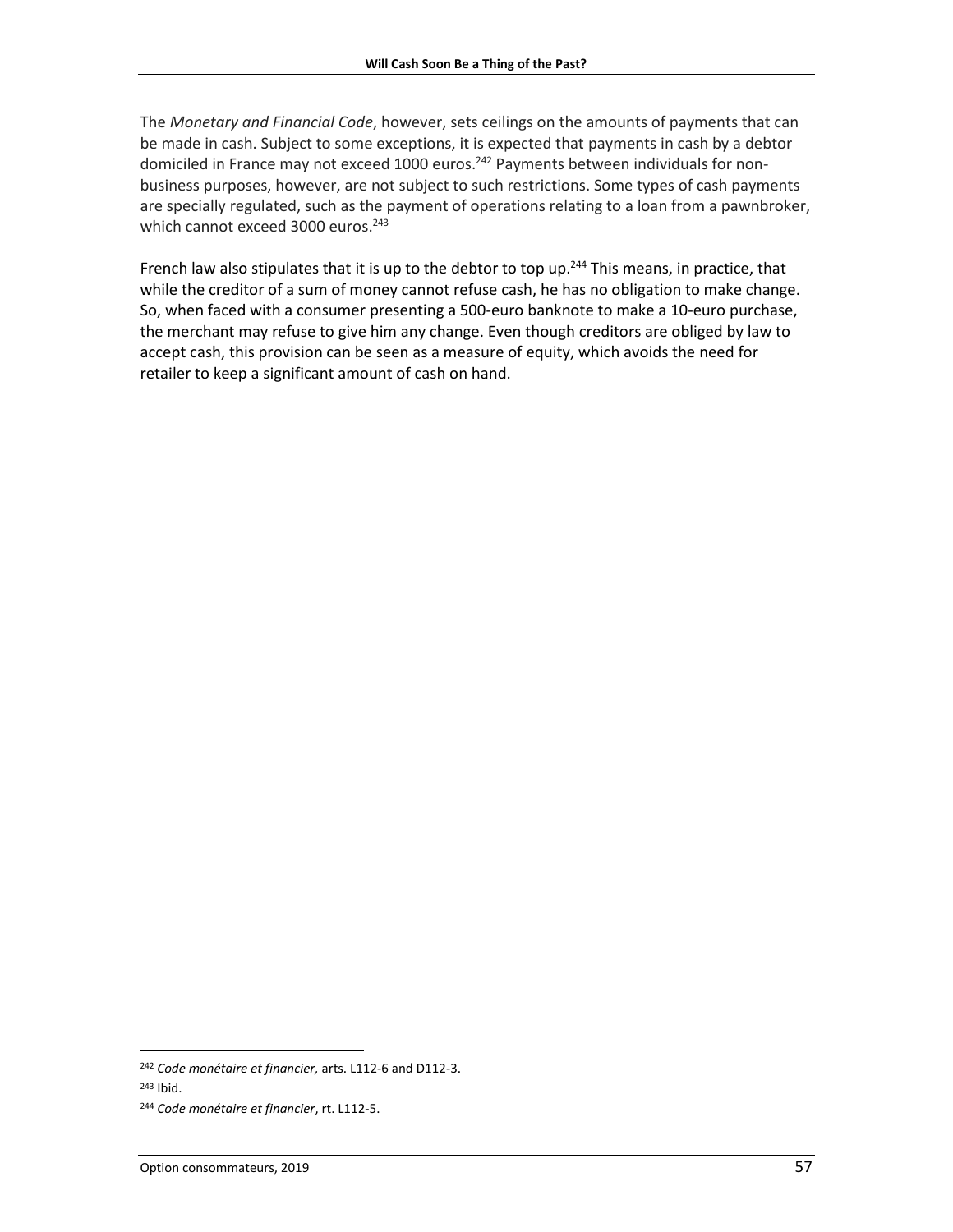## <span id="page-57-0"></span>**Conclusion and Recommendations**

Star Trek not only presents us with a money-free economy: it presents us with a society free of material needs, where rich and poor are no more. Our day and age, however, still has many people in vulnerable situations, who depend on old-fashioned hard cash to purchase goods and services. While merchants who refuse cash are as yet exceptional cases in Canada, their arrival on the Canadian landscape is a cause for concern among these consumers.

Ending the use of cash would expose consumers to a myriad of risks, both financial and operational, not to mention the issues related to privacy protection and budget management that such a transition would entail. A cashless society would also risk excluding economically disadvantaged people: the biggest users of cash are low-income consumers, seniors, and those with lower levels of education. Also, unbanked and underbanked Canadians, who may number in the millions, are particularly dependent on cash.

The vast majority of participants in the focus groups expressed the desire for cash to remain in circulation in Canada – even when they prefer electronic forms of payment. Control, freedom, anonymity, simplicity: cash has many benefits that payment cards can never truly replace. Consumers are offended when merchants refuse their money, even though they are resigned to accepting their policies. In short, consumers want to choose how they pay and feel it is illegitimate to have this democratic form of payment taken away from them

For merchants, there are no obvious benefits to refusing cash in their establishments. They say that the fees for accepting payment cards remain prohibitive; even taking into account the indirect costs involved, they generally believe that cash is more economical. There are quite a few advantages in electronic payment modes, but these are certainly not enough to convince merchants to abolish cash from their establishments.

So who would benefit most from the disappearance of cash? In the Canadian context, this eventuality would appear mostly to benefit certain players in the payments system – the financial institutions in particular. Not only will they be able to reduce the costs of processing cash, but in addition, they will benefit from an increased number of electronic transactions, the fees for which they will pocket.

Admittedly, there could be significant economic advantages to dropping cash: it would reduce transaction costs and eradicate part of the underground economy. Nevertheless, it is doubtful that the current Canadian environment offers fertile ground for withdrawing all these benefits. Indeed, since the Canadian payments market is insufficiently competitive, a move toward the exclusive use of electronic payment modes could end up strengthening the position of the players who already have a dominant position in this environment. Similarly, the ad hoc regulations prevailing in the electronic payments industry are insufficient to protect consumers.

Before thinking about abandoning cash, Canada needs to modernize the regulation of electronic payment methods in order to ensure a more competitive environment, one that is inclusive and offers better protection to consumers. Consumer associations have been calling for this for decades: it is time for all electronic payment modes to be regulated by harmonized rules that are capable of adapting to new technologies, while promoting access for all consumers.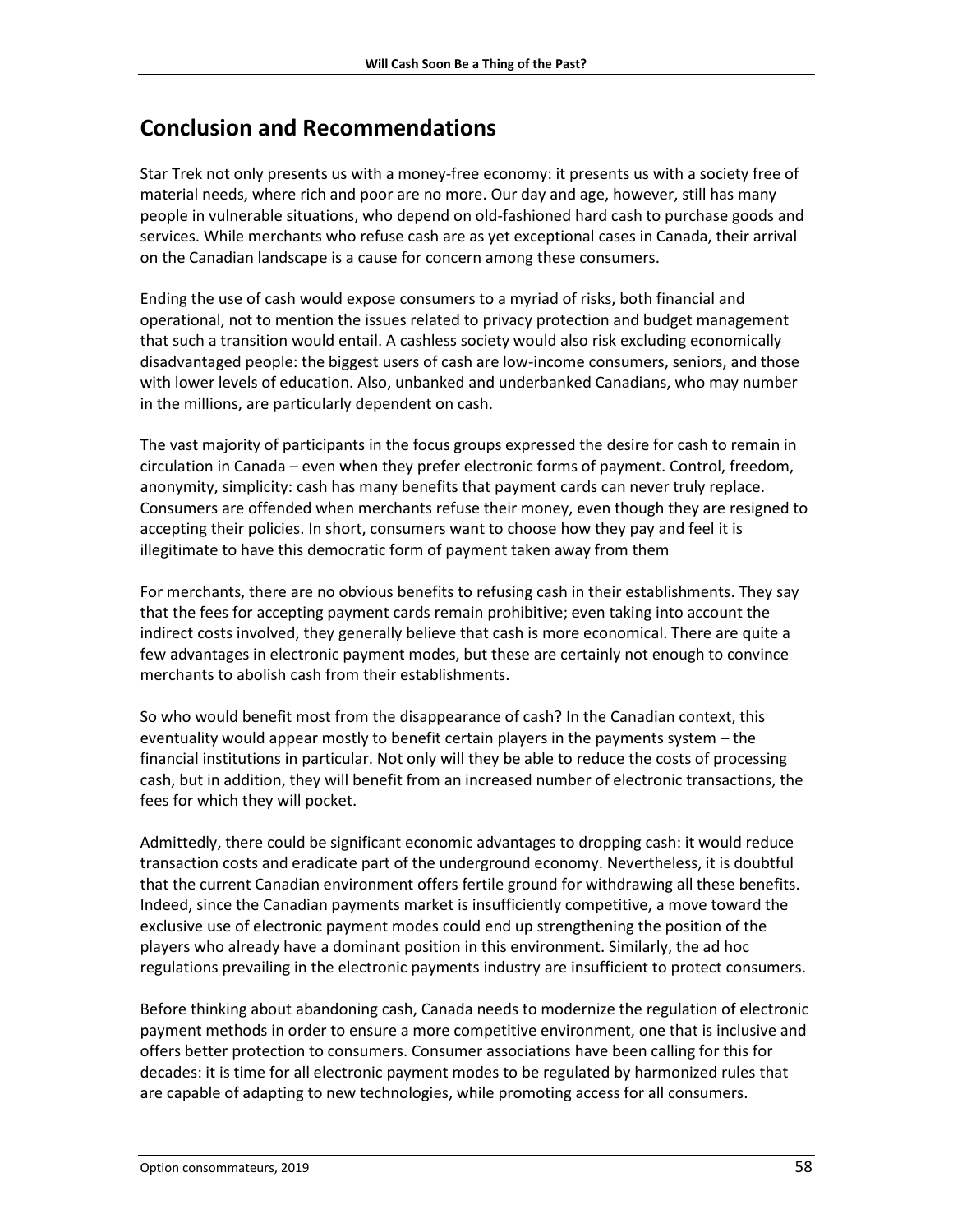Until Canada comes up with such a legal framework, consumers who rely on cash must be able to continue to use this proven payment method. However, Canadian law in this area remains both too uncertain and too timid to achieve such a goal: the rules currently in force could thus allow a merchant, either by contract or by posting a notice, to refuse cash. Faced with these difficulties, the law must be modernized so that merchants are obliged to accept cash offered by consumers, even in the context of emerging business models. Considering the pitfalls involved in private redress for consumers, penal sanctions clearly need to be provided in order to implement these new provisions.

In this regard, Canada certainly should draw inspiration from other states, several of which have recently passed laws to protect cash users. Most of these laws attain an appropriate balance between the interests of consumers and those of merchants; this is the case in Denmark, for example, which balanced the obligation to accept cash with exceptions related to opening hours in order to accommodate the security needs of certain merchants.

#### **Recommendations to the federal government:**

- **Option consommateurs recommends that the federal government modernize the**  *Currency Act* **so as to require merchants to accept cash, taking into account legitimate exceptions related, in particular, to security concerns in some commercial establishments. These measures should be accompanied by penal sanctions to facilitate their implementation.**
- **Option consommateurs recommends that the federal government introduce legislation to harmonize the legal regimes for all electronic payment methods. These harmonized and binding rules should be flexible enough to apply to all payment instruments, both old and new. In particular, they should focus on the accessibility of these payment methods and their costs for users.**
- **Option consommateurs recommends that the federal government encourage competition in the Canadian payments market, in particular by supporting the modernization of payment systems to allow a greater number of service providers to access them.**
- **Option consommateurs recommends that the federal government support initiatives for financial inclusion and access to digital technologies.**

**Recommendation to provincial governments:**

 **Option consommateurs recommends that provincial governments consult with the federal authorities in order to make rapid progress in adopting measures to oblige merchants to accept cash and to harmonize the legal framework for electronic payment methods in Canada.**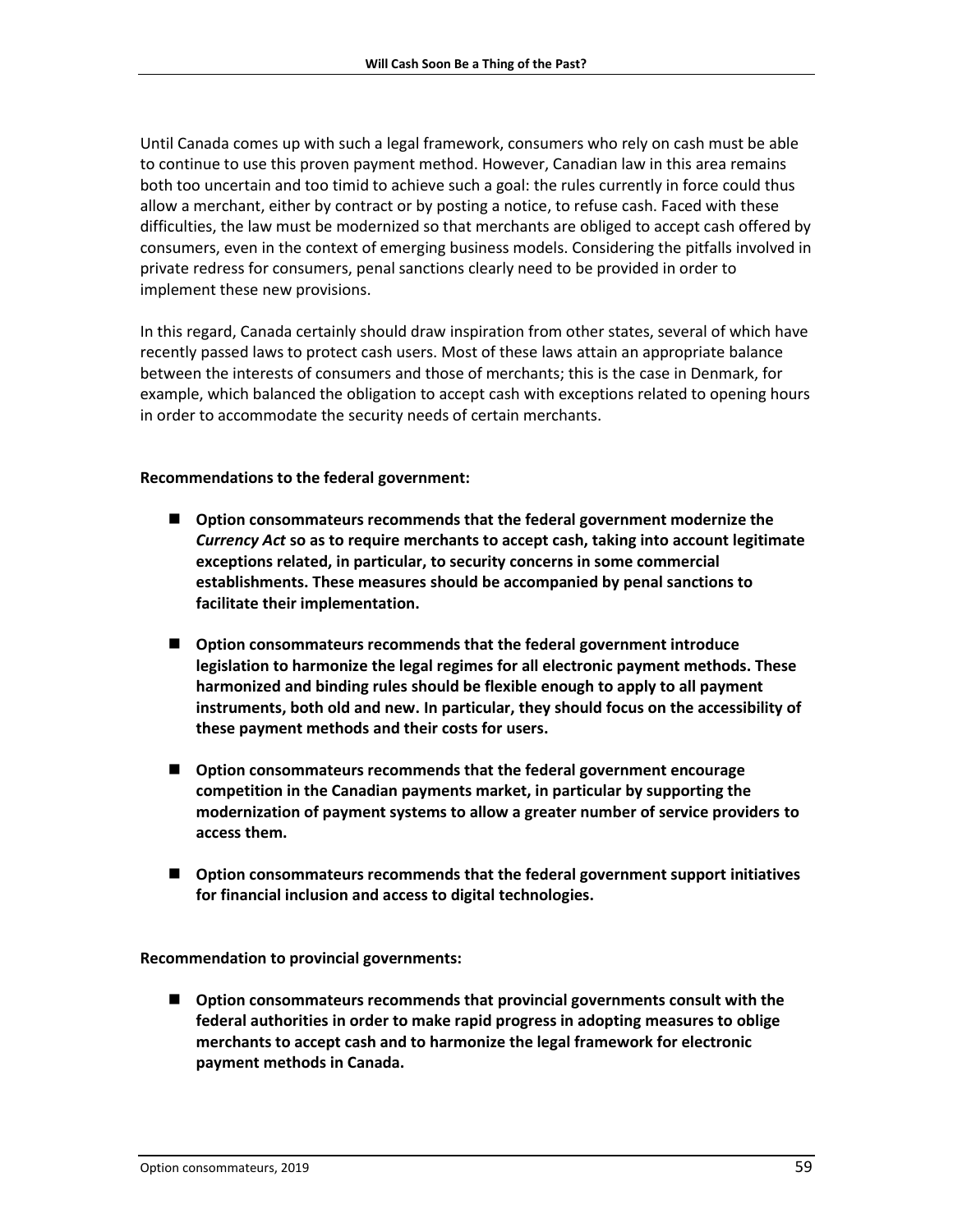**Recommendation to merchants:**

 **Option consommateurs recommends that merchants continue to accept cash on the same terms as other payment methods.**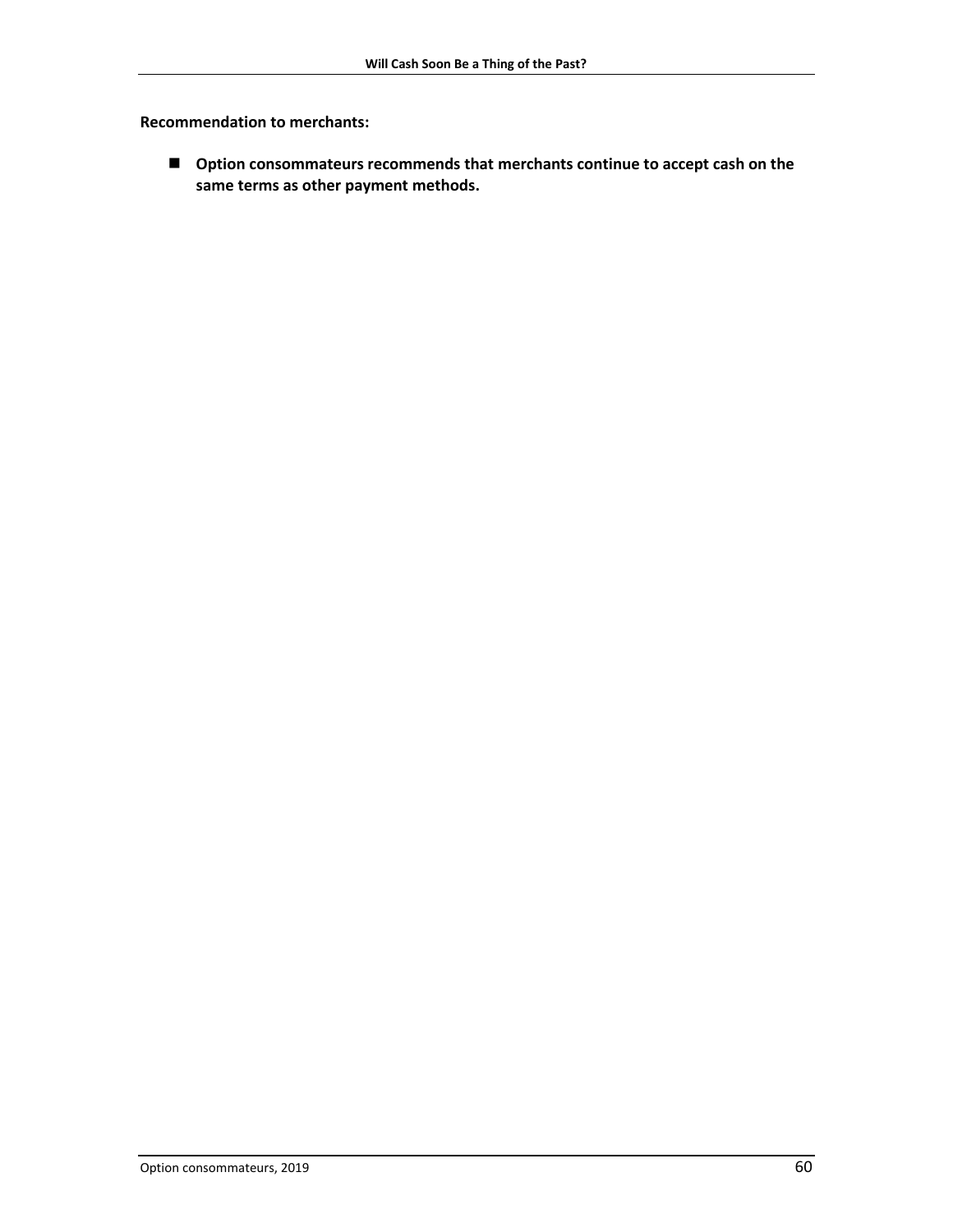## <span id="page-60-0"></span>**Appendix 1 – Discussion Guide (French version)**

**Argent comptant : vers une mort annoncée? Groupes de discussion**

*Aujourd'hui, nous allons parler d'argent.* 

*Ou plutôt : nous allons parler de ce que contient votre portefeuille – les cartes et l'argent comptant qu'on y trouve – et des paiements que vous faites.*

*Nous voulons en savoir plus sur les modes de paiement que vous utilisez lorsque vous achetez un bien ou un service.*

*Depuis quelques années, les modes de paiement se multiplient. On peut toujours payer comptant ou par chèque, mais on peut aussi payer avec une carte de crédit ou de débit, par virement bancaire, par prélèvement préautorisé, avec une carte prépayée, par transfert Interac, avec un téléphone mobile, avec PayPal…* 

*Nous voulons savoir ce que vous, vous faites, et pourquoi vous le faites. Nous voulons aussi savoir quels modes de paiement vous semblent les plus avantageux, et pourquoi. Enfin, nous voulons savoir quelle est votre réaction face à des changements qui pourraient éventuellement survenir en matière de modes de paiement.*

*Il n'y a pas de bonnes ou de mauvaises réponses aux questions que je vais vous poser et tous vos commentaires resteront anonymes.*

### **1. MODES DE PAIEMENT**

*Chaque année, vous faites une multitude de transactions financières et d'achats, en payant avec des modes de paiement différents : argent comptant, chèque, carte de crédit, carte de débit, etc.*

**Nous allons faire un tour de table. Je vous demanderais de vous présenter et de nous dire quel est le mode de paiement que vous utilisez le plus souvent et pourquoi.**

 **Est-ce que, pour certaines transactions, vous préférez un mode de paiements plutôt qu'un autre? Expliquez.** 

[exemples : dans telle situation, tel mode de paiement est plus pratique, il n'y a pas de frais, il comporte un programme de fidélisation, il me permet de voyager, je n'ai pas peur de manquer d'argent, …]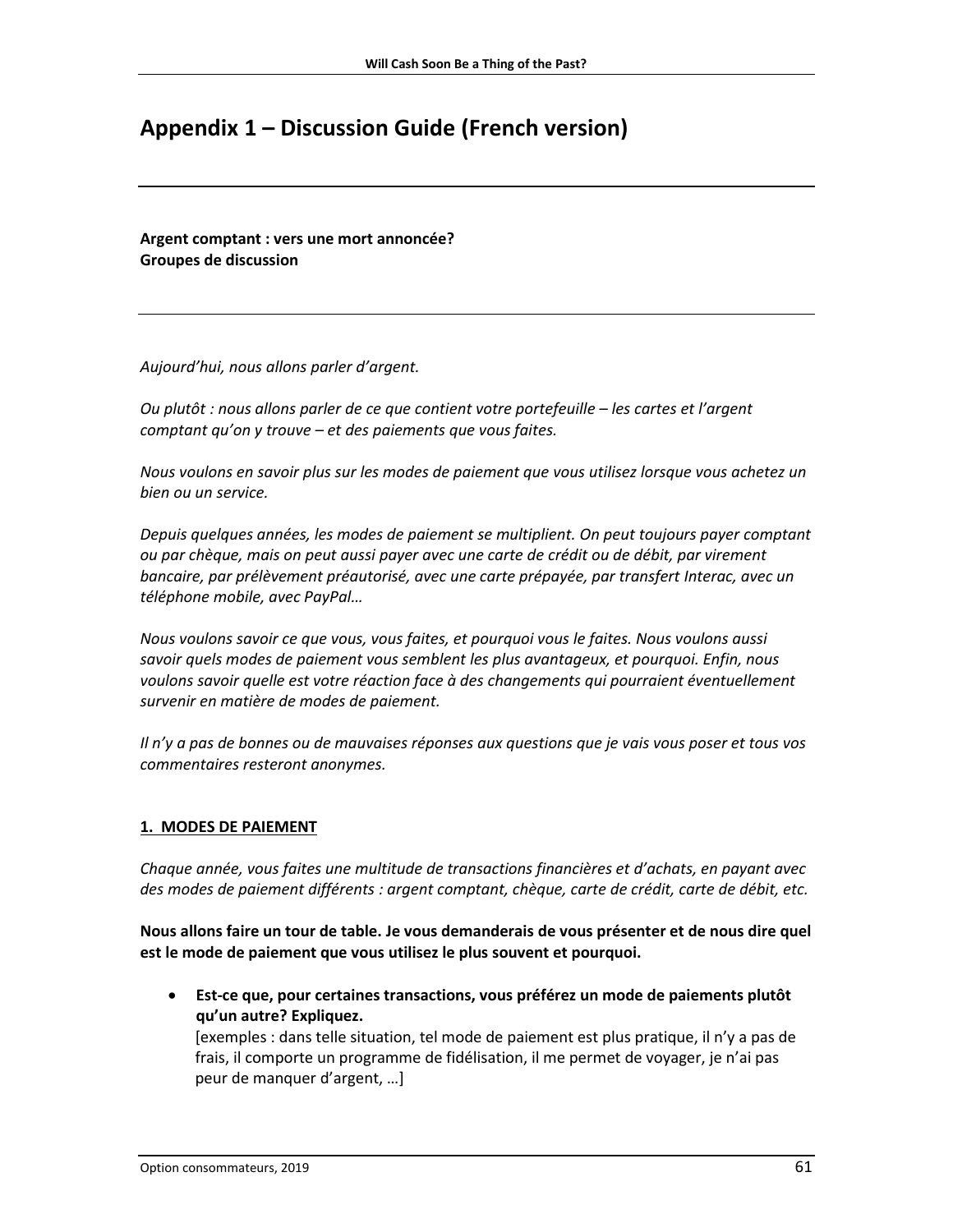**Y a-t-il des modes de paiement que vous n'aimez pas dans certaines circonstances? Pourquoi?**

[exemples : perte de contrôle sur son argent, frais élevés applicables, …]

[*Note à l'animateur : les modes de paiement dont il pourrait être question ici sont l'argent comptant, la carte de débit, la carte de crédit, le chèque, la carte prépayée, le virement bancaire, le prélèvement préautorisé, le transfert Interac, PayPal, le paiement mobile (téléphone intelligent), le bitcoin ou autres. Si l'un de ces paiements n'est pas nommé, demander au groupe si quelqu'un l'utilise; si oui, dans quelles circonstances; si non, pourquoi?*]

- **Maintenant, j'aimerais savoir pourquoi vous choisissez un mode de paiement plutôt qu'un autre.** 
	- o Lorsque vous faites des achats en ligne, quel mode de paiement utilisez-vous?
	- o Y a-t-il une différence dans le choix d'un mode de paiement selon qu'il s'agit d'un petit montant ou d'un gros montant?
	- o Qu'en est-il des paiements qui reviennent sur une base régulière (loyer, télécoms, électricité)?
	- o Lorsque vous vous déplacez, par exemple lors d'un voyage, est-ce que vous utilisez des modes de paiement différents différents de ceux que vous employez d'habitude?
- **Avez-vous des craintes concernant certains modes de paiement?**
	- o Vol?
	- o Fraude?
	- o Protection de la vie privée?
	- o Autres?
- **Avez-vous déjà eu des problèmes avec certains modes de paiement? Racontez.**
	- o Pas suffisamment d'argent en main?
	- o Carte refusée?
	- o Fraude?
	- o Vol?
	- o Faillite du commerçant (carte prépayée)?
	- o Retraits préautorisés impossibles à arrêter?
	- o Frais?
	- o Autres?
- **Est-ce que vous pensez que c'est plus facile de dépenser avec un mode de paiement plutôt qu'un autre?** [exemple : dépensez-vous plus avec votre carte de crédit qu'avec de l'argent comptant? Y a-t-il des modes de paiement qui aident à faire un budget?]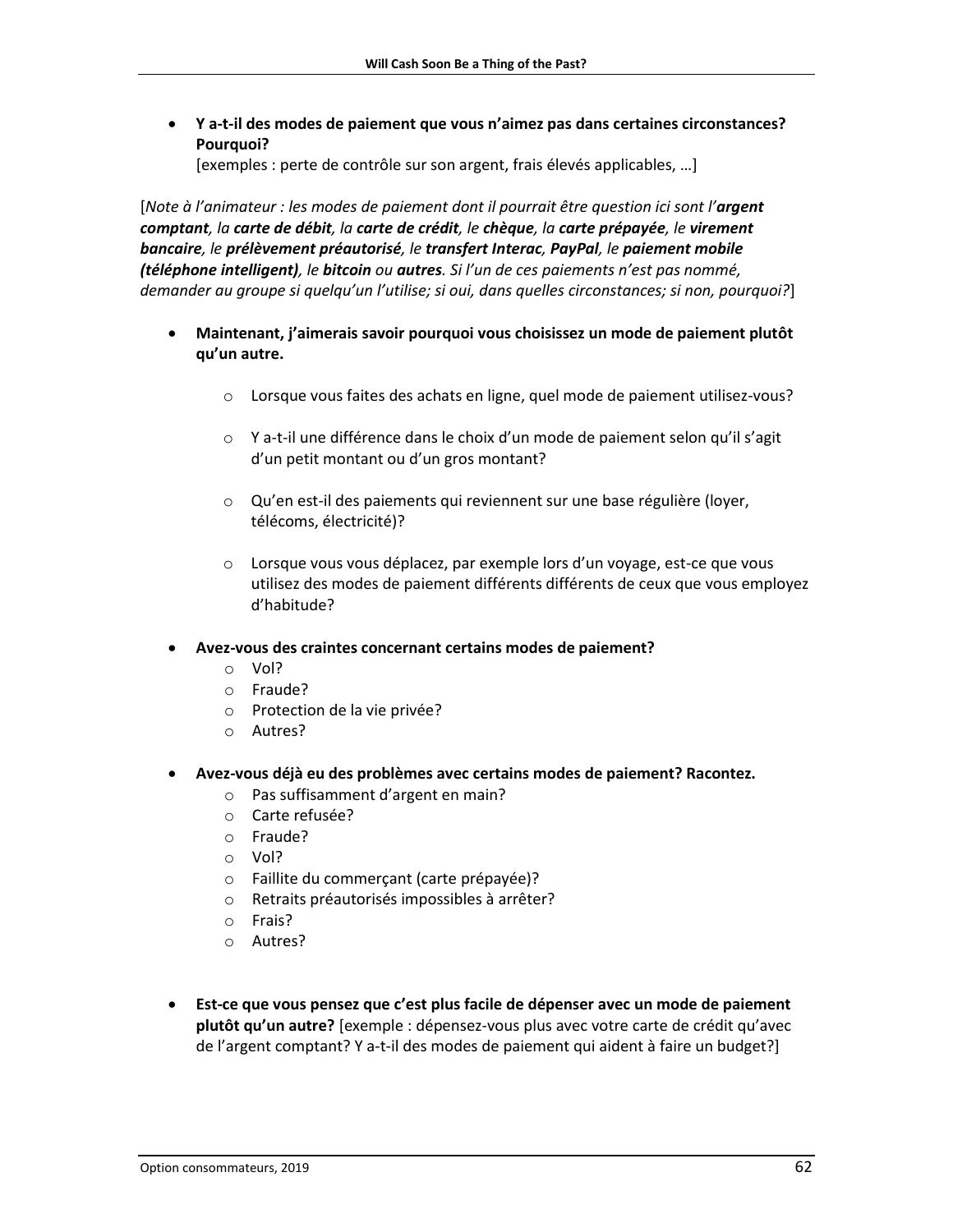#### **2. ARGENT COMPTANT**

- **Utilisez-vous de l'argent comptant pour faire des achats? Dans quelles circonstances le faites-vous?**
- **Utilisez-vous autant d'argent comptant qu'il y a quelques années? En utilisez-vous plus souvent ou moins souvent? Pourquoi?**
- **Est-ce que votre façon d'utiliser de l'argent comptant a changé au cours des dernières années? Pourquoi?**
	- o Gardez-vous toujours de l'argent comptant sur vous?
	- o Si oui, quelle somme gardez-vous en général sur vous?
	- o Cette somme est-elle la même qu'il y a quelques années? Pourquoi?
- **Est-ce qu'il y a des** *avantages* **à payer comptant? Lesquels?**  [*note à l'animateur : si cela n'est pas dit d'emblée, leur demander s'ils croient que, en payant comptant, ils sont plus conscients des sommes dépensées*]*.*
- **Est-ce qu'il y a des** *désavantages* **à payer comptant? Lesquels?**
- **Avez-vous une opinion positive, négative ou neutre de l'argent comptant? Pourquoi?**
	- o Risque de vol ou de perte?
	- o Criminalité?
	- o Salubrité?
	- o Côté pratique?
- **Est-ce qu'on a déjà refusé votre paiement en argent comptant?**
	- o Comment avez-vous réagi alors? / Comment réagiriez-vous?
	- o Est-ce que vous avez déjà renoncé à faire un achat parce qu'on n'acceptait pas l'argent comptant?
- **Êtes-vous déjà allés dans un magasin où on n'acceptait que l'argent comptant?**
	- o Comment avez-vous réagi alors? / Comment réagiriez-vous?
- **Où obtenez-vous votre argent comptant?** [au guichet automatique, chez un commerçant, au comptoir de la banque, par l'employeur, …]
	- o Est-ce plus difficile qu'avant d'obtenir de l'argent comptant?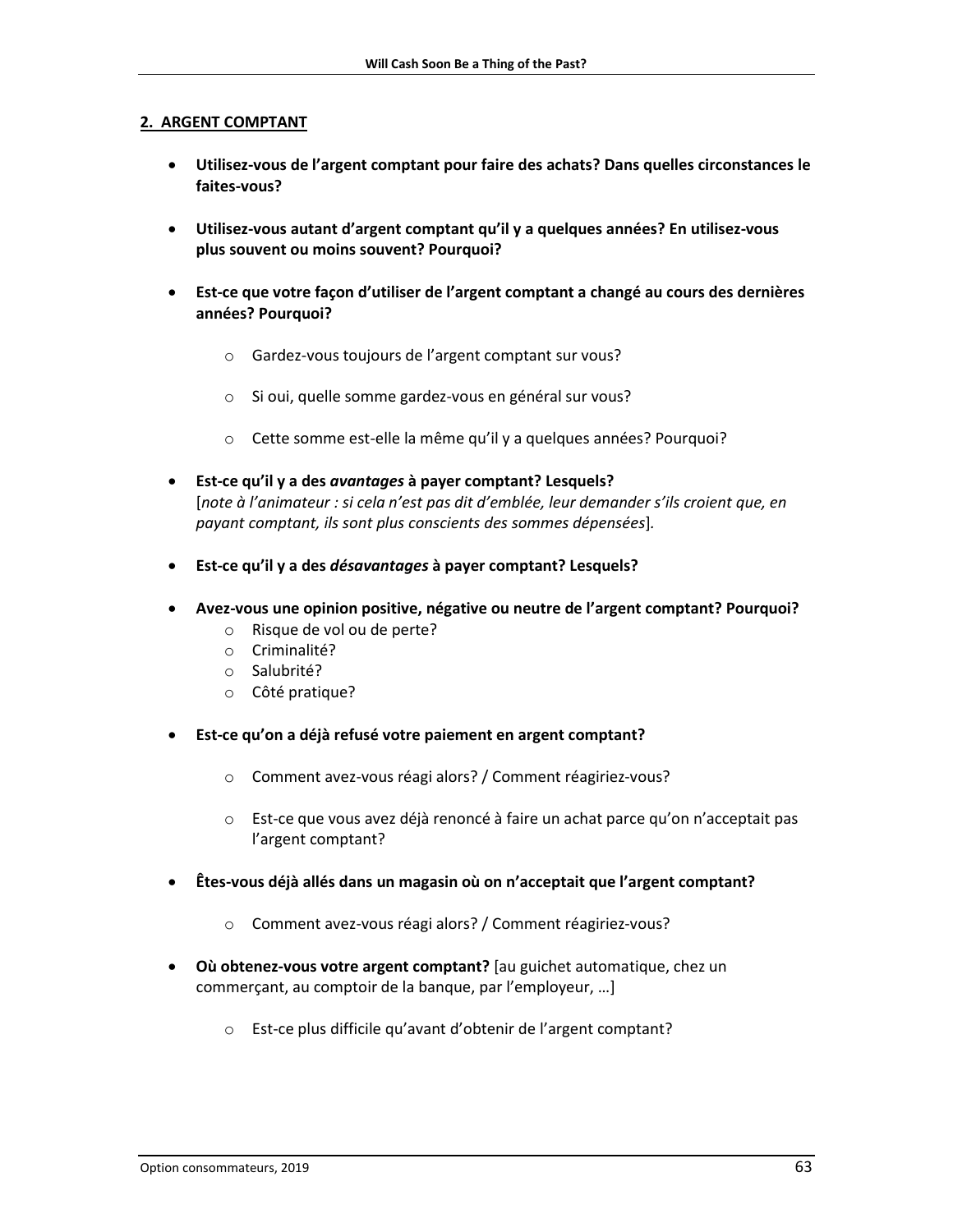#### **3. DISPARITION DE L'ARGENT COMPTANT**

*De plus en plus, on parle de la disparition de l'argent comptant. De nombreux commerçants songent à refuser les paiements en argent comptant dans leurs magasins, car ils comportent pour eux des désavantages. Les gouvernements s'intéressent à cette tendance et réfléchissent à la façon dont nous pourrions avoir une économie sans argent comptant. Il y a même des pays où il n'y a presque plus d'argent comptant en circulation.*

- **Croyez-vous que c'est une bonne idée que l'argent comptant disparaisse?**
	- o Si oui : y a-t-il des conditions pour que cela soit réalisable?
	- o Si non : pourquoi?
- **Croyez-vous que l'argent comptant disparaîtra au Canada?**
	- o Croyez-vous que cela se fera dans les dix prochaines années?
- **Selon vous, est-ce qu'il y a des personnes qui pourraient être désavantagées par la disparition de l'argent comptant?**
- **Pouvez-vous imaginer des circonstances dans lesquelles l'argent comptant resterait encore utile?** [exemples : catastrophes naturelles, panne du réseau de carte de paiement, demande d'un itinérant, cadeaux à des proches, don de charité, protection de la vie privée, traçabilité des transactions…]
- **Selon vous, est-ce qu'un commerçant peut légalement refuser d'être payé en argent comptant?**
- **Que devraient faire les commerçants lorsqu'ils font face à un client qui n'a que de l'argent comptant pour payer? Qu'est-ce qui serait la solution la plus juste?**
- **Est-ce qu'on devrait adopter des lois pour obliger les commerçants à accepter l'argent comptant?**
- **Voulez-vous ajouter quelque chose?**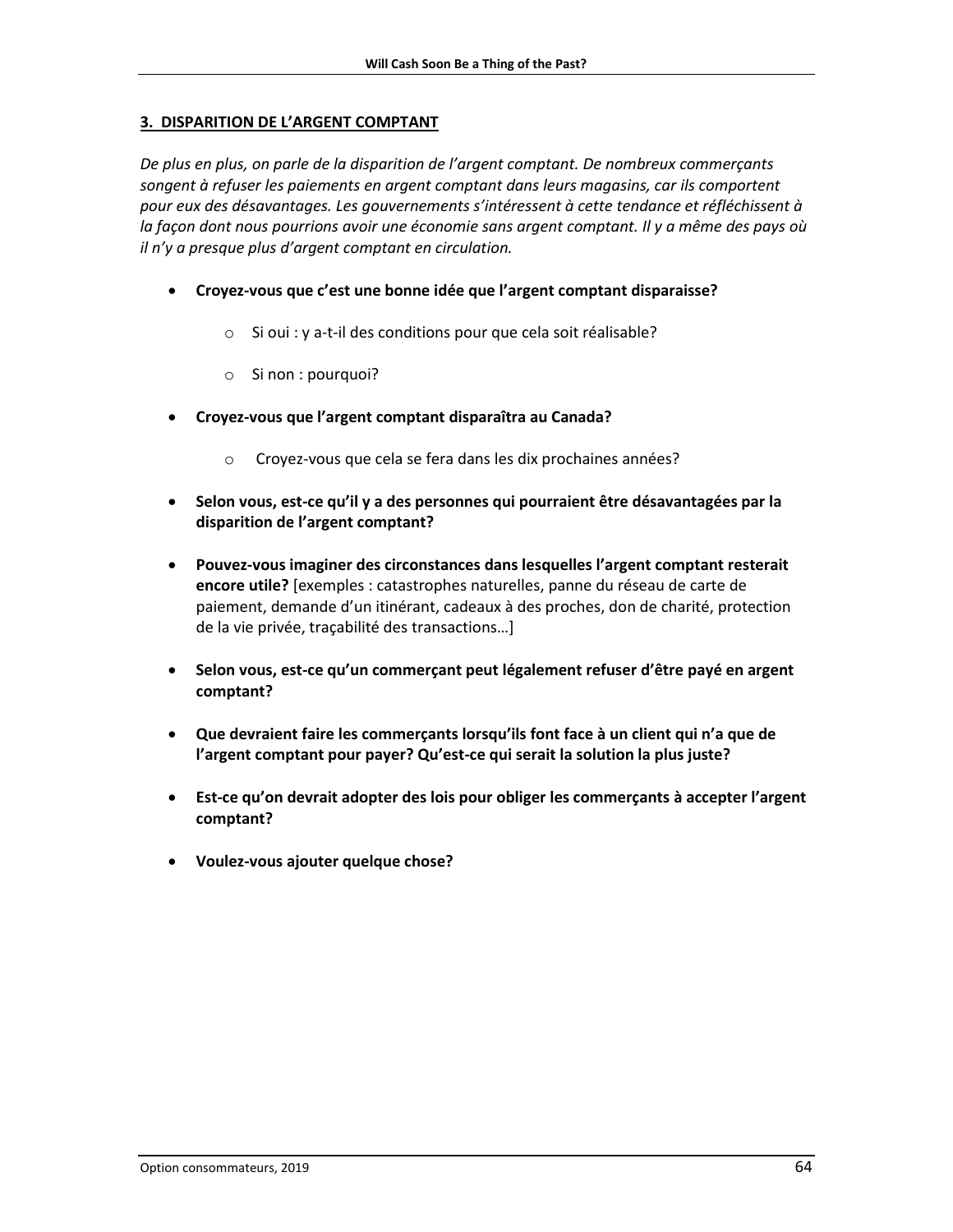## <span id="page-64-0"></span>**Appendix 2 – Discussion Guide (English version)**

**Will cash soon be a thing of the past? Newsgroups**

*Today we'll be talking about money.*

*More precisely, we'll be asking you what's in your wallet – the cards and cash you put there – and the payments you make.*

*We want to find out what methods you use to pay for goods or services.*

*In recent years there been an increase in the number of payment methods. You can still pay by cash or check, but you can also pay with a credit or debit card, a bank transfer, by preauthorized debit, with a prepaid card, by Interac e-transfer, with a mobile phone, or by PayPal.*

*We want to know what you do, and why you do it. We also want to know what payment methods you find most attractive and why. Finally, we want to know what your reaction is to the changes that will occur in terms of payment methods.*

*There are no right or wrong answers to the questions I will ask you, and all your comments will remain anonymous.*

### **1. PAYMENT OPTIONS**

*Every year, you perform hundreds of financial transactions and purchases using a variety of payment methods such as cash, check, credit card, or debit card.*

**Let's do a round table. Please introduce yourself and tell us the mode of payment you use most often and why.**

- **Do you prefer one payment method over another for certain transactions? Explain.** [Examples: in such a situation, is it because this payment method is more convenient, because there is no charge, because of a loyalty program, because it makes travel easier, because you're not afraid of running out of cash, etc.]
- **Are there any payment methods that you don't like in certain circumstances? Why not?**

[Examples: loss of control over your money, high fees charged]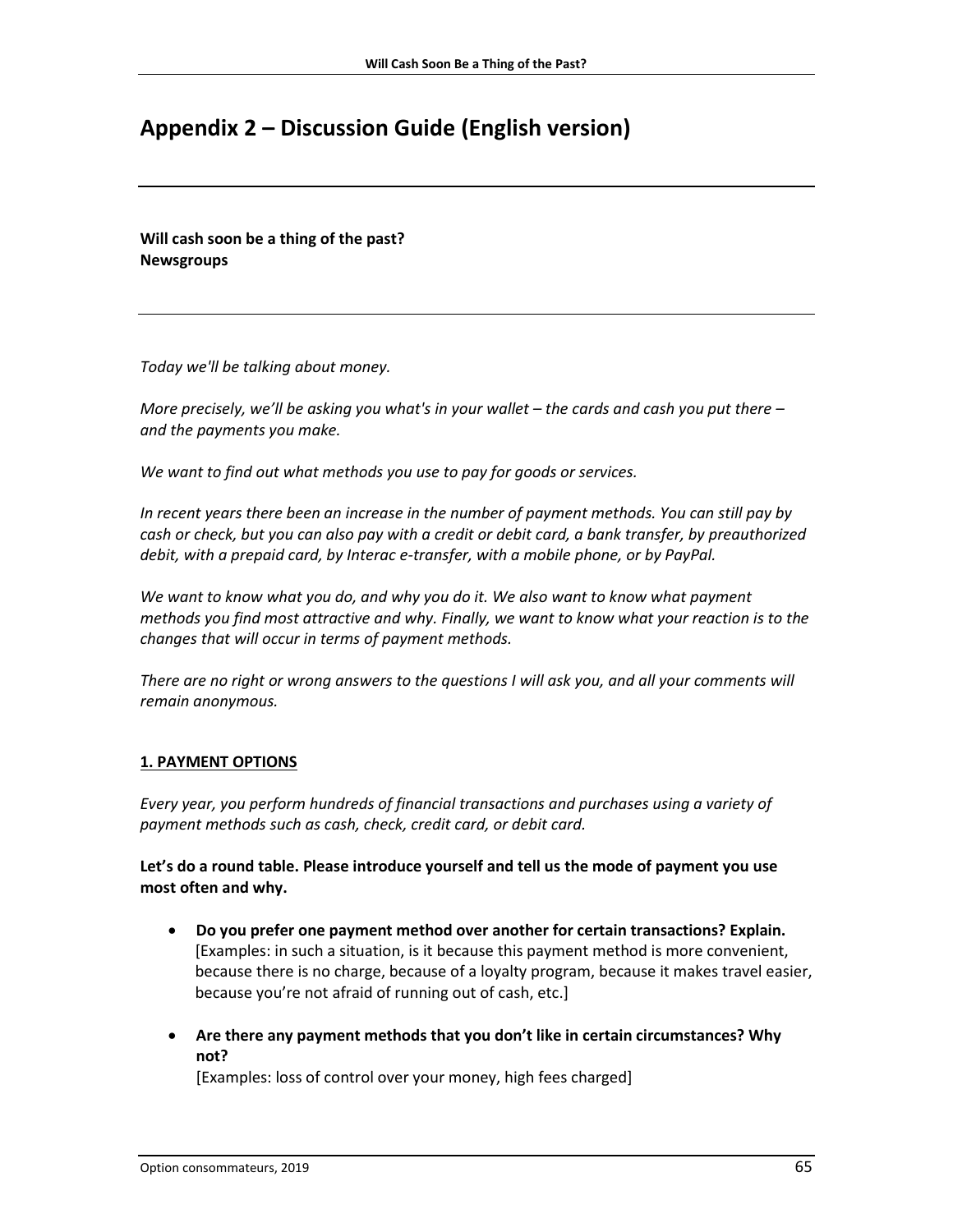[Note to facilitator: the payment methods that may be discussed here are **cash**, **debit card**, **credit card**, **check**, **prepaid card**, **bank transfer**, **pre-authorized debit**, **Interac e-transfer**, **PayPal**, **mobile payment (by smart phone)**, **bitcoin** or **others**. If any of these payments are not named, ask the group if someone uses them, and if so, under what circumstances, and if not, why?]

- **I would now like to know why you choose one payment method rather than another** 
	- o When you shop online, what payment method do you use?
	- o Do you choose a different payment method for small amounts than for large amounts?
	- o What about the payments you make on a regular basis (rent, telecommunications, electricity)?
	- o When you're travelling, for example, on vacation, do you use other payment methods than your usual ones?
- **Do you have any concerns about certain payment methods?**
	- o Theft?
	- o Fraud?
	- o Privacy protection?
	- o Other?
- **Have you ever encountered problems with certain payment methods? Specify.**
	- o Not enough cash on hand?
	- o Card declined?
	- o Fraud?
	- o Theft?
	- o Merchant bankrupt (prepaid card)?
	- o Inability to stop preauthorized withdrawals?
	- o Fees?
	- o Other?
- **Do you think it is easier to overspend with one payment method rather than another?**  [Example: Do you spend more with your credit card than if you pay cash? Are there any payment methods that help you to budget?]

### **2. CASH**

- **Do you use cash to make purchases? In what situations do you do this?**
- **Do you use cash as much as you did as a few years ago? Do you use it more often or less often? Why?**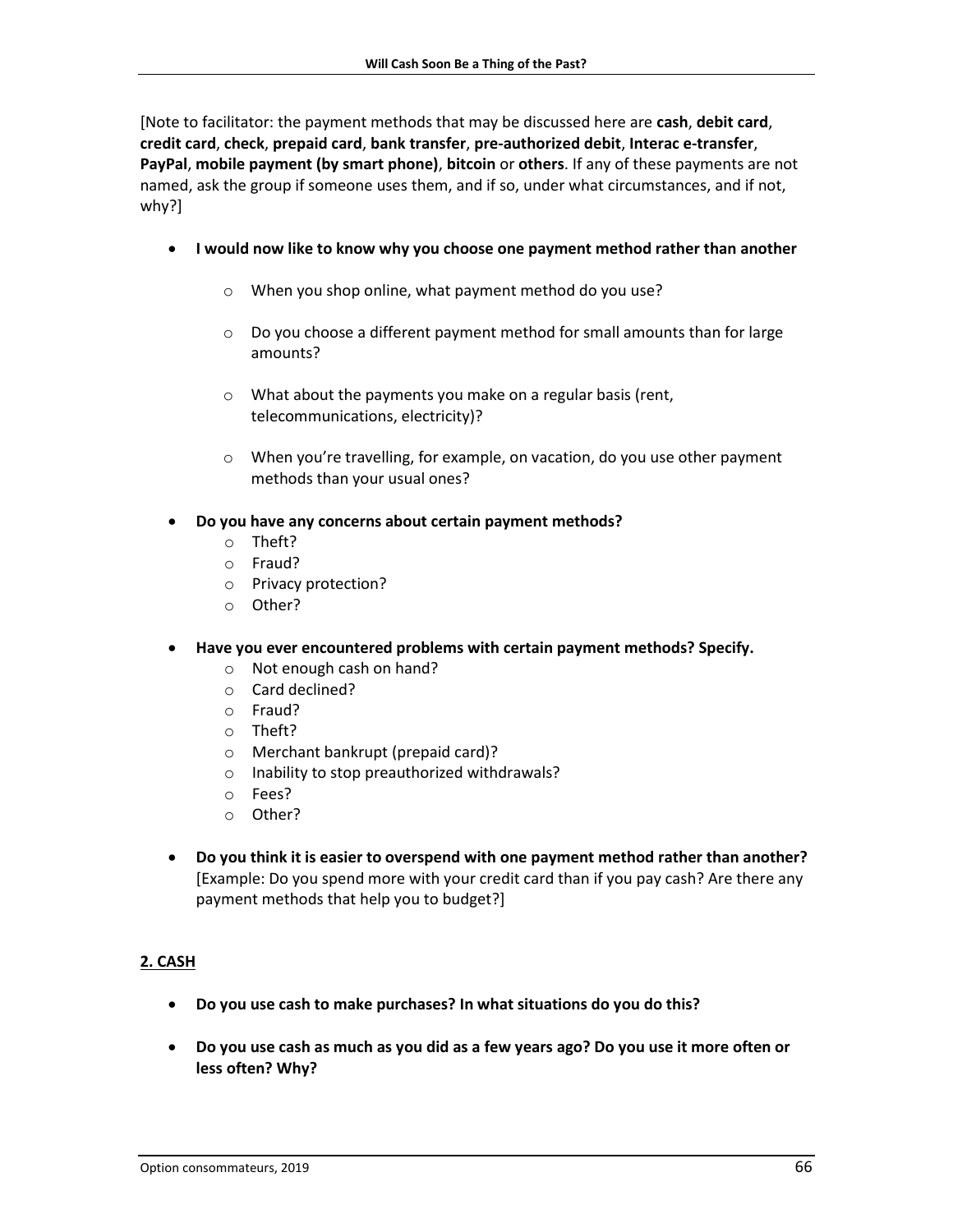- **Has the way you use cash changed in recent years? Why?**
	- o Do you always have some cash on you?
	- $\circ$  If so, how much do you usually have on you?
	- o Is this the same amount as a few years ago? Why?
- **Are there** *advantages* **to paying cash? What are they?** [Note to the facilitator: If they do not say so outright, ask them if they think paying cash makes them more aware of how much they spend.]
- **Are there** *disadvantages* **to paying cash? What are they?**
- **Is your opinion of cash positive, negative, or neutral? Why?**
	- o Risk of theft or loss?
	- o Crime?
	- o Hygiene?
	- o Convenience?
- **Have you ever been refused payment in cash?**
	- o How did you react? / How would you react?
	- $\circ$  Have you already given up on making a purchase because they did not accept cash?
- **Have you ever been in a store where they accepted only cash?**
	- o How did you react? / How would you react?
- **Where do you get your cash?**  [from an ATM, from the merchant, at a bank counter, from my employer ...]
	- o Is it more difficult now to get cash than it used to be?

#### **3. THE DISAPPEARANCE OF CASH**

*Increasingly, we hear talk about the disappearance of cash. Many merchants are considering refusing cash payments in their stores because of the disadvantages it entails. Governments are becoming interested in this trend and are considering how a cashless economy might be inaugurated. There are even countries where there is almost no cash in circulation.*